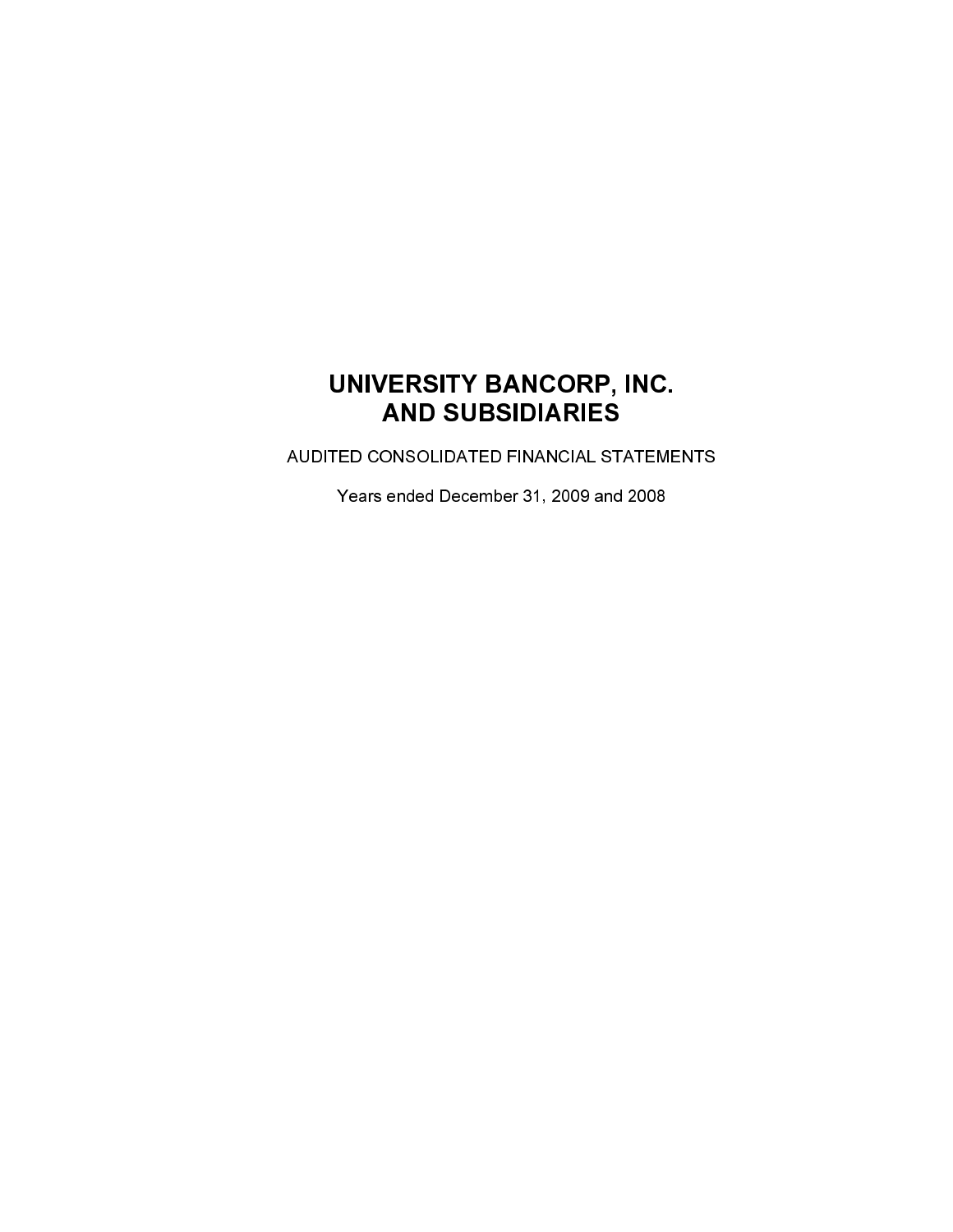# UNIVERSITY BANCORP, INC. AND SUBSIDIARIES

# **TABLE OF CONTENTS**

| Page |
|------|
|      |
|      |
| 2    |
| 3    |
| 4    |
| 5    |
| 6    |
|      |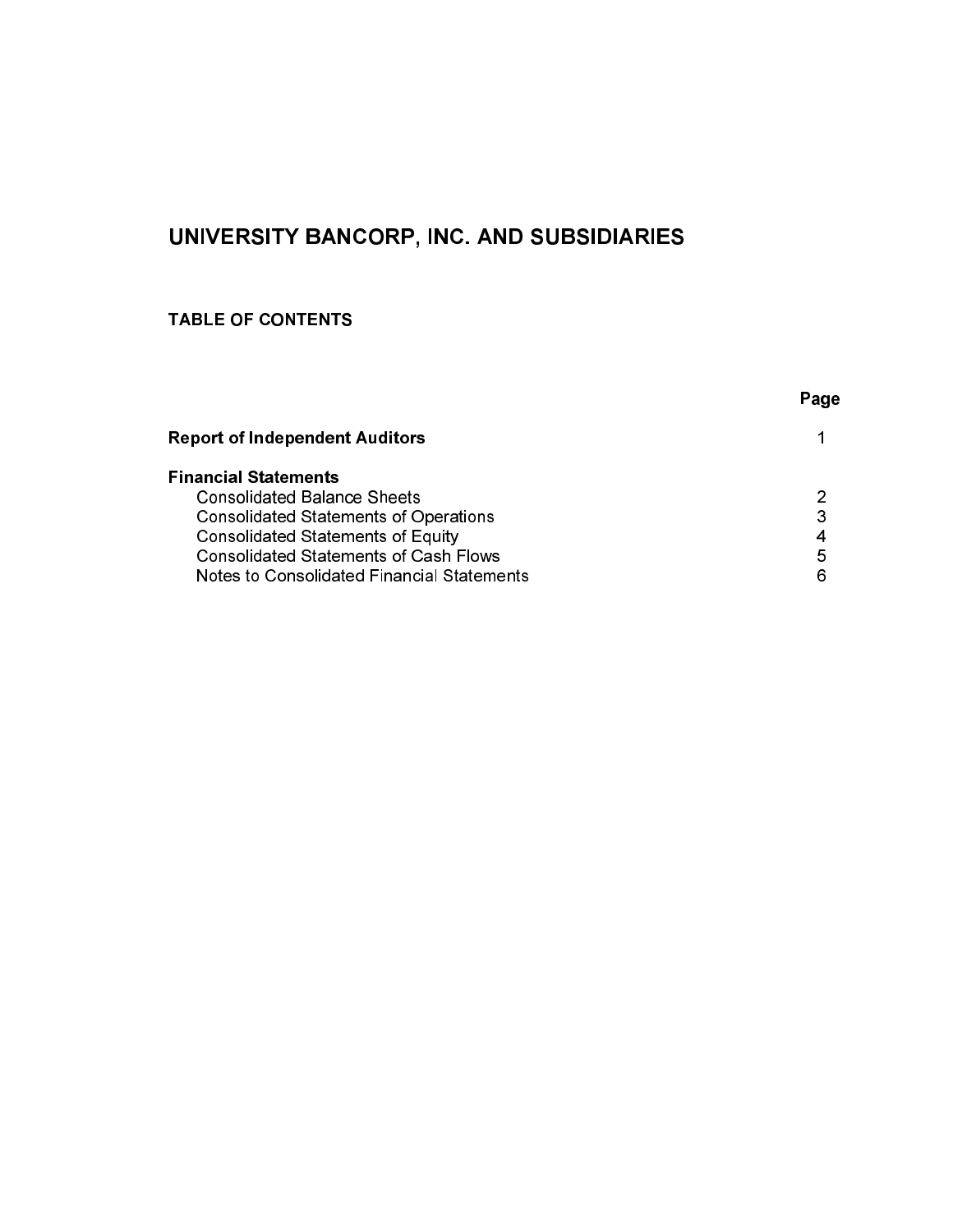

# **REPORT OF INDEPENDENT AUDITORS**

To the Board of Directors and Stockholders University Bancorp, Inc. and Subsidiaries

We have audited the accompanying consolidated balance sheets of University Bancorp. Inc. and Subsidiaries (the "Company") as of December 31, 2009 and 2008, and the related consolidated statements of operations, equity, and cash flows for the years then ended. These consolidated financial statements are the responsibility of the Company's management. Our responsibility is to express an opinion on these consolidated financial statements based on our audits.

We conducted our audits in accordance with auditing standards generally accepted in the United States of America. Those standards require that we plan and perform the audits to obtain reasonable assurance about whether the consolidated financial statements are free of material misstatement. An audit includes examining on a test basis, evidence supporting the amounts and disclosures in the consolidated financial statements. An audit also includes assessing the accounting principles used and significant estimates made by management, as well as evaluating the overall financial statement presentation. We believe that our audits provide a reasonable basis for our opinion.

In our opinion, the consolidated financial statements referred to above present fairly, in all material respects, the financial position of University Bancorp, Inc. and Subsidiaries as of December 31, 2009 and 2008, and the results of its operations and its cash flows for the years then ended in conformity with accounting principles generally accepted in the United States of America

UHY LLP

Southfield, Michigan May 27, 2010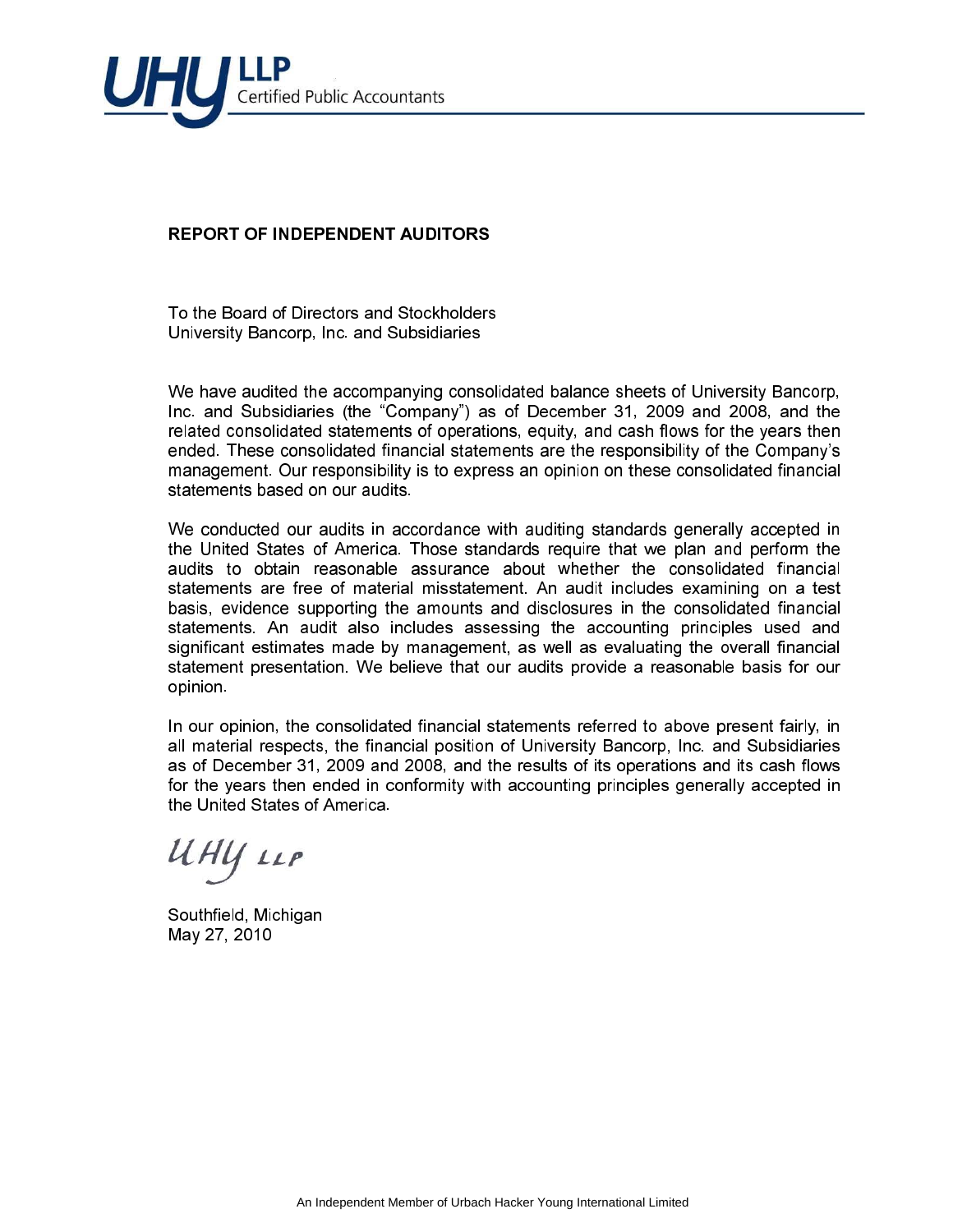# **UNIVERSITY BANCORP, INC. AND SUBSIDIARIES**<br>CONSOLIDATED BALANCE SHEETS

|                                                   | December 31,    |                            |  |  |  |
|---------------------------------------------------|-----------------|----------------------------|--|--|--|
|                                                   | 2009            | 2008                       |  |  |  |
| <b>ASSETS</b>                                     |                 |                            |  |  |  |
| Cash and due from banks                           | S<br>40,689,831 | $\mathcal{S}$<br>4,598,431 |  |  |  |
| Trading securities, at fair value                 | 1,513,047       | 4,916,925                  |  |  |  |
| Investment securities available-for-sale, at fair |                 |                            |  |  |  |
| value                                             | 557,096         | 20,653,071                 |  |  |  |
| Federal Home Loan Bank Stock, at cost             | 1,325,000       | 1,325,000                  |  |  |  |
| Loans and financings held for sale, at lower of   |                 |                            |  |  |  |
| cost or market                                    | 3,110,100       | 995,687                    |  |  |  |
| Loans and financings held for sale, at fair value | 19,360,521      | 29,947,608                 |  |  |  |
| Loans and financings, net                         | 58,355,345      | 58,408,058                 |  |  |  |
| Premises and equipment, net                       | 2,811,030       | 2,782,726                  |  |  |  |
| Mortgage servicing rights, at fair value          | 2,465,243       | 1,241,384                  |  |  |  |
| Other real estate owned, net                      | 679,403         | 1,034,321                  |  |  |  |
| Accounts receivable                               | 727,000         | 788,709                    |  |  |  |
| Accrued interest and financing income receivable  | 213,713         | 535,654                    |  |  |  |
| Prepaid expenses                                  | 828,887         | 494,062                    |  |  |  |
| Derivatives, at fair value                        | 115,442         | 768,582                    |  |  |  |
| Goodwill                                          | 103,914         | 103,914                    |  |  |  |
| Other assets                                      | 1,559,469       | 1,257,535                  |  |  |  |
| <b>Total assets</b>                               | 134,415,041     | 129,851,667<br>S           |  |  |  |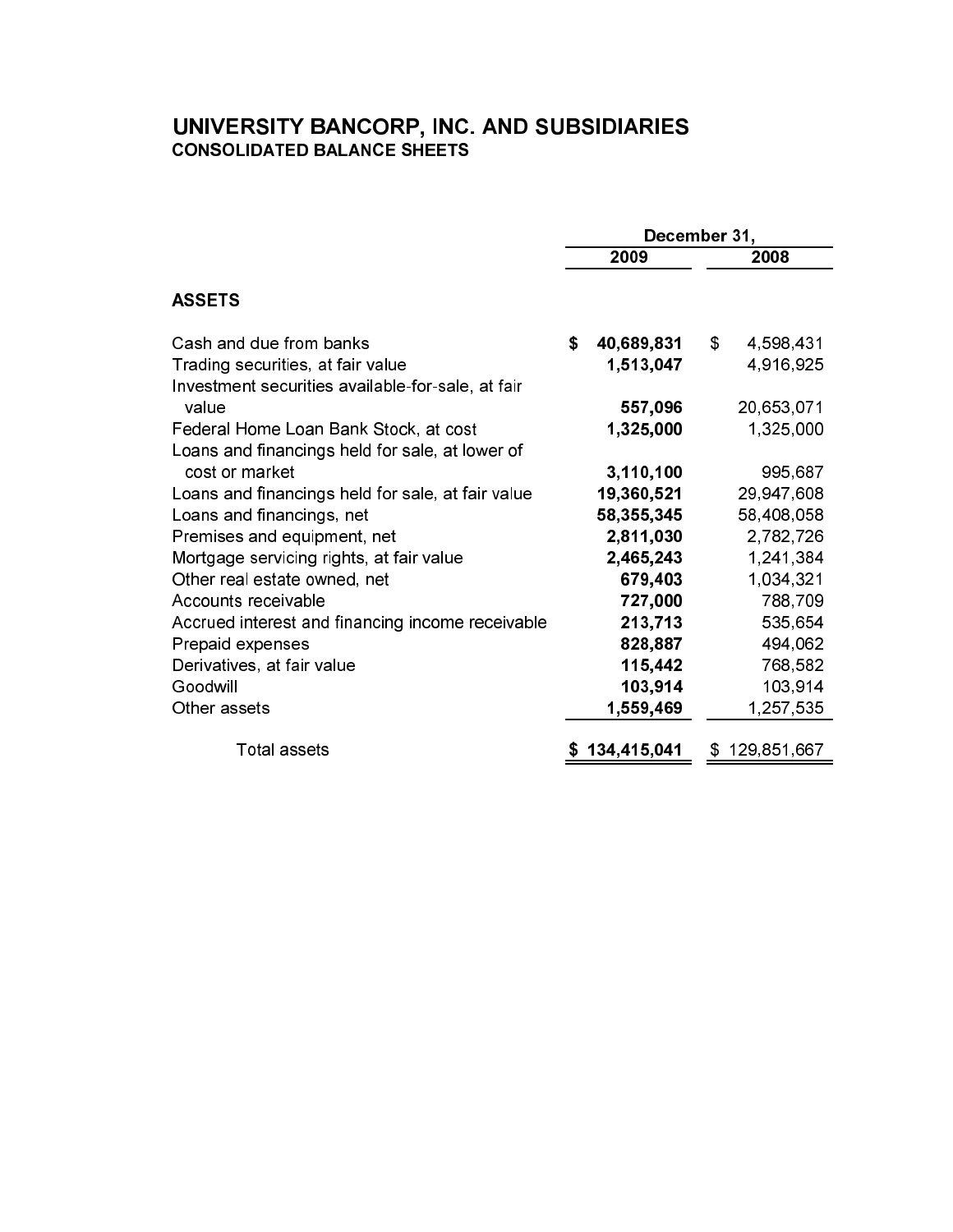|                                                                                                                                                                                                          | December 31,                                        |                                                                    |  |  |
|----------------------------------------------------------------------------------------------------------------------------------------------------------------------------------------------------------|-----------------------------------------------------|--------------------------------------------------------------------|--|--|
|                                                                                                                                                                                                          | 2009                                                | 2008                                                               |  |  |
| <b>LIABILITIES AND EQUITY</b>                                                                                                                                                                            |                                                     |                                                                    |  |  |
| <b>LIABILITIES</b><br>Deposits:<br>Demand - non-interest bearing                                                                                                                                         | \$<br>80,765,969                                    | $\mathfrak{F}$<br>45,832,205                                       |  |  |
| Demand - interest bearing and profit sharing<br>Savings<br>Time                                                                                                                                          | 23,214,716<br>308,984<br>13,744,890                 | 26,472,017<br>242,253<br>31,447,975                                |  |  |
| Total deposits                                                                                                                                                                                           | 118,034,559                                         | 103,994,450                                                        |  |  |
| Derivatives, at fair value<br>Federal Home Loan Bank advances<br>Accounts payable<br>Accrued interest and profit sharing payable<br>Other liabilities<br>Preferred stock subject to mandatory redemption | 14,905<br>561,731<br>50,617<br>4,001,903<br>806,120 | 557,716<br>12,011,678<br>466,521<br>56,101<br>3,857,741<br>551,170 |  |  |
| <b>Total liabilities</b>                                                                                                                                                                                 | 123,469,835                                         | 121,495,377                                                        |  |  |
| <b>EQUITY</b><br>University Bancorp, Inc. stockholders' equity:<br>Common stock, \$.01 par value per share;<br>5,000,000 shares authorized; 4,391,062<br>shares issued as of both December 31,           |                                                     |                                                                    |  |  |
| 2009 and 2008                                                                                                                                                                                            | 43,911                                              | 43,911                                                             |  |  |
| Additional paid-in capital                                                                                                                                                                               | 6,154,967                                           | 6,154,967                                                          |  |  |
| Additional paid-in capital, stock options<br>Treasury stock, at cost, 115,184 shares held                                                                                                                | 49,234<br>(340, 530)                                | 49,234<br>(340, 530)                                               |  |  |
| Retained earnings (accumulated deficit)                                                                                                                                                                  | 266,943                                             | (360, 046)                                                         |  |  |
| Accumulated other comprehensive income<br>(loss), net of tax                                                                                                                                             | 2,872                                               | (34, 300)                                                          |  |  |
| Equity attributable to stockholders of University<br>Bancorp, Inc.                                                                                                                                       | 6,177,397                                           | 5,513,236                                                          |  |  |
| Noncontrolling interest                                                                                                                                                                                  | 4,767,809                                           | 2,843,054                                                          |  |  |
| Total equity                                                                                                                                                                                             | 10,945,206                                          | 8,356,290                                                          |  |  |
| Total liabilities and equity                                                                                                                                                                             | 134,415,041                                         | 129,851,667<br>\$                                                  |  |  |

# See notes to consolidated financial statements.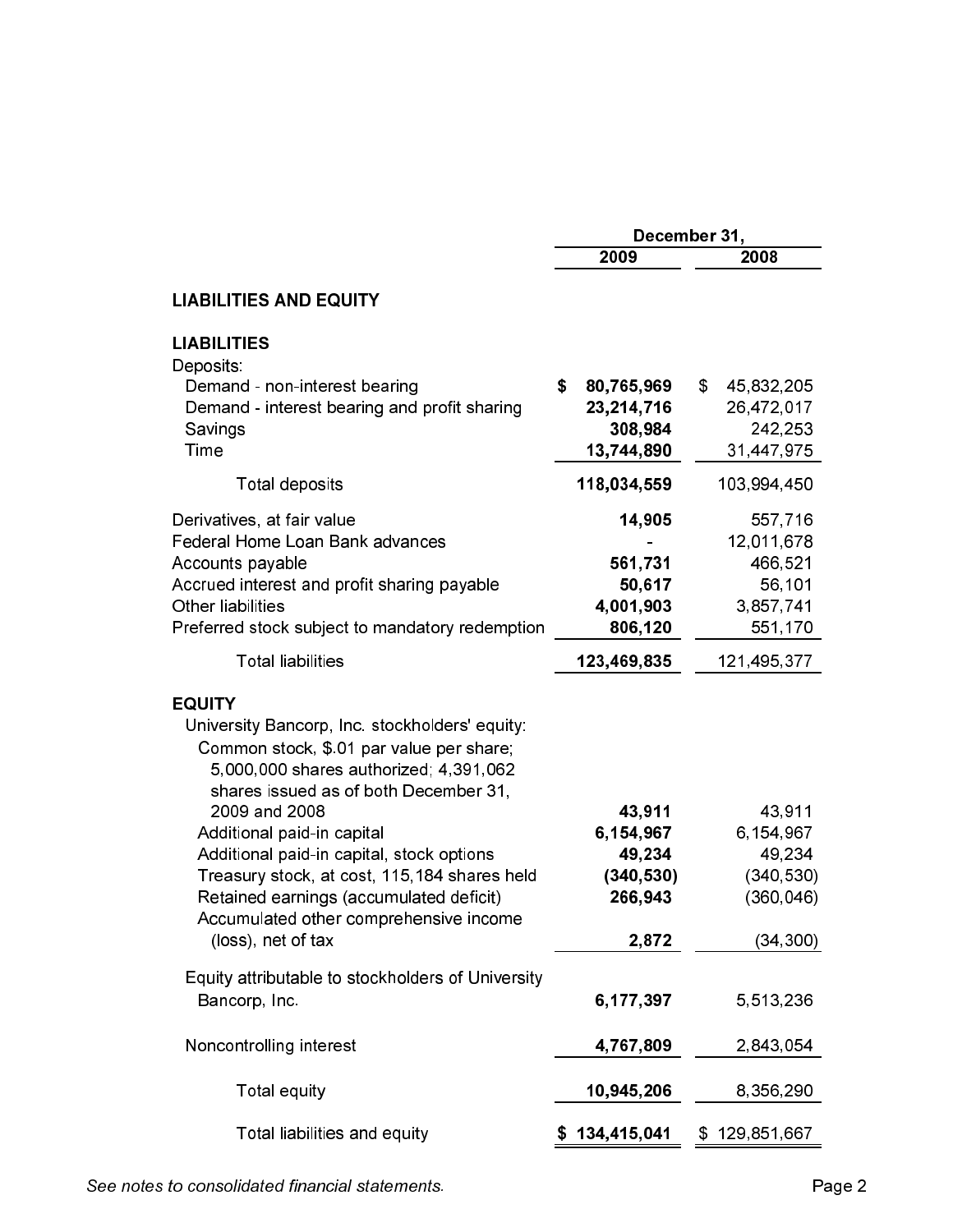# UNIVERSITY BANCORP, INC. AND SUBSIDIARIES<br>CONSOLIDATED STATEMENTS OF OPERATIONS

|                                                                                             | <b>Years ended December 31,</b> |                |            |  |
|---------------------------------------------------------------------------------------------|---------------------------------|----------------|------------|--|
|                                                                                             | 2009                            |                | 2008       |  |
| Interest and financing income:                                                              |                                 |                |            |  |
| Interest and fees on loans and financing income<br>Interest on securities.                  | 4,877,510<br>\$                 | $\mathfrak{F}$ | 4,509,460  |  |
| U.S. Government agencies                                                                    | 209,622                         |                | 1,352,619  |  |
| Other securities                                                                            | 37,766                          |                | 53,964     |  |
| Interest on Federal funds and other                                                         | 62,168                          |                | 105,809    |  |
| Total interest and financing income                                                         | 5,187,066                       |                | 6,021,852  |  |
| Interest and profit sharing expense.                                                        |                                 |                |            |  |
| Interest and profit sharing on deposits:                                                    |                                 |                |            |  |
| Demand deposits                                                                             | 368,962                         |                | 633,003    |  |
| Savings deposits                                                                            | 1,237                           |                | 2,550      |  |
| Time deposits                                                                               | 609,972                         |                | 778,906    |  |
| Short-term borrowings                                                                       | 4,400                           |                | 69,565     |  |
| Total interest and profit sharing expense                                                   | 984,571                         |                | 1,484,024  |  |
| Net interest and financing income                                                           | 4,202,495                       |                | 4,537,828  |  |
| Provision for loan losses                                                                   | 1,293,546                       |                | 997,389    |  |
| Net interest and financing income after<br>provision for loan losses                        | 2,908,949                       |                | 3,540,439  |  |
| Other income:                                                                               |                                 |                |            |  |
| Loan servicing and sub-servicing fees                                                       | 3,611,402                       |                | 3,136,121  |  |
| Initial loan set-up and other fees                                                          | 4,839,320                       |                | 2,401,698  |  |
| Gain on sale of mortgage loans, net                                                         | 7,511,571                       |                | 729,957    |  |
| Insurance & investment fee income                                                           | 235,584                         |                | 222,753    |  |
| Deposit service charges and fees                                                            | 23,341                          |                | 86,352     |  |
| Net realized gain (loss) on trading securities<br>Net realized gain (loss) on securities    | 160,156                         |                | (169, 378) |  |
| available-for-sale                                                                          | 6,299                           |                | (43, 963)  |  |
| Change in fair value of mortgage servicing rights                                           | 87,447                          |                | (762, 856) |  |
| Change in fair value of loans held for sale,<br>interest rate locks and forward commitments | 76,345                          |                | 845,021    |  |
| Other income                                                                                | 76,208                          |                | 402,965    |  |
| Total other income                                                                          | 16,627,673                      |                | 6,848,670  |  |
|                                                                                             |                                 |                |            |  |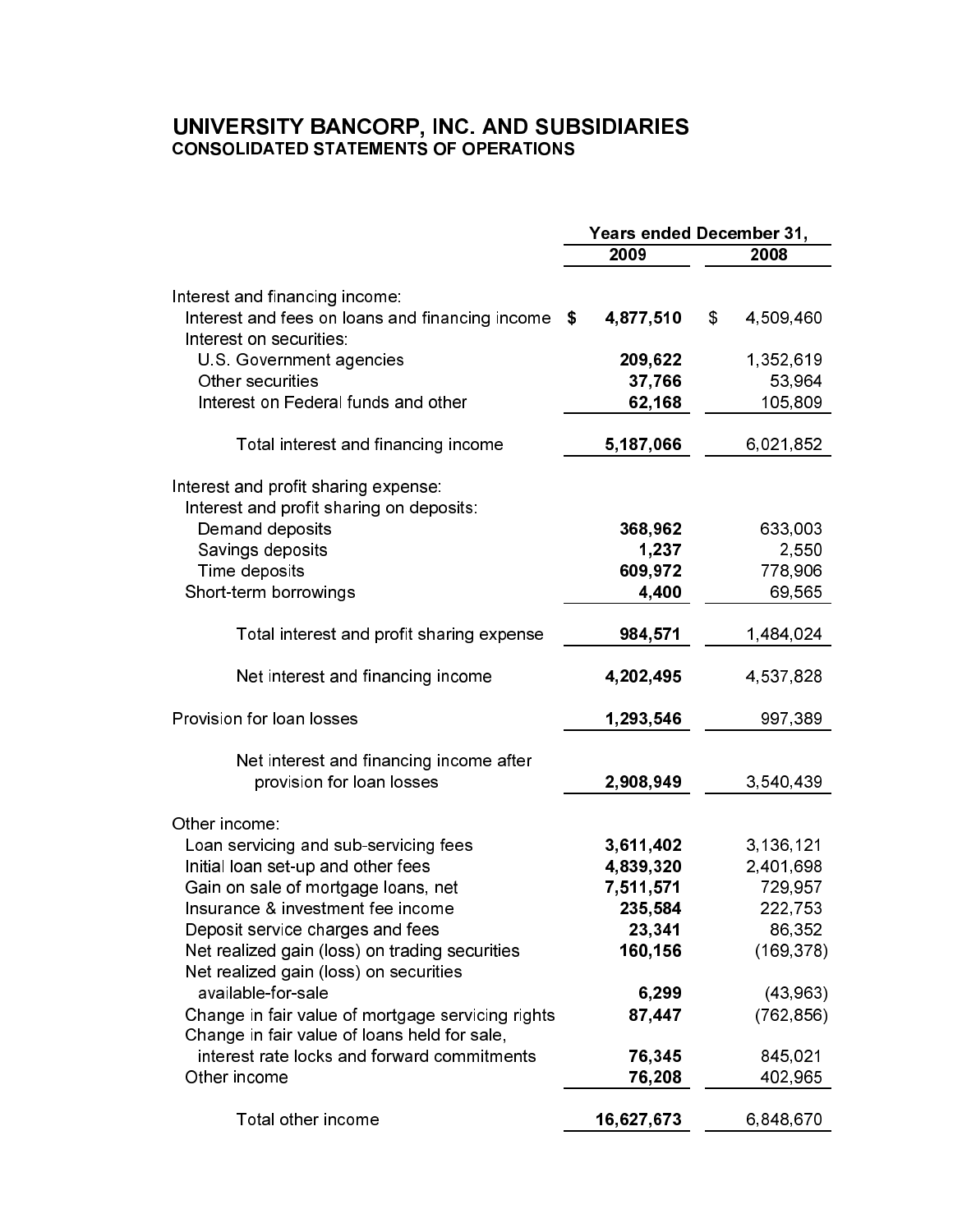|                                                                               | <b>Years ended December 31,</b> |                     |  |  |  |
|-------------------------------------------------------------------------------|---------------------------------|---------------------|--|--|--|
|                                                                               | 2009                            | 2008                |  |  |  |
| Other expenses:                                                               |                                 |                     |  |  |  |
| Salaries and benefits                                                         | 9,444,190                       | 6,630,725           |  |  |  |
| Occupancy                                                                     | 721,920                         | 642,605             |  |  |  |
| Data processing and equipment expense                                         | 872,518                         | 702,436             |  |  |  |
| Legal and audit                                                               | 662,897                         | 424,967             |  |  |  |
| Consulting fees                                                               | 1,071,810                       | 324,917             |  |  |  |
| Mortgage banking                                                              | 1,471,764                       | 635,487             |  |  |  |
| Advertising                                                                   | 157,930                         | 185,461             |  |  |  |
| Membership and training                                                       | 224,054                         | 115,514             |  |  |  |
| Travel and entertainment                                                      | 310,608                         | 244,846             |  |  |  |
| Supplies and postage                                                          | 542,879                         | 412,057             |  |  |  |
| Insurance                                                                     | 211,023                         | 161,111             |  |  |  |
| Other operating expenses                                                      | 1,413,352                       | 778,878             |  |  |  |
| Total other expenses                                                          | 17,104,945                      | 11,259,004          |  |  |  |
| Income (loss) before income taxes                                             | 2,431,677                       | (869, 895)          |  |  |  |
| Income tax benefit                                                            | (186, 595)                      | (640, 605)          |  |  |  |
| Net income (loss)                                                             | 2,618,272                       | (229, 290)          |  |  |  |
| Net income (loss) attributable to the<br>noncontrolling interests             | 1,924,755                       | (264, 029)          |  |  |  |
| Net income attributable to common<br>stockholders of University Bancorp, Inc. | 693,517<br><u>\$</u>            | 34,739<br><u>\$</u> |  |  |  |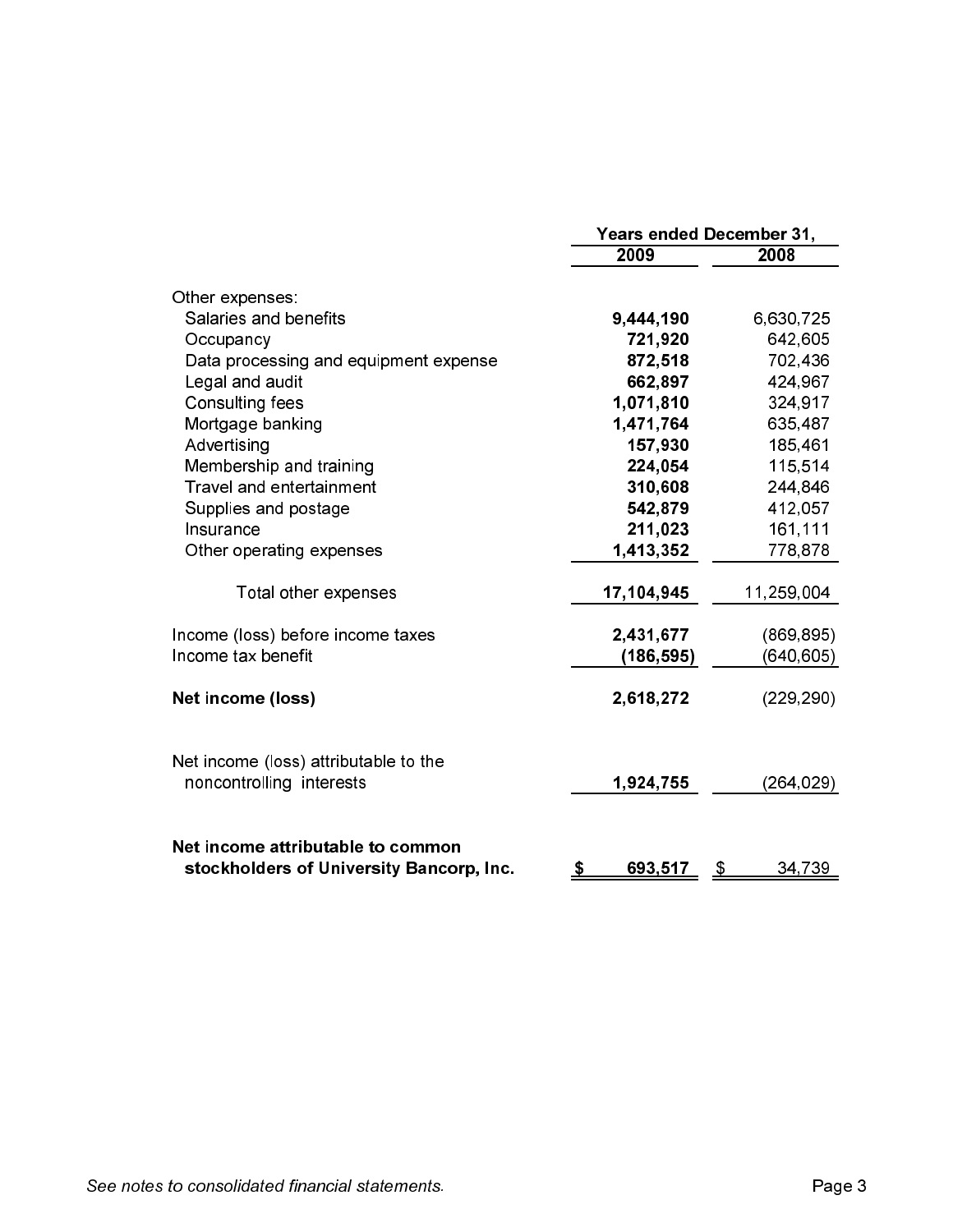# **UNIVERSITY BANCORP, INC. AND SUBSIDIARIES**<br>CONSOLIDATED STATEMENTS OF EQUITY

|                                                                                                                                                                                        | University Bancorp, Inc. Stockholders' |                                                               |                                         |                                                                           |  |  |  |  |
|----------------------------------------------------------------------------------------------------------------------------------------------------------------------------------------|----------------------------------------|---------------------------------------------------------------|-----------------------------------------|---------------------------------------------------------------------------|--|--|--|--|
|                                                                                                                                                                                        | <b>Number</b><br>of Shares             | <b>Common Stock</b><br>\$.01 Par value<br>Par<br><b>Value</b> | <b>Additional</b><br>Paid-in<br>Capital | <b>Additional</b><br>Paid-in<br>Capital<br><b>Stock</b><br><b>Options</b> |  |  |  |  |
| <b>Balance at January 1, 2008</b>                                                                                                                                                      | 4,363,562                              | \$<br>43,635                                                  | \$6,111,992                             | 41,708<br>\$                                                              |  |  |  |  |
| Comprehensive income (loss):<br>Net income (loss)<br>Other comprehensive income (loss),<br>net of tax:<br>Change in unrealized loss on<br>securities available-for-sale,<br>net of tax |                                        |                                                               |                                         |                                                                           |  |  |  |  |
| Total comprehensive income (loss)                                                                                                                                                      |                                        |                                                               |                                         |                                                                           |  |  |  |  |
| Exercise of stock options<br>Preferred stock dividend<br>Capital contributed by noncontrolling<br>interest<br>Dividends to noncontrolling interest                                     | 27,500                                 | 276                                                           | 42,975                                  |                                                                           |  |  |  |  |
| Stock option awards                                                                                                                                                                    |                                        |                                                               |                                         | 7,526                                                                     |  |  |  |  |
| <b>Balance at December 31, 2008</b>                                                                                                                                                    | 4,391,062                              | 43,911                                                        | 6,154,967                               | 49,234                                                                    |  |  |  |  |
| Comprehensive income (loss):<br>Net income<br>Other comprehensive income (loss),<br>net of tax:<br>Change in unrealized gain (loss)<br>on securities available-for-sale,<br>net of tax |                                        |                                                               |                                         |                                                                           |  |  |  |  |
| Total comprehensive income                                                                                                                                                             |                                        |                                                               |                                         |                                                                           |  |  |  |  |
| Preferred stock dividend                                                                                                                                                               |                                        |                                                               |                                         |                                                                           |  |  |  |  |
| <b>Balance at December 31, 2009</b>                                                                                                                                                    | 4,391,062                              | 43,911                                                        | \$6,154,967                             | 49,234<br>\$                                                              |  |  |  |  |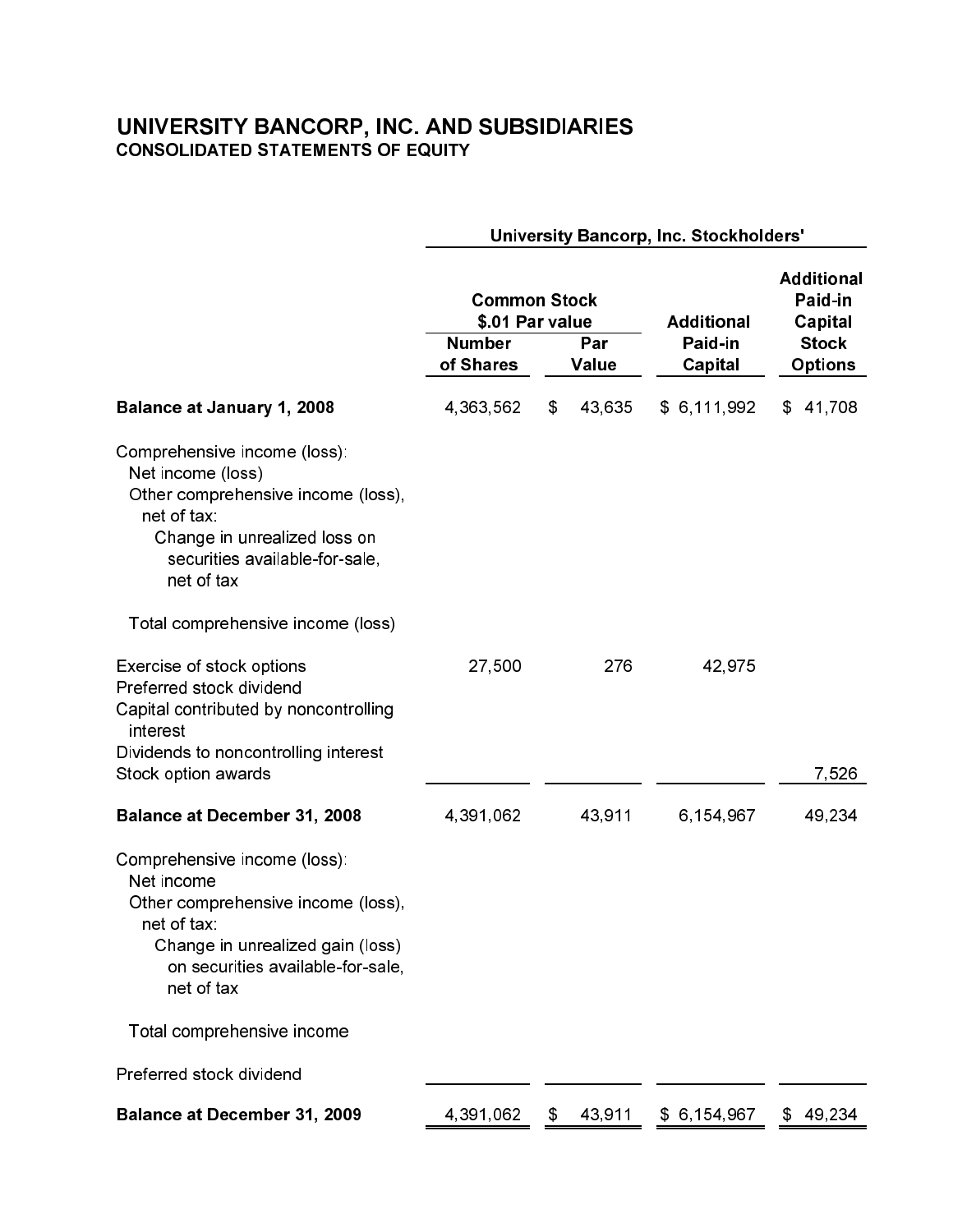|                                                     |                  |               | University Bancorp, Inc. Stockholders'                         |                |                                                                              |                  |                                        |                |                                |
|-----------------------------------------------------|------------------|---------------|----------------------------------------------------------------|----------------|------------------------------------------------------------------------------|------------------|----------------------------------------|----------------|--------------------------------|
| <b>Treasury Stock</b><br><b>Number</b><br>of Shares | Cost             |               | <b>Retained</b><br><b>Earnings</b><br>(Accumulated<br>Deficit) |                | <b>Accumulated</b><br><b>Other</b><br>Compre-<br>hensive<br>Income<br>(Loss) |                  | Non-<br>controlling<br><b>Interest</b> |                | <b>Total</b>                   |
|                                                     |                  |               |                                                                |                |                                                                              |                  |                                        |                |                                |
| (115, 184)                                          | \$ (340, 530)    | $\frac{2}{3}$ | (346, 215)                                                     | $\mathfrak{F}$ | (18, 783)                                                                    | $\mathfrak{S}^-$ | 2,907,083                              | $\mathfrak{F}$ | 8,398,890                      |
|                                                     |                  |               | 34,739                                                         |                |                                                                              |                  | (264, 029)                             |                | (229, 290)                     |
|                                                     |                  |               |                                                                |                | (15, 517)                                                                    |                  |                                        |                | (15, 517)                      |
|                                                     |                  |               | 34,739                                                         |                | (15, 517)                                                                    |                  | (264, 029)                             |                | (244, 807)                     |
|                                                     |                  |               | (48, 570)                                                      |                |                                                                              |                  |                                        |                | 43,251<br>(48, 570)            |
|                                                     |                  |               |                                                                |                |                                                                              |                  | 400,000<br>(200, 000)                  |                | 400,000<br>(200, 000)<br>7,526 |
| (115, 184)                                          | (340, 530)       |               | (360, 046)                                                     |                | (34, 300)                                                                    |                  | 2,843,054                              |                | 8,356,290                      |
|                                                     |                  |               | 693,517                                                        |                |                                                                              |                  | 1,924,755                              |                | 2,618,272                      |
|                                                     |                  |               |                                                                |                | 37,172                                                                       |                  |                                        |                | 37,172                         |
|                                                     |                  |               | 693,517                                                        |                | 37,172                                                                       |                  | 1,924,755                              |                | 2,655,444                      |
|                                                     |                  |               | (66, 528)                                                      |                |                                                                              |                  |                                        |                | (66, 528)                      |
| (115,184)                                           | \$<br>(340, 530) | \$            | 266,943                                                        | \$             | 2,872                                                                        | \$               | 4,767,809                              |                | \$10,945,206                   |

See notes to consolidated financial statements.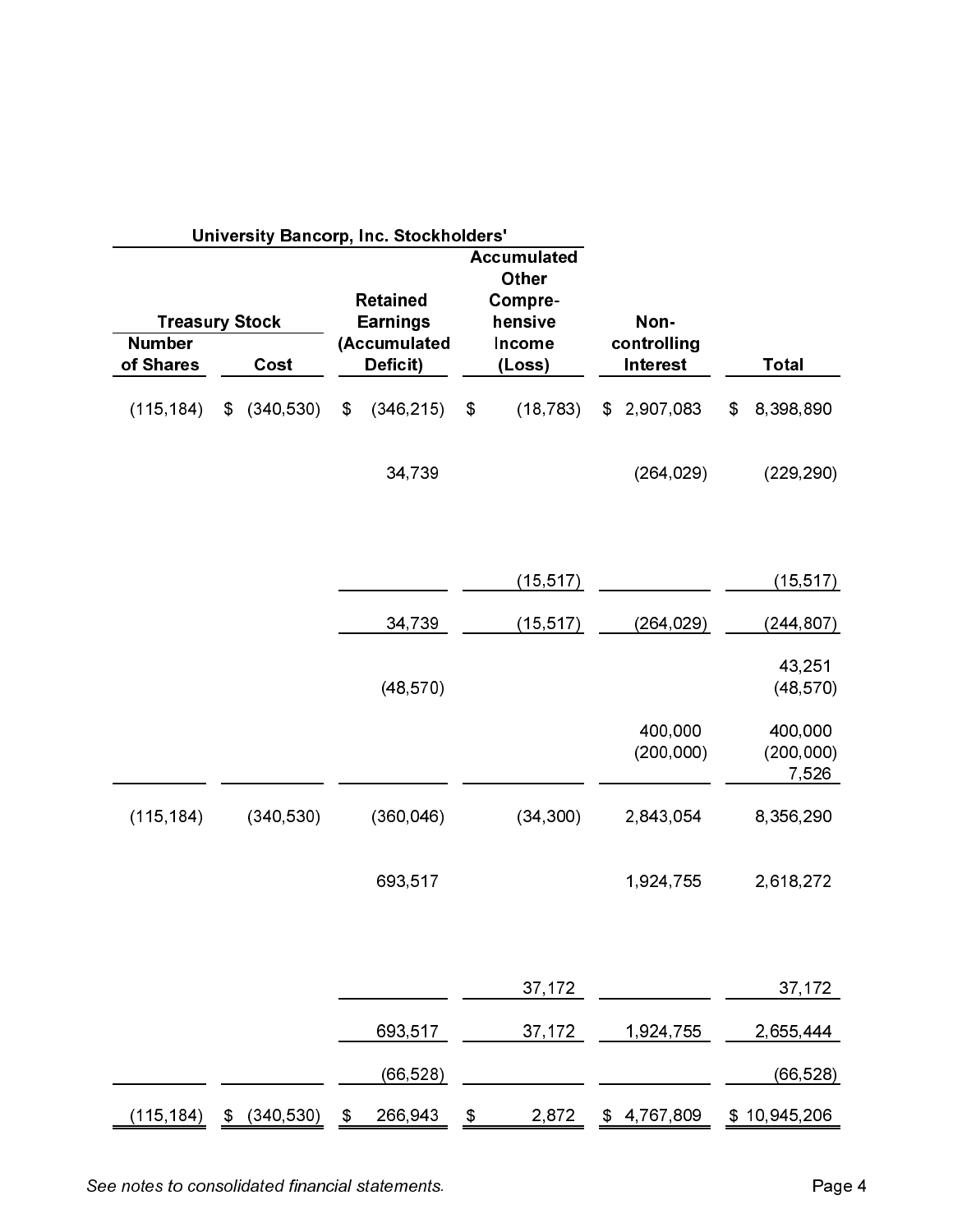# UNIVERSITY BANCORP, INC. AND SUBSIDIARIES<br>CONSOLIDATED STATEMENTS OF CASH FLOWS

|                                                     | Years ended December 31, |                 |    |                 |
|-----------------------------------------------------|--------------------------|-----------------|----|-----------------|
|                                                     |                          | 2009            |    | 2008            |
|                                                     |                          |                 |    |                 |
| <b>OPERATING ACTIVITIES</b>                         |                          |                 |    |                 |
| Net income (loss)                                   | \$                       | 2,618,272       | \$ | (229, 290)      |
| Adjustments to reconcile net income (loss) to net   |                          |                 |    |                 |
| cash flows from operating activities:               |                          |                 |    |                 |
| Depreciation and amortization                       |                          | 435,113         |    | 377,785         |
| Change in fair value of mortgage servicing rights   |                          | (87, 447)       |    | 762,856         |
| Change in fair value of loans held for sale,        |                          |                 |    |                 |
| interest rate locks and forward commitments         |                          | (76, 345)       |    | (845, 021)      |
| Deferred income tax benefit                         |                          | (186, 595)      |    | (640, 605)      |
| Provision for loan losses                           |                          | 1,293,546       |    | 997,389         |
| Net gain on sale of mortgages                       |                          | (7, 511, 571)   |    | (729, 957)      |
| Net realized (gain) loss on trading securities      |                          | (160, 156)      |    | 169,378         |
| Net realized (gain) loss on securities              |                          |                 |    |                 |
| available-for-sale                                  |                          | (6, 299)        |    | 43,963          |
| Proceeds from maturities of trading securities      |                          | 1,068,170       |    | 1,527,923       |
|                                                     |                          | 2,502,582       |    |                 |
| Proceeds from sales of trading securities           |                          |                 |    |                 |
| Net (gain) loss on the sale of other real estate    |                          |                 |    |                 |
| owned                                               |                          | 14,078          |    | (52, 161)       |
| Net amortization (accretion) on investment          |                          |                 |    |                 |
| securities                                          |                          | 4,638           |    | (198, 829)      |
| Write down of other real estate owned               |                          | 259,420         |    | 30,000          |
| Loss on disposal of premises and equipment          |                          | 21,338          |    |                 |
| Originations of mortgage loans and financings       |                          | (549, 701, 692) |    | (181, 331, 615) |
| Proceeds from mortgage loan and financing           |                          |                 |    |                 |
| sales                                               |                          | 565,872,611     |    | 153,110,747     |
| Stock awards                                        |                          |                 |    | 7,526           |
| Net change in:                                      |                          |                 |    |                 |
| Various other assets                                |                          | (66, 514)       |    | (816, 665)      |
| Various other liabilities                           |                          | 288,838         |    | 3,686,397       |
|                                                     |                          |                 |    |                 |
| Net cash provided by (used in) operating            |                          |                 |    |                 |
| activities                                          |                          | 16,581,987      |    | (24, 130, 179)  |
| <b>INVESTING ACTIVITIES</b>                         |                          |                 |    |                 |
| Purchase of securities available-for-sale           |                          |                 |    | (24, 526, 467)  |
| Proceeds from sale of securities available-for-sale |                          | 19,623,469      |    | 311,888         |
| Proceeds from maturities of securities              |                          |                 |    |                 |
| available-for-sale                                  |                          | 504,621         |    | 5,086,734       |
| Net purchases of Federal Home Loan Bank stock       |                          |                 |    | (610, 400)      |
| Proceeds from sale of other real estate owned       |                          | 931,713         |    | 1,062,089       |
|                                                     |                          |                 |    |                 |
| Loans granted, net of repayments                    |                          | (2,091,126)     |    | (2,736,955)     |
| Increase in mortgage servicing rights               |                          | (1, 136, 412)   |    | (601, 796)      |
| Purchases of premises and equipment                 |                          | (484, 755)      |    | (585, 563)      |
| Net cash provided by (used in) investing            |                          |                 |    |                 |
| activities                                          |                          | 17,347,510      |    | (22,600,470)    |
|                                                     |                          |                 |    |                 |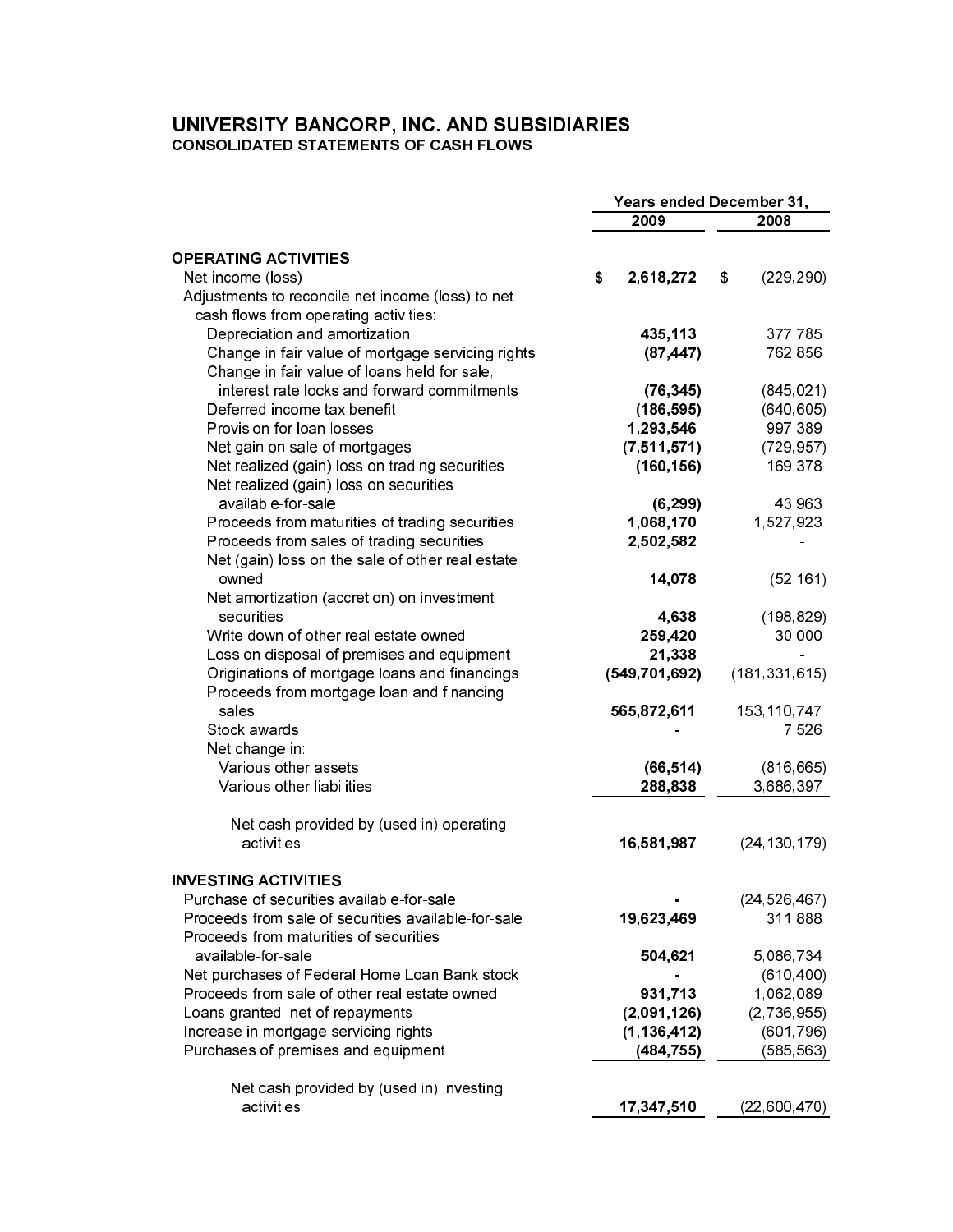|                                                                                                              | <b>Years ended December 31,</b> |              |    |               |  |
|--------------------------------------------------------------------------------------------------------------|---------------------------------|--------------|----|---------------|--|
|                                                                                                              |                                 | 2009         |    | 2008          |  |
| <b>FINANCING ACTIVITIES</b>                                                                                  |                                 |              |    |               |  |
| Net change in deposits                                                                                       |                                 | 14,040,109   |    | 25,337,468    |  |
| Dividends on preferred stock                                                                                 |                                 | (66, 528)    |    | (48, 570)     |  |
| Contributed capital by noncontrolling interest                                                               |                                 |              |    | 400,000       |  |
| Net advances (repayments) from/to Federal                                                                    |                                 |              |    |               |  |
| Home Loan Bank                                                                                               |                                 | (12,011,678) |    | 12,011,678    |  |
| Exercise of stock options                                                                                    |                                 |              |    | 43 251        |  |
| Dividends to noncontrolling interest                                                                         |                                 |              |    | (200, 000)    |  |
| Issuance of preferred stock                                                                                  |                                 | 200,000      |    | 13,000        |  |
| Net cash provided by financing activities                                                                    |                                 | 2,161,903    |    | 37,556,827    |  |
| <b>NET CHANGE IN CASH</b>                                                                                    |                                 | 36,091,400   |    | (9, 173, 822) |  |
| <b>Cash and Cash Equivalents, Beginning</b>                                                                  |                                 | 4,598,431    |    | 13,772,253    |  |
| <b>Cash and Cash Equivalents, Ending</b>                                                                     | S                               | 40,689,831   | \$ | 4,598,431     |  |
| SUPPLEMENTAL DISCLOSURE OF CASH<br><b>FLOW INFORMATION:</b><br>Cash paid during the year for:                |                                 |              |    |               |  |
| Interest                                                                                                     | \$                              | 990,055      | \$ | 1,524,049     |  |
| Income taxes                                                                                                 | \$                              |              | \$ | 35,000        |  |
| SUPPLEMENTAL DISCLOSURE OF NON-CASH<br><b>TRANSACTIONS:</b><br>Mortgage loans converted to other real estate |                                 |              |    |               |  |
| owned and other assets                                                                                       | \$                              | 850,293      | \$ | 1,399,664     |  |
| Accrued dividends on preferred stock converted<br>to additional shares of preferred stock                    | \$                              | 54,950       | \$ | 45 673        |  |
|                                                                                                              |                                 |              |    |               |  |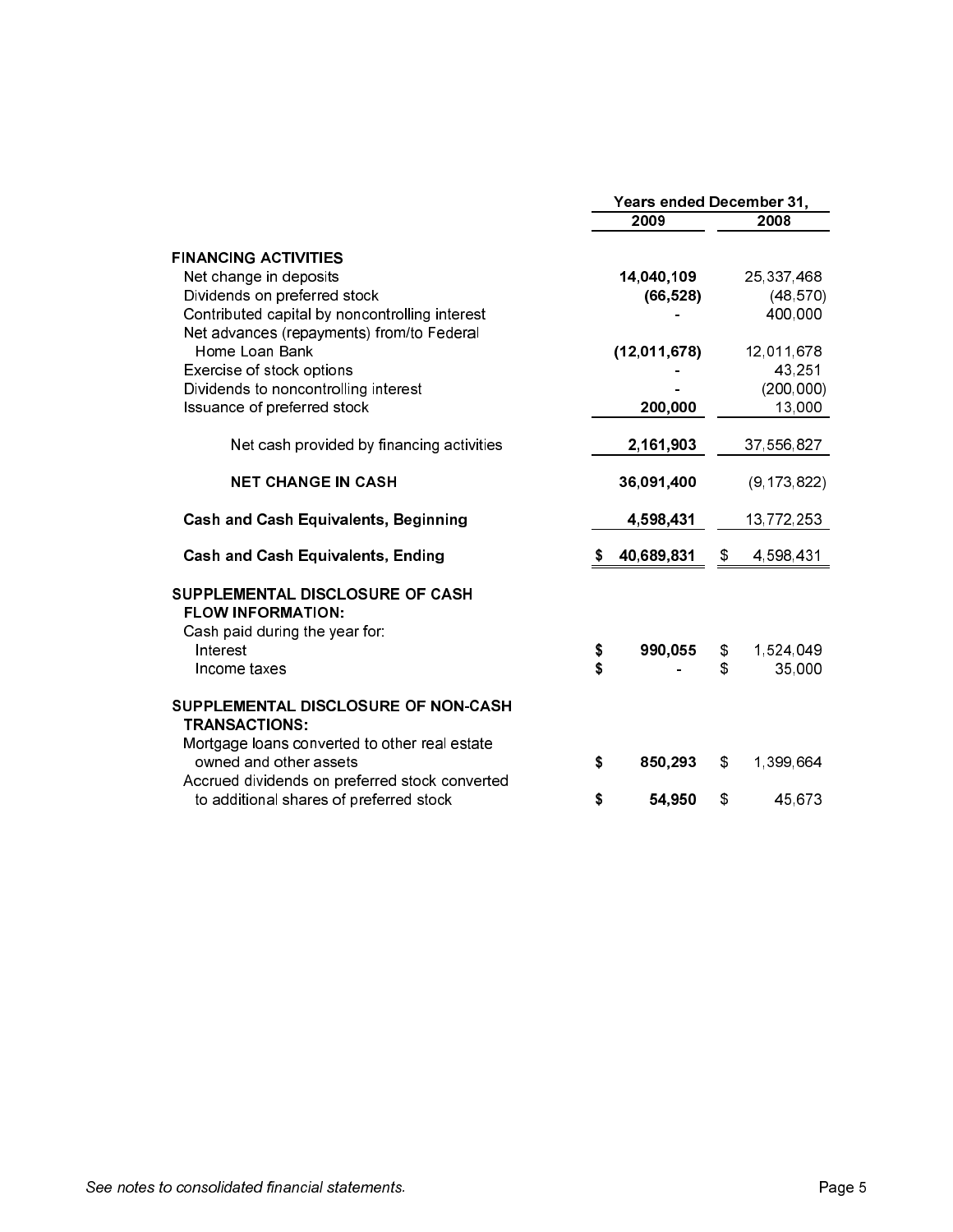#### **NOTE 1 - SUMMARY OF SIGNIFICANT ACCOUNTING POLICIES**

#### **Principles of Consolidation and Nature of Operations**

The consolidated financial statements of University Bancorp, Inc. (the "Company") include the operations of its wholly owned subsidiary, University Bank, Inc. (the "Bank"), the Bank's wholly owned subsidiaries. University Insurance & Investment Services, Inc. ("Agency") and Hoover, LLC ("Hoover"), the Bank's two 80% owned subsidiaries, Midwest Loan Services, Inc. ("Midwest") and University Islamic Financial Corporation ("UIFC"), and the Bank's 50.01% owned subsidiary University Lending Group, LLC ("ULG"). The accounts are maintained on an accrual basis in accordance with generally accepted accounting principles and predominant practices within the banking and mortgage banking industries. All significant intercompany balances and transactions have been eliminated in preparing the consolidated financial statements.

The Company is a bank holding company. University Bank, which is located in Michigan, is a full service community bank, which offers all customary banking services, including the acceptance of checking, savings and time deposits. The Bank also makes commercial, real estate, personal, home improvement, automotive and other installment, credit card and consumer loans, and provides fee based services such as annuity and mutual fund sales, stock brokerage and money management, life insurance, property casualty insurance and foreign currency exchange. The Bank's customer base is primarily located in the Ann Arbor, Michigan area.

University Bank's loan portfolio is concentrated in Ann Arbor and Washtenaw County. Michigan. While the loan portfolio is diversified, the customers' ability to honor their debts is partially dependent on the local economy. The Ann Arbor area is primarily dependent on the education, healthcare, services and manufacturing (automotive and other) industries. Most real estate loans are secured by residential or commercial real estate and business assets secure most business loans. Generally, installment loans are secured by various items of personal property.

The Agency is engaged in the sale of insurance products including life, health, property and casualty, and investment products including annuities, mutual funds, stock brokerage and money management. The Agency is located in the Bank's Ann Arbor main office. The Agency also has a limited partnership investment in low-income housing tax credits through Michigan Capital Fund for Housing Limited Partnership I with financing assistance from the General Partner, Michigan Capital Fund for Housing.

Hoover owns the Bank's headquarters facility and was purchased in June 2005.

Midwest is engaged in the business of servicing and sub-servicing residential mortgage loans. Midwest began operations in 1992 and was acquired by University Bank in December 1995. Midwest is based in Houghton, Michigan, and also originates mortgage loans for itself and other financial institutions, including the Bank (See Note 5).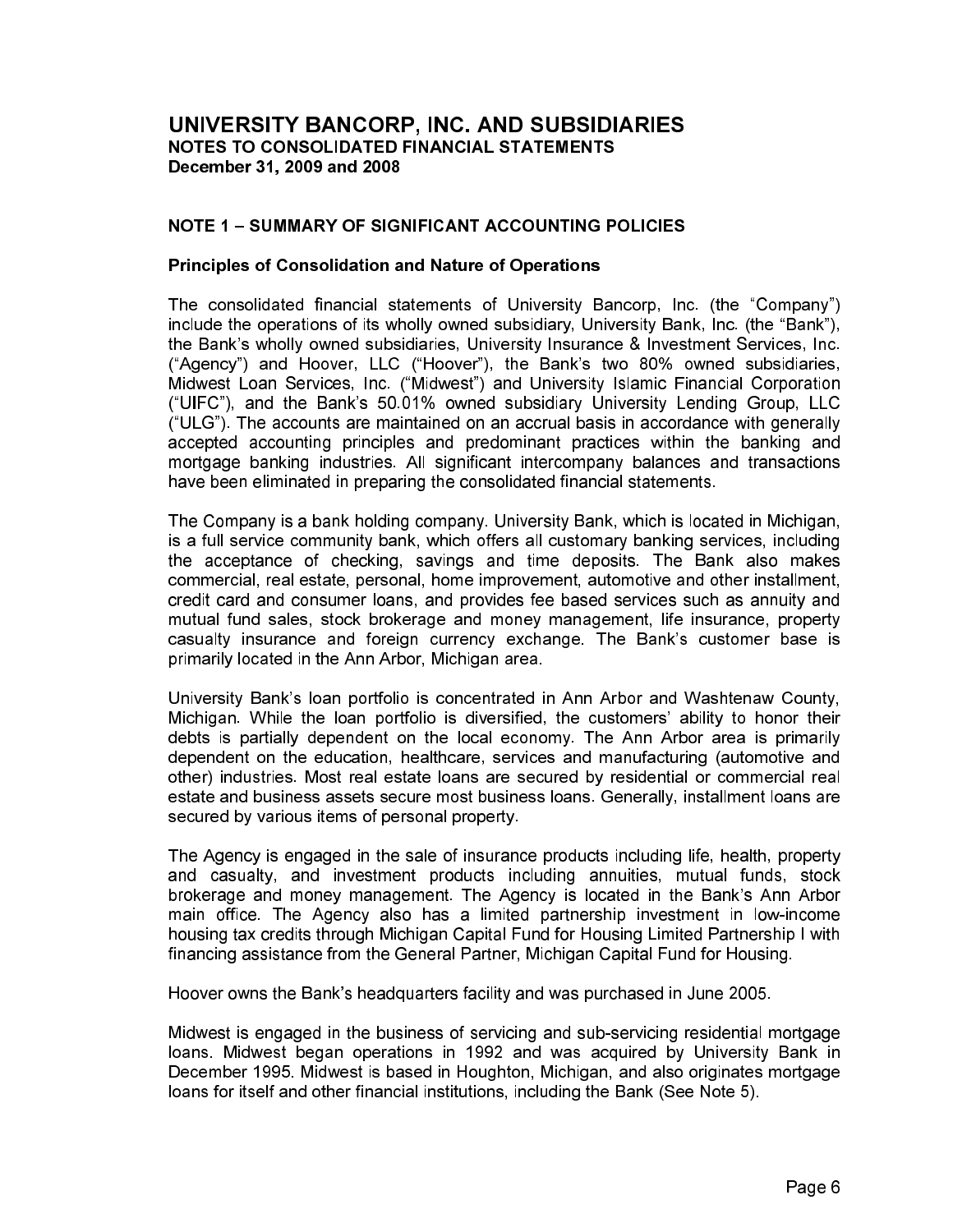#### **NOTE 1 - SUMMARY OF SIGNIFICANT ACCOUNTING POLICIES (Continued)**

#### Principles of Consolidation and Nature of Operations (Continued)

ULG commenced operations in April 2008 and operates in Farmington Hills, Michigan. ULG also operates two loan processing offices, one in Michigan and one in Ohio. ULG is engaged in the business of marketing, processing, closing and selling secondary mortgage market loans primarily to HUD, but also to FMLMC and FNMA. ULG is also engaged in the business of servicing mortgage loans as servicing rights are retained on selective loans that are sold.

UIFC is engaged in Islamic Banking and was formed on December 30, 2005. Its current products, which comply with Islamic (Sharia'a) law, are FDIC-insured deposits and home financings (as agent for the Bank), mutual funds (as agent for a third-party fund distribution company) and home financings (as principal for its own account). The Sharia'a compliant products are offered to service the large number of Muslim customers in general area of the Company.

There are two distinct home financing products offered, the liara and the Murabaha.

Under the ljara method, a single-asset trust is established by or on behalf of the originator (Bank/UIFC), as settlor, naming a special purpose entity as the trustee. The trust is subject to the terms of the written indenture designed for this specific purpose which is used generically for all financings in the redeemable lease (liara) program. The funds necessary to acquire the real property are deposited into the trust by the originator, as settlor, and used to fund the purchase of the property. The trust then enters into a combination lease/contract-for-deed agreement with the lessee/purchaser. The settlor is the initial beneficiary of the trust, but the beneficial interest in the payment stream arising from the trust is assignable to third parties. The power to remove and appoint trustees is granted to the beneficiary and the beneficiary has the power to direct the trustee with respect to foreclosure of the property. These rights are assignable with the payment stream.

The terms of the lease and contract-for-deed agreements, in combination, result in a payment stream and cost of the real property that are functionally equivalent to secured real estate lending for both the lessee/purchaser and the Company. The lease payment under the lease agreement is similar to an interest payment under a conventional mortgage. The contract-for-deed payments resemble a principal payment under a conventional mortgage.

The redeemable lease arrangement is treated as financing rather than leasing in accordance with generally accepted accounting principles ("GAAP"). A lease that transfers substantially all of the benefits and risks incident to the ownership of property should be accounted for as the acquisition of an asset by the lessee and as a financing by the lessor. Under lease accounting standards of the Accounting Standards Codification ("ASC"), a lease would generally be accounted for as a financing if:

1. The underlying property is transferred to the lessee at the end of the lease, or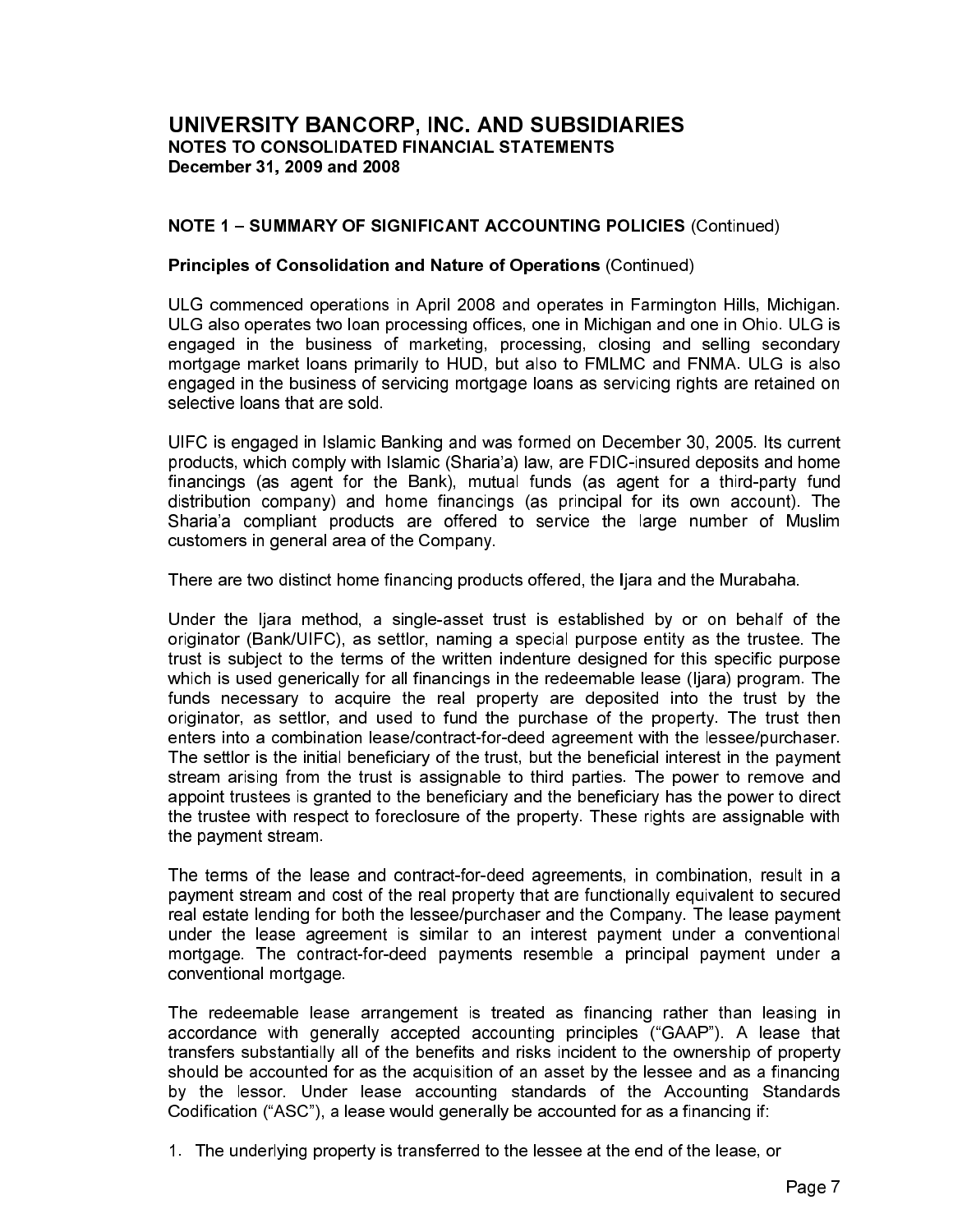#### **NOTE 1 - SUMMARY OF SIGNIFICANT ACCOUNTING POLICIES (Continued)**

#### Principles of Consolidation and Nature of Operations (Continued)

- 2. The lease contains a bargain purchase that is reasonably assured of being exercised and
- 3. It is reasonably certain that the lease payments will be collected, and
- 4. No uncertainties surround the amount of un-reimbursable costs yet to be incurred by the lessor under the lease

Accordingly, the Company's accounting for this product is essentially the same as a conventional mortgage product. To reflect the legal substance of the liara transactions, the Company uses the balance sheet account title "Loans and financings", instead of a typical title of "Loans". In the statement of operations, "Interest and fees on loans" is modified to state "Interest and fees on loans and financing income".

The second form of home financing is the Murabaha. This form of financing is similar to an installment sale contract. As agent for the Federal Home Loan Mortgage Corporation ("Freddie Mac"), the Bank buys a home selected by a customer and then resells it to the customer, at a selling price higher than the purchase price. The difference between the Bank's purchase price and the selling price is the profit that the ultimate holder (Freddie Mac) of the installment contract will accrete into income over the life of the contract. After the contract is executed by the Bank and the customer, Freddie Mac reimburses the Bank for its outlay of cash to purchase the home and pays the Bank a fee for originating the transaction. The customer pays Freddie Mac for the home that was purchased on an installment basis, per an agreed repayment schedule.

The installment contracts are recorded at the lower of cost or market on the Company's balance sheet for the short period of time that they are held before settlement with Freddie Mac. The installment contracts are sold with servicing retained. Thus, the value of the installment contract and value of the servicing is determined to calculate any gain or loss on the sale of the underlying installment contract.

On the liability side of the balance sheet, the Bank offers FDIC-insured deposits that are compliant with Sharia'a. These deposits are specifically invested in Sharia'a compliant investments such as, but not limited to, the liara. Sharia'a compliant savings, money markets and certificates of deposit pay out earnings that are derived specifically from the revenues from the Sharia'a compliant investments net of certain expenses. In compliance with the FDIC definition of a deposit, balances in these accounts like all deposit accounts, are FDIC insured. The sharing of earnings paid out to the depositors holding these accounts can fluctuate with the net earnings of the liara portfolio and or other Sharia'a compliant investments. The earnings paid to the depositors are accounted for as an expense. This expense is analogous to interest expense paid on deposits in conventional finance. To reflect the legal substance of the Sharia'a compliant deposits. the Company uses the balance sheet account title "Demand deposits – interest bearing and profit sharing" instead of the typical title of "Demand deposits – interest bearing". In the statement of operations, "Interest on deposits" is modified to state "Interest and profit sharing on deposits"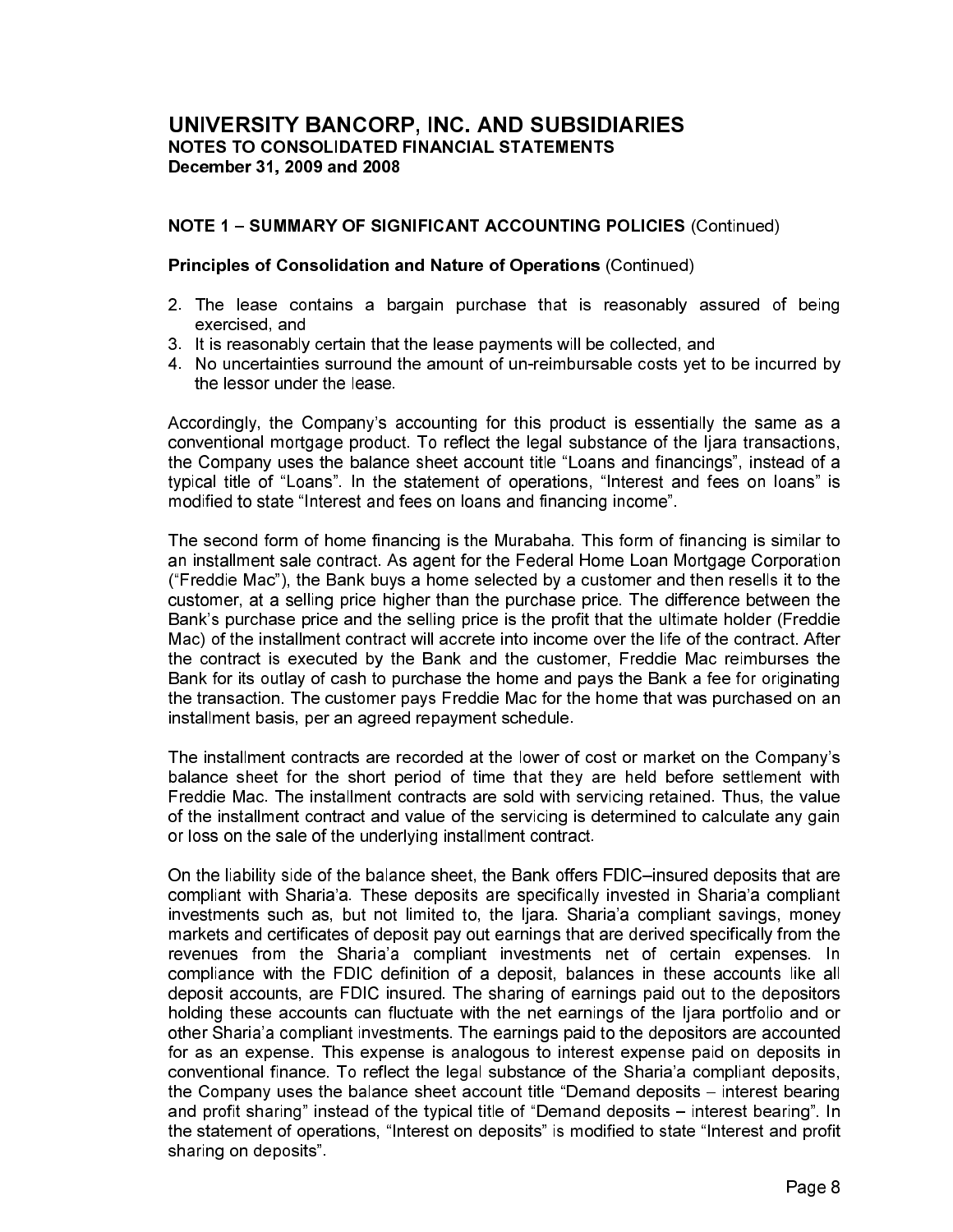#### **NOTE 1 - SUMMARY OF SIGNIFICANT ACCOUNTING POLICIES (Continued)**

#### **Use of Estimates**

The preparation of consolidated financial statements in conformity with GAAP requires management to make estimates and assumptions based upon available information. These estimates and assumptions affect the reported amounts of assets and liabilities and disclosures of contingent assets and liabilities at the dates of the consolidated financial statements and the reported amounts of revenues and expenses during the reporting periods. Actual results could differ from those estimates.

The significant estimates incorporated into these consolidated financial statements, which are more susceptible to change in the near term, include the value of mortgage servicing rights, the allowance for loan losses, the identification and valuation of impaired loans, the valuation of other real estate owned, the fair value of financial instruments, the valuation of deferred tax assets, and the fair value of certain loans held for sale and derivative instruments like mortgage interest rate locks and forward commitments

#### **Cash Flow Reporting**

For purposes of the consolidated statements of cash flows, cash and cash equivalents is defined to include the cash on hand, interest bearing deposits in other institutions, federal funds sold and other investments with an original maturity of three months or less. Net cash flows are reported for customer loan and deposit transactions and interest bearing deposits with other banks.

#### **Securities**

Securities are classified as trading securities or available-for-sale at the date of purchase. Securities available-for-sale are carried at fair value, with unrealized holding gains and losses reported in other comprehensive income or loss. Trading securities are carried at fair value with realized gains and losses recorded in earnings. Available-forsale securities are written down to fair value through a charge to earnings when a decline in fair value is not temporary. Interest income includes amortization of purchase premium or discount. Other securities such as Federal Home Loan Bank stock are carried at cost

#### **Federal Home Loan Bank Stock**

As a member of the Federal Home Loan Bank ("the FHLB"), the Bank is required to invest in FHLB stock, which is carried at cost since there is no readily available market value. When redeemed, the Bank receives an amount equal to the par value of the stock. Dividends paid on FHLB stock are subject to economic events, regulatory actions and other factors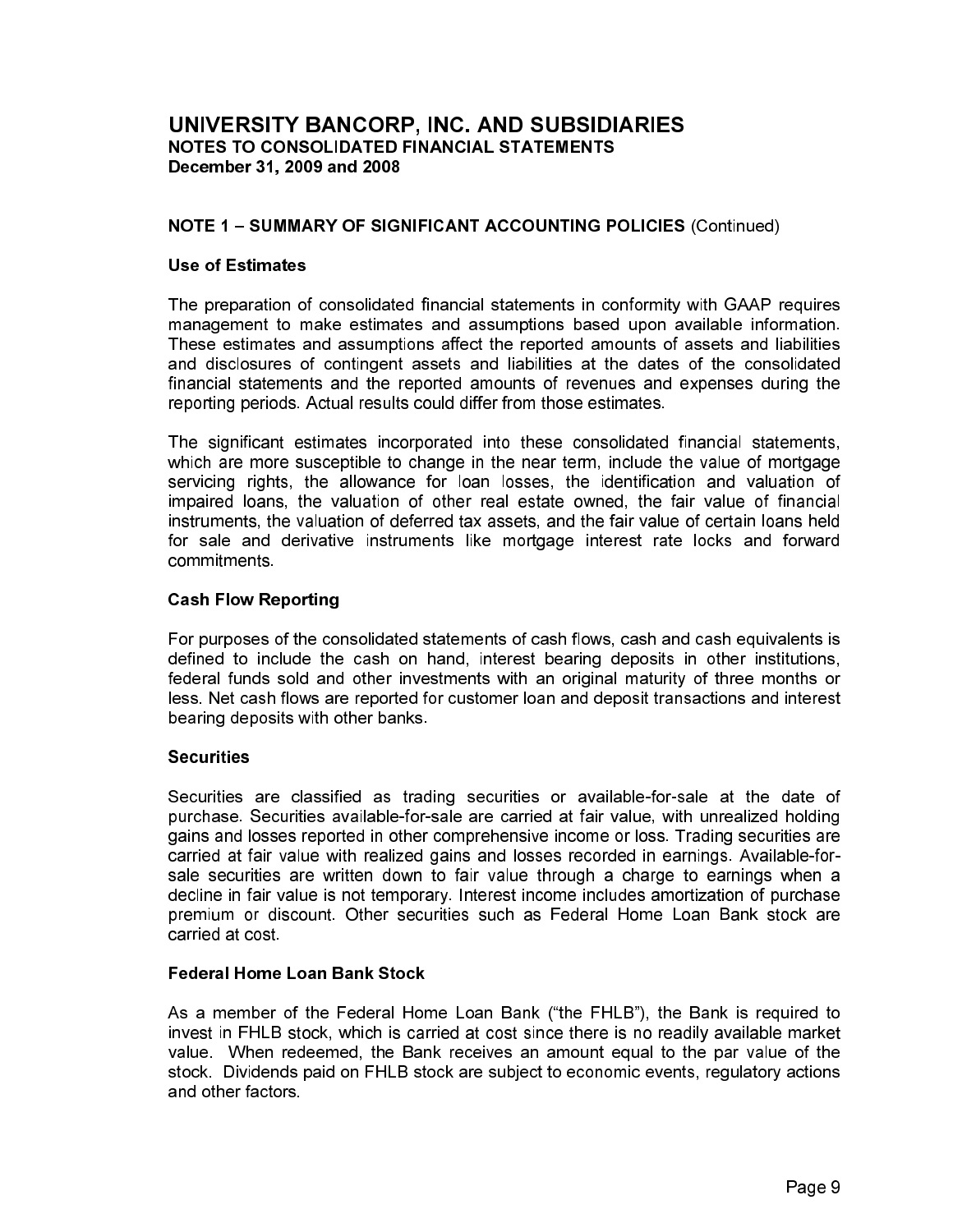# **NOTE 1 - SUMMARY OF SIGNIFICANT ACCOUNTING POLICIES (Continued)**

#### **Loans and Financings**

Loans are reported at the principal balance outstanding, net of unearned interest or profit sharing, deferred loan or financing fees and costs, and an allowance for loan losses. Interest income is reported on the interest method and includes amortization of net deferred loan fees and costs over the loan term. Profit sharing flows from lease income calculated monthly and includes amortization of net deferred financing fees and costs over the term of the financing. Interest or profit sharing income is not reported when full loan repayment is in doubt, typically when payments are past due over ninety days. Payments received on such loans are reported as principal reductions, unless all interest or profit sharing and principal payments in arrears are paid in full.

#### **Allowance for Loan Losses**

The allowance for loan losses is a valuation allowance for probable credit losses. increased by the provision for loan losses and recoveries and decreased by charge-offs. Management estimates the balance required based on past loan loss experience, known and inherent risks in the portfolio, information about specific borrower situations and estimated collateral values, economic conditions, and other factors. Allocations of the allowance may be made for specific loans or financings, but the entire allowance is available for any loan or financing that, in management's judgment, should be chargedoff.

Loan or financing impairment is reported when full payment under the loan terms is not expected. Impairment is evaluated in total for smaller-balance loans of similar nature such as residential mortgage, consumer, and credit card loans, and on an individual loan or financing basis for other loans or financings. If a loan or financing is impaired, a portion of the allowance is allocated so that the loan or financing is reported, net, at the present value of estimated future cash flows using the loan's or financing's existing rate or at the fair value of collateral if repayment is expected solely from the collateral. Loans or financings are evaluated for impairment when payments are delayed, typically ninety days or more, or when it is probable that all principal and interest or profit sharing amounts will not be collected according to the original terms of the loan or financing.

#### **Premises and Equipment, Net**

Premises and equipment are stated at cost less accumulated depreciation. Depreciation is computed primarily on the straight-line method over the assets estimated useful lives.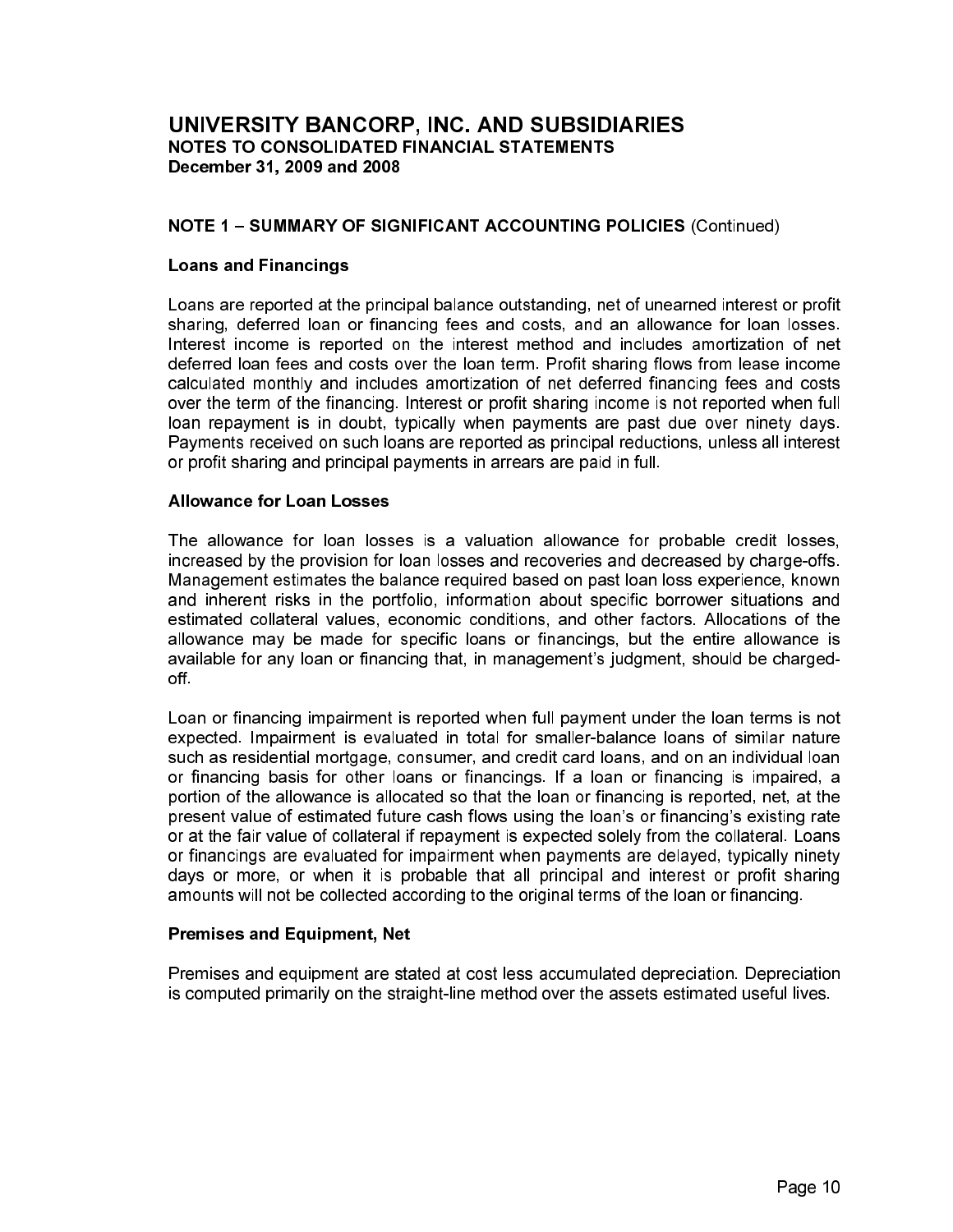# NOTE 1 - SUMMARY OF SIGNIFICANT ACCOUNTING POLICIES (Continued)

#### **Premises and Equipment, Net (Continued)**

The Company used the following useful lives as of December 31, 2009 and 2008:

|                                    | ears'            |
|------------------------------------|------------------|
| Building and building improvements | 5-39             |
| Leasehold improvements             | Term of lease or |
|                                    | 5-39 years       |
| Equipment                          | $3 - 10$         |
| <b>Furniture and fixtures</b>      | $3 - 7$          |
| Software                           | $2-5$            |
|                                    |                  |

# **Mortgage Servicing Rights**

Mortgage servicing rights ("MSRs") represent both purchased rights and the allocated value of servicing rights retained on loans or financings originated and sold.

The Company accounts for its MSRs in accordance with the applicable standards under the ASC which requires that mortgage servicing rights be initially recognized at their fair value and by providing the option to either: (1) carry mortgage servicing rights at fair value with changes in fair value recognized in earnings; or (2) continue recognizing periodic amortization expense and assess the mortgage servicing rights for impairment. This option may be applied by class of servicing assets or liabilities. The Company has identified MSRs relating to mortgage loans as a class of servicing rights and has elected to apply fair value accounting to these assets.

#### **Other Real Estate Owned**

Real estate properties acquired in collection of a loan or financing are recorded at fair value upon foreclosure, establishing a new cost basis. Any reduction to fair value from the carrying value of the related loan or financing is accounted for as a loan loss. After foreclosure, management periodically performs valuations to ensure real estate is carried at the lower of cost or fair value, less estimated costs to sell. Expenses, gains and losses on disposition, and decreases in the fair value are reported in other expenses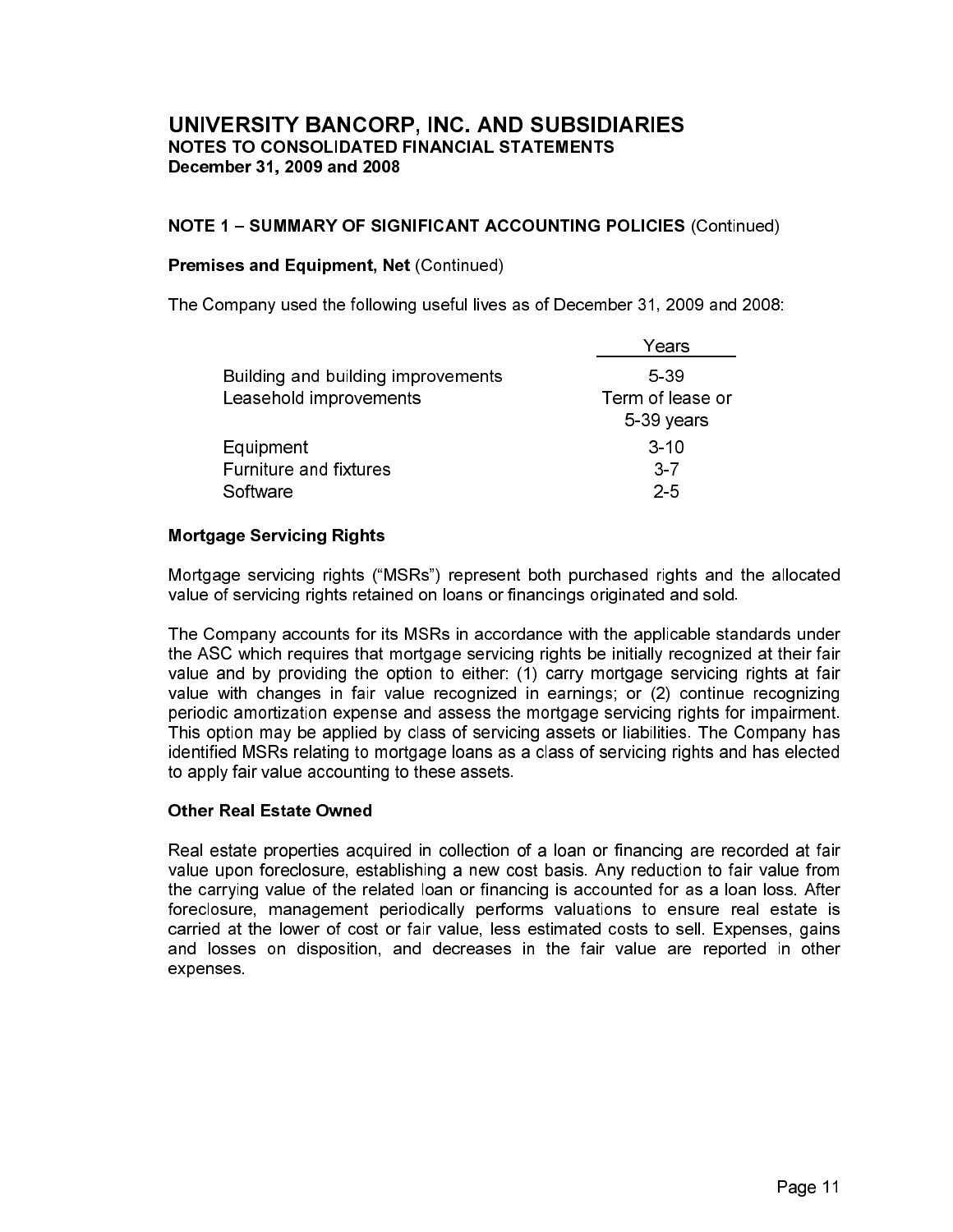#### **NOTE 1 - SUMMARY OF SIGNIFICANT ACCOUNTING POLICIES (Continued)**

#### **Mortgage Banking Activities**

Mortgage banking activities include retail, wholesale and servicing operations. Mortgage loans held for sale are sold with selective loans having their servicing retained, and others on a servicing released basis. The Company elected to record ULG mortgage loans held for sale at fair value as discussed in Note 18. All other loans held for sale are valued at the lower of cost or market as determined by bid prices for loans in the secondary market. Mortgage loans are sold without recourse, except in certain events as defined in the loan purchase documents.

An allowance was booked for potential recourse liabilities related to loans sold and loans held for sale in the amount of \$293,747 and \$49,732 as of December 31, 2009 and 2008, respectively. This allowance is included in "Other liabilities" on the face of the consolidated balance sheets.

Loan servicing and sub-servicing fees are contractually based and are recognized monthly as earned over the life of the loans.

#### **Derivative Instruments**

ULG enters into interest rate lock commitments ("IRLCs") in connection with its mortgage banking activities to fund residential mortgage loans at specified times in the future. IRLCs that relate to the origination of mortgage loans that will be held for sale are considered derivative instruments under the ASC. As such, these IRLCs are recorded at fair value (see Note 18) with changes in fair value recorded in earnings.

Outstanding IRLCs expose ULG to the risk that the price of the loans underlying the commitments might decline from inception of the interest rate lock to the funding of the loan. To protect against this risk, ULG utilizes forward loan sales commitments to economically hedge the risk of potential changes in the value of the loans that would result from the commitments. These forward commitments are valued at fair value (see Note 18) with net changes in fair value recorded in earnings. The Company documents its risk management strategy and hedge effectiveness at the inception of and during the term of the IRLCs and forward sales commitments within the portfolio.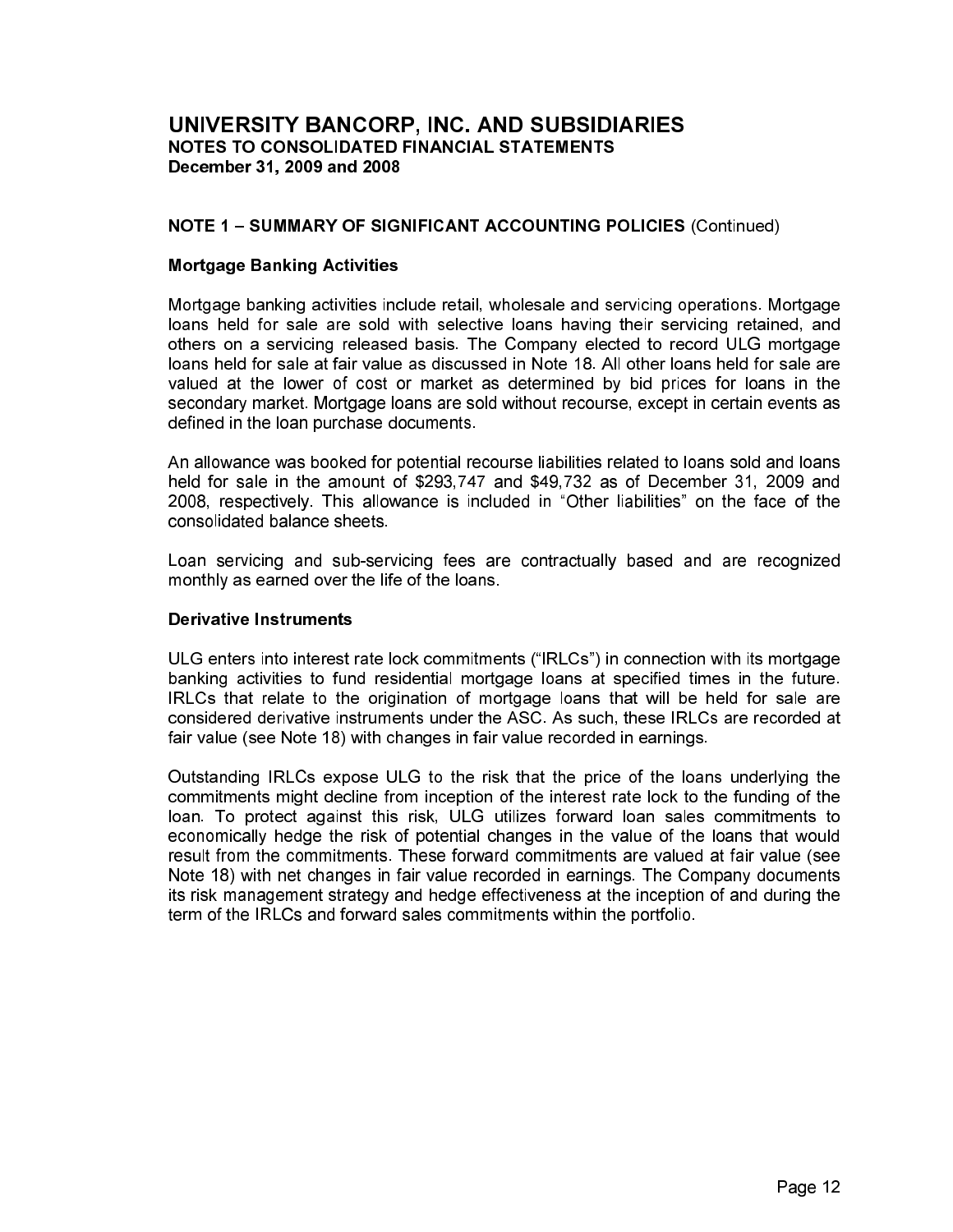#### **NOTE 1 - SUMMARY OF SIGNIFICANT ACCOUNTING POLICIES (Continued)**

#### Goodwill

The Company evaluates the carrying value of goodwill during each quarter of each year and between quarterly evaluations if events occur or circumstances change that would more likely than not reduce the fair value of the reporting unit below its carrying amount. When evaluating whether goodwill is impaired, the Company compares the fair value of the reporting unit to which the goodwill is assigned, to the reporting unit's carrying amount, including goodwill. An impairment loss would be recognized when the carrying amount of goodwill exceeds its fair value. The Company's evaluations of goodwill completed during 2009 and 2008 resulted in no impairment losses.

#### **Income Taxes**

Deferred income tax assets and liabilities are recorded for estimated future tax consequences attributable to the differences between the financial carrying amounts of existing assets and liabilities and their respective tax bases. Deferred income taxes are to be computed on the liability method and deferred tax assets are recognized only when realization is certain. Deferred income tax assets and liabilities are measured using the tax rate in effect for the year in which those temporary differences are expected to turn around. A valuation allowance is booked to reduce net deferred tax assets to a net amount that more likely than not to be realized.

Effective January 1, 2007, the Company adopted the standards regarding accounting for uncertainty in income taxes. This guidance clarifies the accounting for income taxes by prescribing the minimum recognition threshold an income tax position is required to meet before being recognized in the financial statements and applies to all income tax positions. Each income tax position is assessed using a two step process. A determination is first made as to whether it is more likely than not that the income tax position will be sustained, based upon technical merits, upon examination by the taxing authorities. If the income tax position is expected to meet the more likely than not criteria, the benefit recorded in the financial statements equals the largest amount that is greater than 50% likely to be realized upon its ultimate settlement. At December 31, 2009 and 2008, there were no uncertain tax positions that require accrual.

The Company's 2007 federal tax return is currently under examination by the Internal Revenue Service ("IRS"). As of the date of this report, there were no findings noted. None of the Company's other federal or state income tax returns are currently under examination by the Internal Revenue Service ("IRS") or state authorities. However, fiscal years 2007 and later remain subject to examination by the IRS and its respective states.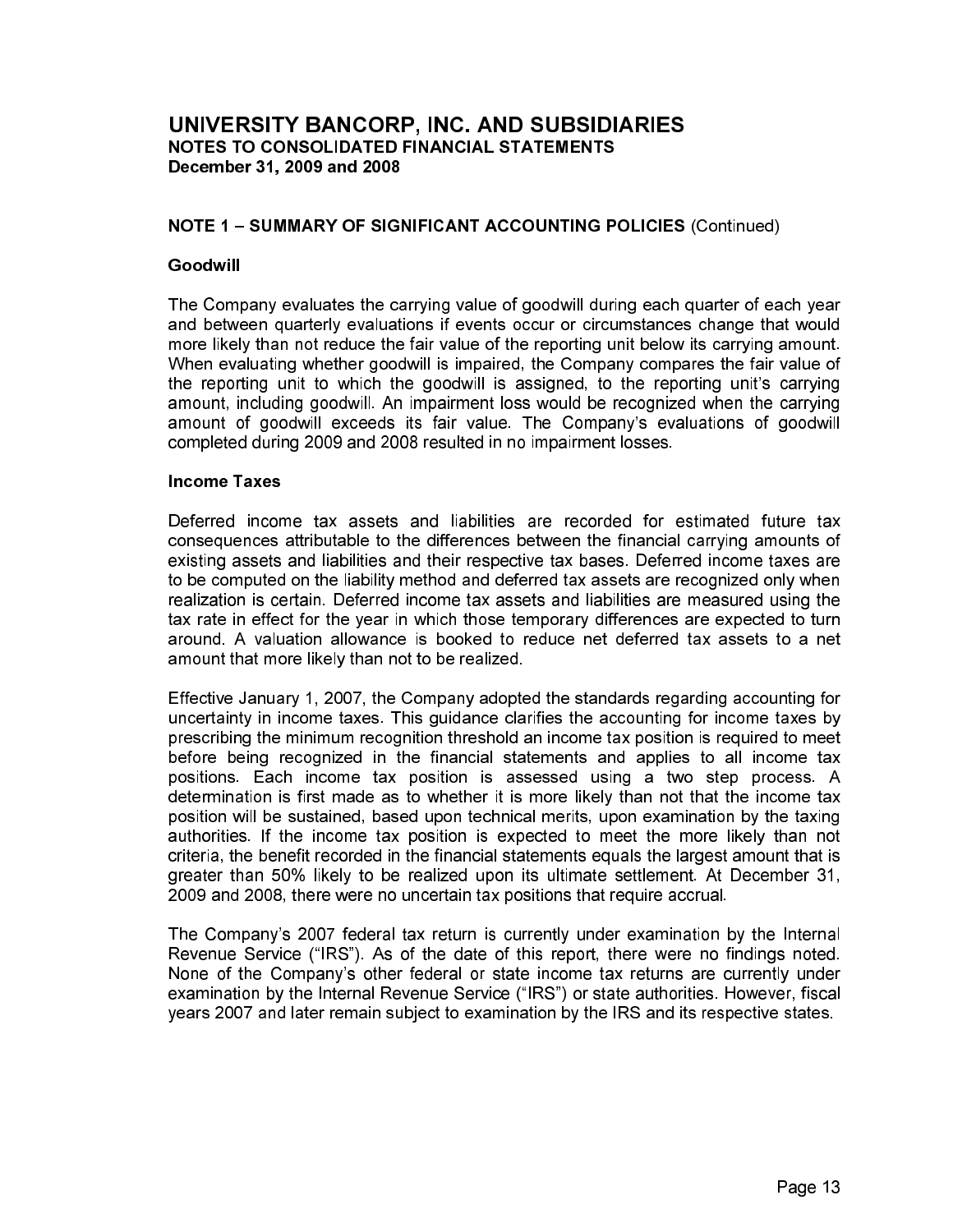# NOTE 1 - SUMMARY OF SIGNIFICANT ACCOUNTING POLICIES (Continued)

#### **Income Taxes (Continued)**

Effective January 1, 2008, Michigan adopted a business tax which replaced the Michigan Single Business Tax. Included in the Michigan Business Tax is a tax on taxable income, a tax on adjusted gross receipts, and a franchise tax. Under the new Michigan Business Tax law the Company is subject to the franchise tax. It is management's policy to include the franchise tax in other operating expenses.

The Michigan statute created a "joint and severally liable" unitary tax on entities which are commonly controlled and have inter-company "flow of value" transactions. Hence, the Company pays this tax on a consolidated basis just as it pays its federal tax on a consolidated basis.

The Company has a tax sharing agreement with some of its subsidiaries in which the subsidiaries record their share of federal and state taxes in accordance with the tax sharing agreements.

#### **Retirement Plan**

The Bank has a 401(K) Plan that allows employees of the Bank and the Bank's subsidiaries to contribute up to 15% of salary pre-tax, to the allowable limit prescribed by the Internal Revenue Service. Management has discretion to make matching contributions to the Plan. The Bank made no matching contributions for each of the years ended December 31, 2009 and 2008.

#### **Employee Stock Ownership Plan ("ESOP")**

The Company has a noncontributory ESOP covering all full-time employees who have met certain service requirements. The employees' share in the Company's contribution is based on their current compensation as a percentage of the total employee compensation. As shares are contributed to the plan they are allocated to employees and compensation expense is recorded at the shares' fair value. The Company made no contribution during either year ended December 31, 2009 or 2008.

#### **Stock Options**

In accordance with the ASC, the Company is required to recognize the compensation cost relating to share-based payment transactions in the consolidated financial statements. That cost is to be measured based on the fair value of the equity or liability instruments issued. For the years ended December 31, 2009 and 2008, the Company recorded \$-0- and \$7,526 of compensation expense related to stock options, respectively.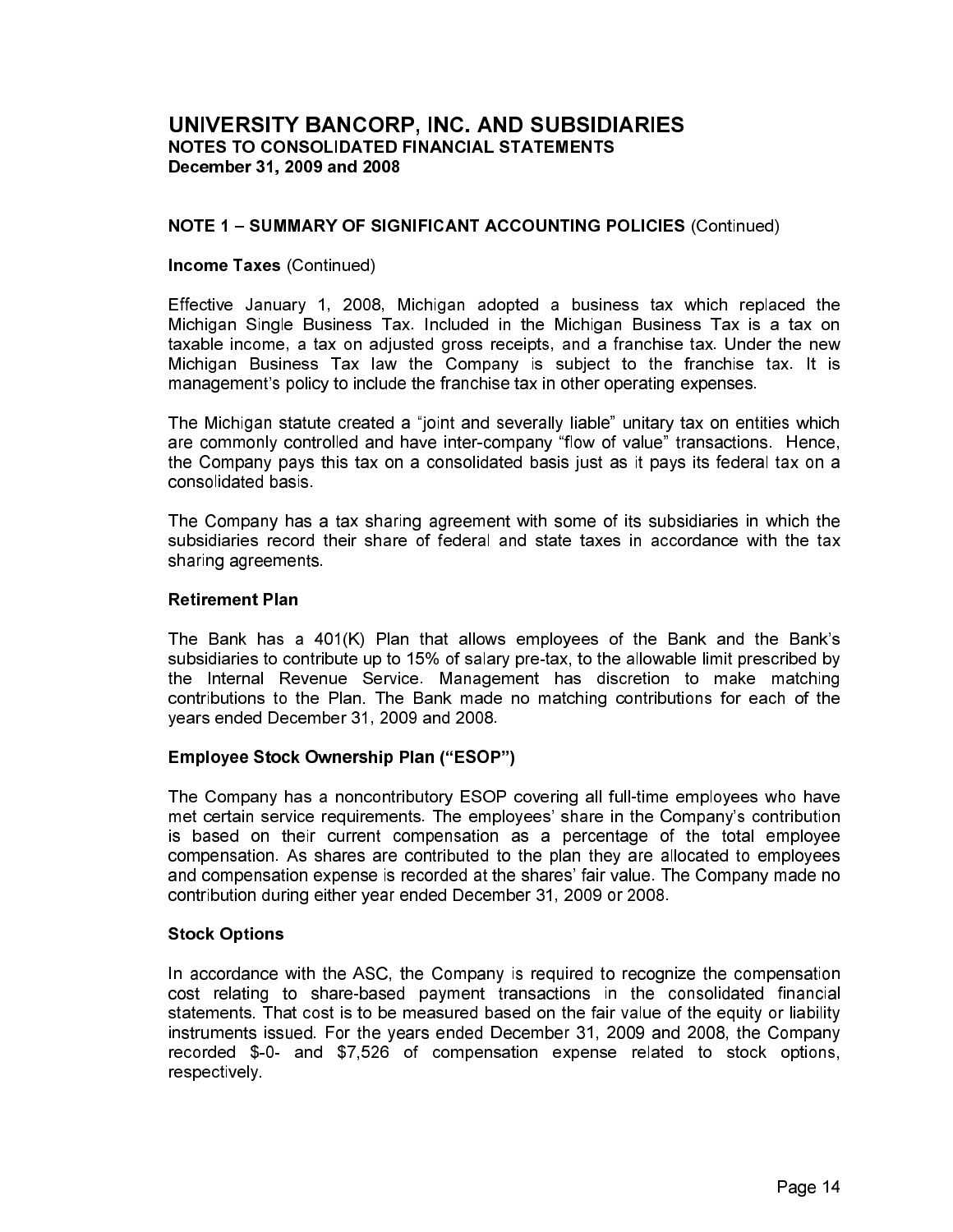#### **NOTE 1 - SUMMARY OF SIGNIFICANT ACCOUNTING POLICIES (Continued)**

#### **Comprehensive Income (Loss)**

Comprehensive income (loss) includes both net income (loss) and the change in unrealized gains and losses on securities available-for-sale.

#### **Segment Reporting**

The Company's segments are determined by the products and services offered, primarily distinguished between banking and its two separate mortgage banking operations. Loans, investments, and deposits provide the revenues in the banking operation. Servicing fees, underwriting fees and loan sales provide the revenues in each of the mortgage banking operations. All operations are domestic.

#### **Reclassifications**

Certain amounts in the 2008 consolidated financial statements have been reclassified to conform to the current year presentation.

#### NOTE 2 - RESTRICTIONS ON CASH AND AMOUNTS DUE FROM BANKS

The Bank is required to maintain average balances on hand or with the Federal Reserve Bank. At December 31, 2009 and 2008 this reserve requirement amounted to \$4,891,000 and \$1,278,000, respectively.

#### **NOTE 3 - INVESTMENT SECURITIES**

#### **Trading Securities**

The Bank's trading securities portfolio had a net accumulated unrealized gain of \$39,996 and a net accumulated unrealized loss of \$80,257 at December 31, 2009 and 2008, respectively

Trading securities consist of the following:

|                             | December 31 |  |           |  |  |
|-----------------------------|-------------|--|-----------|--|--|
|                             | 2009        |  | 2008      |  |  |
| U.S. agency mortgage-backed |             |  |           |  |  |
| securities                  | 1 513 047   |  | 4 916 925 |  |  |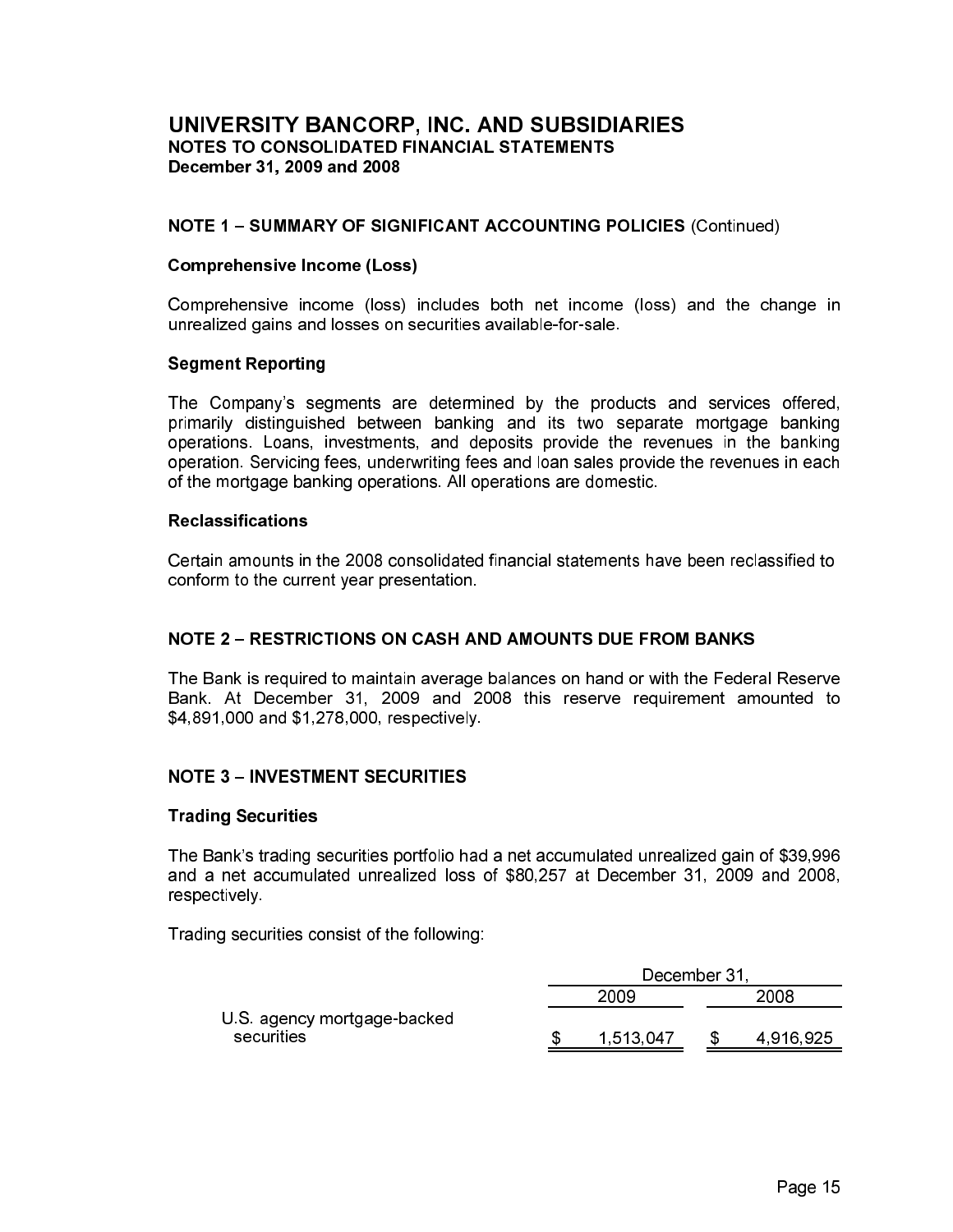#### **NOTE 3 - INVESTMENT SECURITIES (Continued)**

#### **Available-for-Sale Securities**

The following is a summary of the amortized cost, gross unrealized gains, gross unrealized losses and fair value of securities available-for-sale.

Securities available-for-sale at December 31, 2009 consists of the following:

|                                            |  | Amortized | Unrealized |      | Fair  |         |
|--------------------------------------------|--|-----------|------------|------|-------|---------|
|                                            |  | cost      | Gain       |      | Value |         |
| U.S. agency mortgage-<br>backed securities |  | 554 224   |            | 2872 |       | 557 096 |

Securities available-for-sale at December 31, 2008 consists of the following:

|                       | Amortized    | Unrealized      | Fair         |
|-----------------------|--------------|-----------------|--------------|
|                       | cost         | Loss            | Value        |
| U.S. agency mortgage- |              |                 |              |
| backed securities     | \$20,687,371 | (34, 300)<br>S. | \$20,653,071 |

At December 31, 2009 and 2008, the fair value of these securities pledged to secure certain borrowings were \$2,070,143 and \$25,569,996, respectively. The balance of these borrowings at December 31, 2009 and 2008 were  $$-0$ - and  $$12,011,678$ , respectively.

Some unrealized losses at December 31, 2008 had existed for longer than twelve months. The Company sold certain securities classified as available-for-sale subsequent to December 31, 2008. Since these securities were not held long enough to recover the unrealized losses as of December 31, 2008, the decline in fair value of certain securities was deemed to be other-than-temporary. The Company recognized the lesser of the actual loss on the sale and the unrealized loss as of December 31, 2008, in 2008 earnings. As a result, the Company recognized an impairment loss for other-thantemporary losses of \$-0- and \$45,175 for the years ended December 31, 2009 and 2008, respectively.

During the year ended December 31, 2008, the Company sold available-for-sale securities to a related party for \$311,888. The Company did not sell any securities to related parties during the year ended December 31, 2009.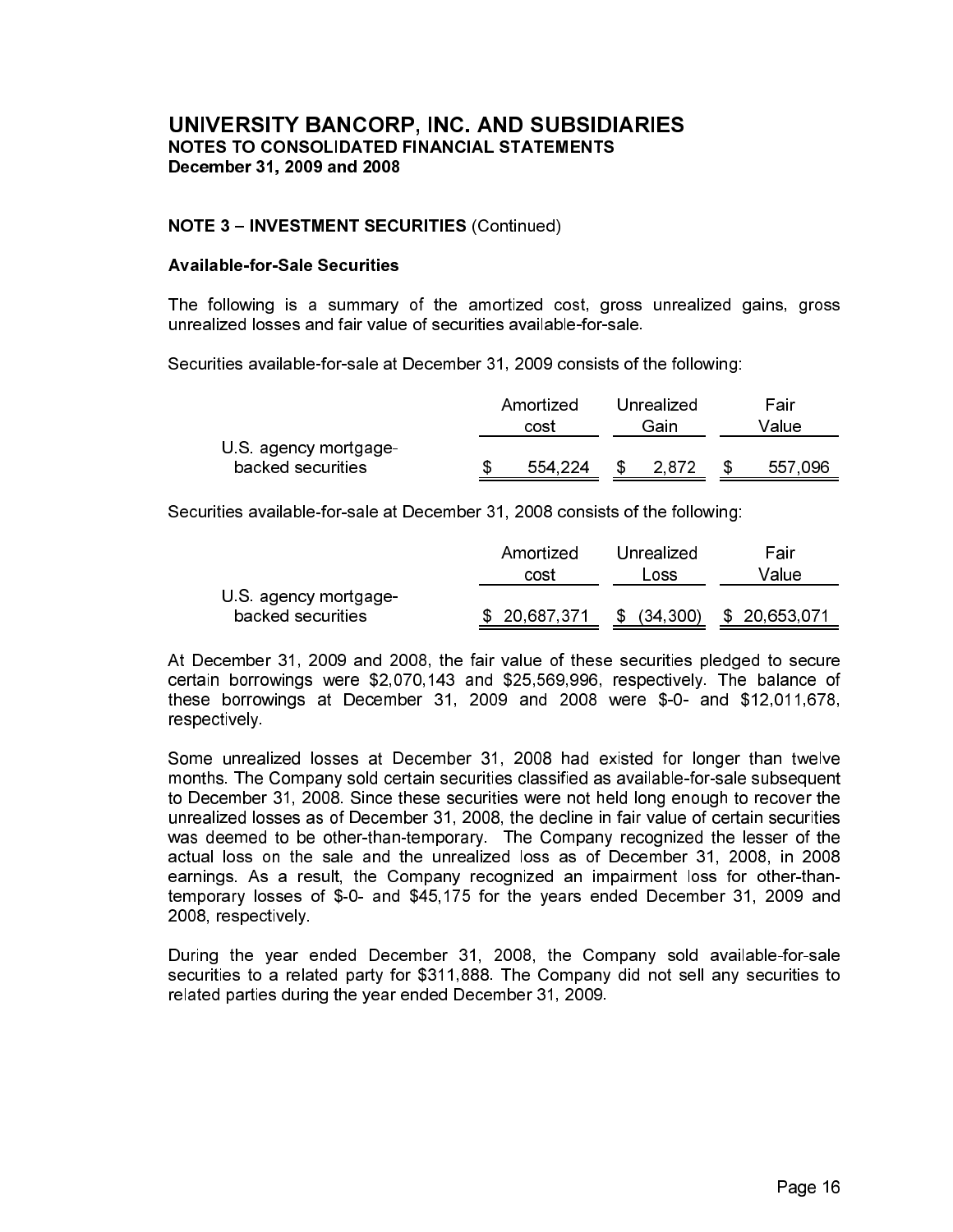#### **NOTE 3 - INVESTMENT SECURITIES (Continued)**

Actual maturities may differ from contractual maturities because issuers and borrowers may have the right to call or prepay obligations with or without call or prepayment penalties. During 2009, proceeds from pay downs of mortgage-backed securities amounted to \$1,572,791.

# **NOTE 4 - LOANS AND FINANCINGS, NET**

Major classifications of loans are as follows:

|                                                                                                   | December 31 |                                                |    |                                                             |
|---------------------------------------------------------------------------------------------------|-------------|------------------------------------------------|----|-------------------------------------------------------------|
|                                                                                                   |             | 2009                                           |    | 2008                                                        |
| Commercial<br>Real estate - mortgage<br>Real estate - construction<br>Installment<br>Credit cards | \$          | 26,311,952<br>32,315,990<br>360,718<br>276,041 | \$ | 22,388,763<br>34,411,215<br>1,381,024<br>885,947<br>267,049 |
| Gross loans                                                                                       |             | 59,264,701                                     |    | 59,333,998                                                  |
| Allowance for loan losses                                                                         |             | (909,356)                                      |    | (925,940)                                                   |
| Net loans                                                                                         |             | 58 355 345                                     |    | 58,408,058                                                  |

Changes in the allowance for loan losses were as follows:

|                                 | December 31 |               |   |           |
|---------------------------------|-------------|---------------|---|-----------|
|                                 |             | 2009          |   | 2008      |
| Balance, beginning of year      | \$          | 925,940       | S | 686,324   |
| Provision charged to operations |             | 1,293,546     |   | 997,389   |
| Recoveries                      |             | 17.185        |   | 64,005    |
| Charge-offs                     |             | (1, 327, 315) |   | (821,778) |
| Balance, end of year            |             | 909,356       |   | 925,940   |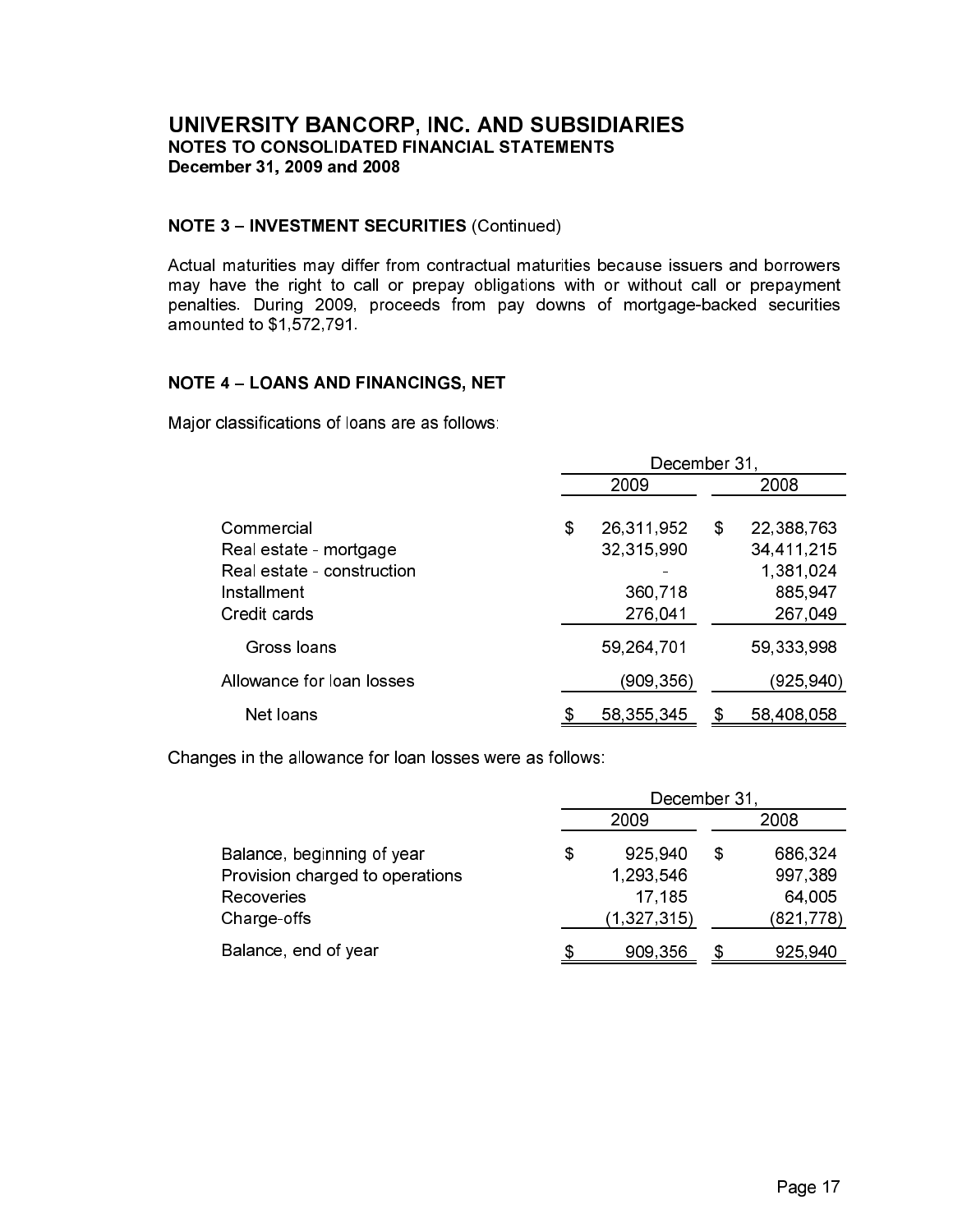# **NOTE 4 - LOANS AND FINANCINGS, NET (Continued)**

Non-accrual loans are summarized as follows:

|                                                             | December 31 |                            |   |         |
|-------------------------------------------------------------|-------------|----------------------------|---|---------|
|                                                             |             | 2009                       |   | 2008    |
| Real estate - mortgage and construction<br>Commercial loans | SS.         | 1 171 334<br>2 3 7 9 8 2 7 | S | 597 625 |
| Total                                                       |             | 3,551,161                  |   | 597 625 |

Information regarding impaired loans is as follows:

|                                                                       | December 31 |           |    |           |
|-----------------------------------------------------------------------|-------------|-----------|----|-----------|
|                                                                       |             | 2009      |    | 2008      |
| Impaired loans:                                                       |             |           |    |           |
| Loans with no allowance allocated                                     | \$          |           | \$ | 147,576   |
| Loans with allowance allocated<br>Amount of allowance for loan losses | \$          | 3,487,293 | \$ | 2,326,117 |
| allocated                                                             | \$          | 555 928   | \$ | 674,778   |
| Impaired loans:                                                       |             |           |    |           |
| Average balance during the year                                       | \$          | 2,412,101 | \$ | 1,358,481 |
| Interest income recognized thereon                                    | \$          | 164,249   | \$ | 4,412     |
| Cash basis interest income recognized                                 | \$          | 161,960   | \$ | 4 4 1 2   |

# **NOTE 5 - MORTGAGE BANKING ACTIVITIES**

Midwest provides servicing and sub-servicing of real estate mortgage loans for several financial institutions. The unpaid principal balance of these loans was approximately \$7.9 billion and \$5.2 billion as of December 31, 2009 and 2008, respectively. Custodial escrow balances maintained in connection with these respective loans were \$109.0 million and \$73.2 million, at December 31, 2009 and 2008, respectively. Most of these funds are maintained at University Bank.

University Bank, Midwest and ULG sell conforming residential mortgage loans to the secondary market with servicing rights retained for selective loans. These loans are owned by other institutions and are not included in the Company's consolidated balance sheets. Such mortgage loans have been sold predominately without recourse or with limited recourse. The unpaid principal balance of these loans was \$276.9 million and \$191.5 million at December 31, 2009 and 2008, respectively.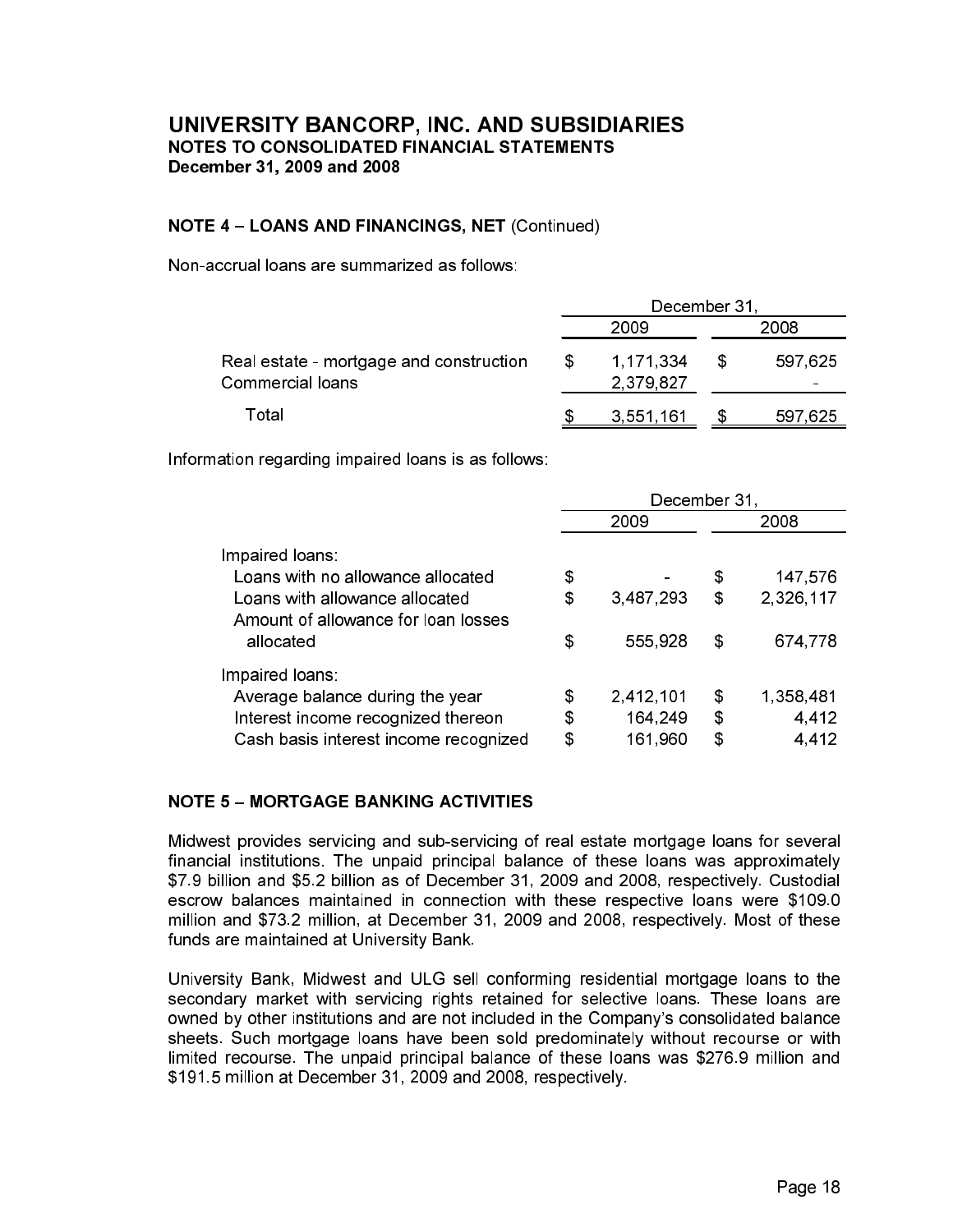#### **NOTE 5-MORTGAGE BANKING ACTIVITIES (Continued)**

The following summarizes the activity relating to mortgage servicing rights:

|                      | December 31, |           |  |           |
|----------------------|--------------|-----------|--|-----------|
|                      |              | 2009      |  | 2008      |
| Balance, January 1   |              | 1,241,384 |  | 1,402,444 |
| Amount capitalized   |              | 1 136 412 |  | 601,796   |
| Change in fair value |              | 87 447    |  | (762,856) |
| Balance, December 31 |              | 2 465 243 |  | 1 241 384 |

ULG began operations in 2008. ULG enters into IRLCs in connection with its mortgage banking activities to fund residential mortgage loans at specified times in the future. As of December 31, 2009 and 2008, IRLCs amounted to \$12.1 million and \$72.6 million, respectively, of which management estimated \$9.8 million and \$46.7 million, respectively, to eventually close and be funded. These IRLCs were recorded in liabilities on the face of the consolidated balance sheet at a fair value of \$14,905 as of December 31, 2009 and in assets at a fair value of \$768,582 as of December 31, 2008.

ULG also utilizes forward loan sales commitments in order to economically hedge the risk of potential changes in the value of the loans that would result from the IRLCs. Forward sales commitments to fund loans at specified rates amounted to \$11.3 million and \$52.1 million as of December 31, 2009 and 2008, respectively, which were recorded in assets on the face of the consolidated balance sheet at a fair value of \$115,442 and in liabilities at a fair value of \$557,716, respectively.

The net change in fair value of the IRLCs and the related forward loan sales commitments held at December 31, 2009 and 2008 resulted in a gain of \$100,537 and \$210,866, respectively, which has been recognized in "Other income" in the consolidated statement of operations. These gains are due principally to the inclusion of day one gains associated with the adoption of fair value accounting as discussed in Note 18. Prior to the adoption of fair value accounting, the recognition of such day one gains was prohibited and these gains were not recognized until realized through the sale of the related loans.

Market interest rate conditions can quickly affect the fair value of mortgage servicing rights, IRLCs, and forward loan sales commitments in a positive or negative fashion. as long-term interest rates rise and fall. See Note 18 for further discussion of management's assumptions used in determination of fair value of these assets and **liabilities**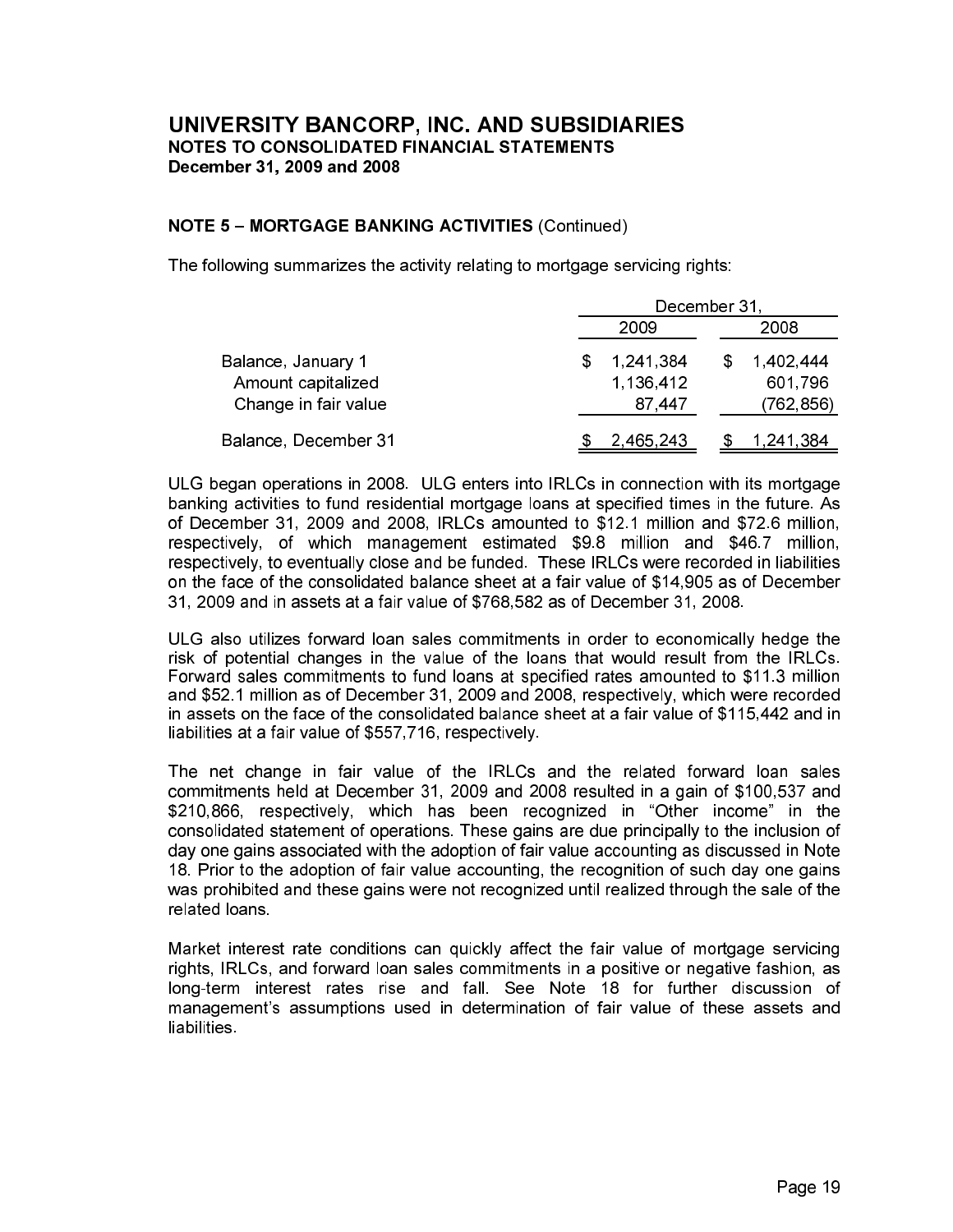#### **NOTE 6 - PREMISES AND EQUIPMENT, NET**

Premises and equipment consist of the following:

|                                             | December 31 |             |   |             |
|---------------------------------------------|-------------|-------------|---|-------------|
|                                             |             | 2009        |   | 2008        |
| Land                                        | \$          | 365,000     | S | 365,000     |
| Buildings and improvements                  |             | 1,782,915   |   | 1,758,764   |
| Furniture, fixtures, equipment and software |             | 4,129,235   |   | 4,027,227   |
| Less accumulated depreciation and           |             | 6,277,150   |   | 6,150,991   |
| amortization                                |             | (3,466,120) |   | (3,368,265) |
|                                             |             | 2,811,030   |   | 2,782,726   |

Depreciation and amortization expense related to premises and equipment amounted to \$435,113 and \$377,785 for the years ended December 31, 2009 and 2008, respectively.

The Bank leases an ATM drive-thru location in Ann Arbor for \$7,200 per year and one off-site ATM location for \$9,000 per year. Midwest leases its office space for approximately \$44,167 per year in Houghton, Michigan. ULG leases office space for approximately \$80,000 per year in Farmington, Michigan. The Company leases various other facilities at varying rates expiring in 2010 and 2011. Total rent expense for all operating leases was \$198,021 and \$106,483 in 2009 and 2008, respectively. The following table summarizes the future minimum payments under the contractual obligations of the Company as of December 31, 2009:

| Year ended December 31, |    | Amount  |
|-------------------------|----|---------|
| 2010                    | \$ | 160,331 |
| 2011                    |    | 84,515  |
| 2012                    |    | 83,424  |
| 2013                    |    | 63,980  |
|                         | S  | 392,250 |

#### **NOTE 7 - TIME DEPOSITS**

Time deposit liabilities issued in denominations of \$100,000 or more were \$9,052,531 and \$26,824,150 at December 31, 2009 and 2008, respectively.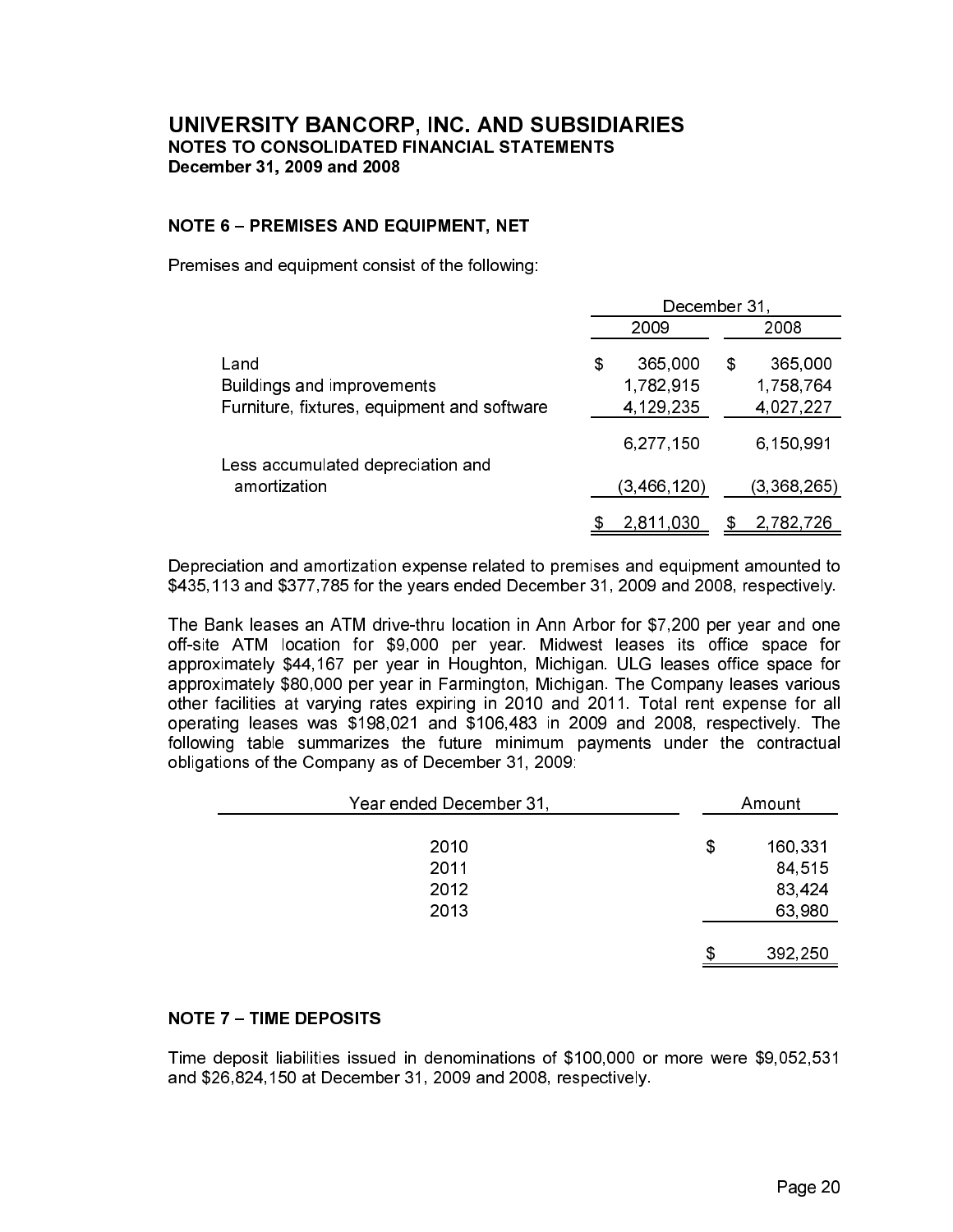#### **NOTE 7 - TIME DEPOSITS (Continued)**

At December 31, 2009, stated maturities of time deposits were:

| Year ended December 31, | Amount          |
|-------------------------|-----------------|
| 2010                    | \$<br>6,453,221 |
| 2011                    | 2,569,287       |
| 2012                    | 581,269         |
| 2013                    | 137,595         |
| 2014 and thereafter     | 4,003,518       |
|                         | 13,744,890      |

The Bank had issued through brokers \$-0- and \$10,000,000 of time deposits as of December 31, 2009 and 2008, respectively.

#### **NOTE 8 - OTHER LIABILITIES**

Other liabilities consist of the following:

|                                                | December 31 |           |     |           |
|------------------------------------------------|-------------|-----------|-----|-----------|
|                                                |             | 2009      |     | 2008      |
| Liability to fund closed but undisbursed loans | S           | 2,654,479 | SS. | 3 130 265 |
| Escrow and mortgage insurance liability        |             | 180,357   |     | 274,465   |
| Allowance for loan recourse                    |             | 293,747   |     | 49.732    |
| Other                                          |             | 873.320   |     | 403,279   |
|                                                |             | 4,001,903 |     | 3,857,741 |

#### **NOTE 9 - INCOME TAXES**

Income tax expense (benefit) for the years ended December 31, 2009 and 2008 is summarized as follows:

|                     |    | December 31                 |    |                              |  |
|---------------------|----|-----------------------------|----|------------------------------|--|
|                     |    | 2009                        |    | 2008                         |  |
| Current<br>Deferred | \$ | $\blacksquare$<br>(186,595) | \$ | $\blacksquare$<br>(640, 605) |  |
|                     | S  | (186,595)                   |    | (640,605)                    |  |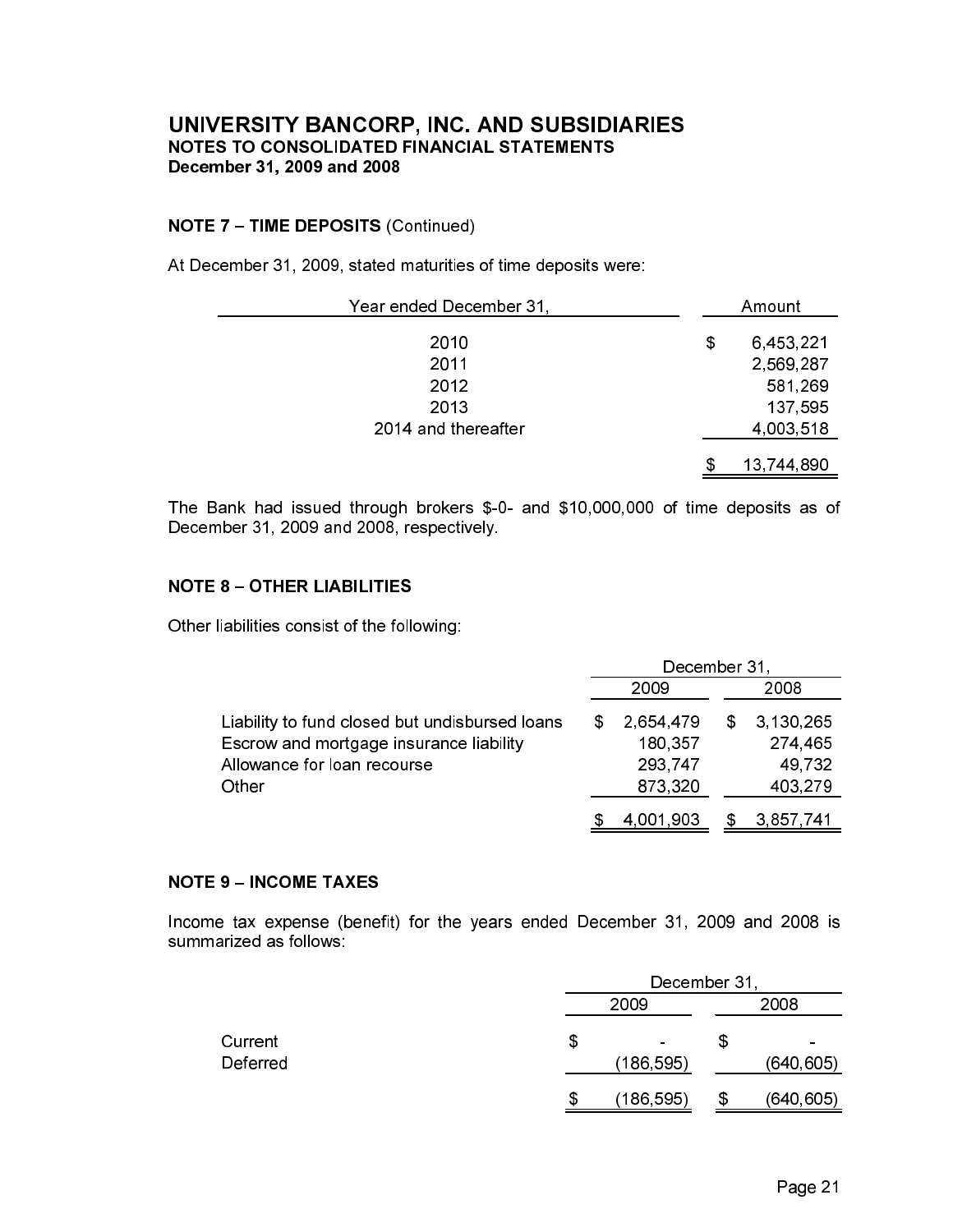# **NOTE 9 - INCOME TAXES (Continued)**

The effective tax rate differs from the statutory income tax rate as a result of permanent differences in accounting for certain income and expense items for financial and tax reporting purposes (primarily meals and entertainment expense), as well as the change in the valuation allowance. Based on management's estimates of future income, management reduced the valuation allowance in order to increase the net deferred tax asset to an amount that is more likely than not to be realized.

Significant components of the Company's deferred income tax assets and liabilities as of December 31, 2009 and 2008 are as follows:

|                                  | December 31  |                   |  |  |  |
|----------------------------------|--------------|-------------------|--|--|--|
|                                  | 2009         | 2008              |  |  |  |
| Deferred income tax assets.      |              |                   |  |  |  |
| Allowance for loan losses        | \$<br>54,397 | \$<br>156,072     |  |  |  |
| Net operating loss carry-forward | 590,465      | 254,255           |  |  |  |
| Tax credit carry-forward         | 1,241,866    | 1,241,866         |  |  |  |
| Donation carry-forward           | 5,640        | 2,846             |  |  |  |
| Depreciation                     | 38,029       | 15,197            |  |  |  |
| Other                            | 86,134       | 56,964            |  |  |  |
| Deferred tax asset               | 2,016,531    | 1,727,200         |  |  |  |
| Deferred income tax liabilities. |              |                   |  |  |  |
| Mortgage servicing rights        | 786,488      | 422,071           |  |  |  |
| Other                            | 192,843      | 181,705           |  |  |  |
| Deferred tax liability           | 979,331      | 603,776           |  |  |  |
| Net deferred tax asset           | 1,037,200    | 1,123,424         |  |  |  |
| Valuation allowance              |              | (272, <u>819)</u> |  |  |  |
| Net deferred tax asset           | 1,037,200    | 850,605<br>\$     |  |  |  |

The net deferred tax asset is included in "Other assets" on the consolidated balance sheets.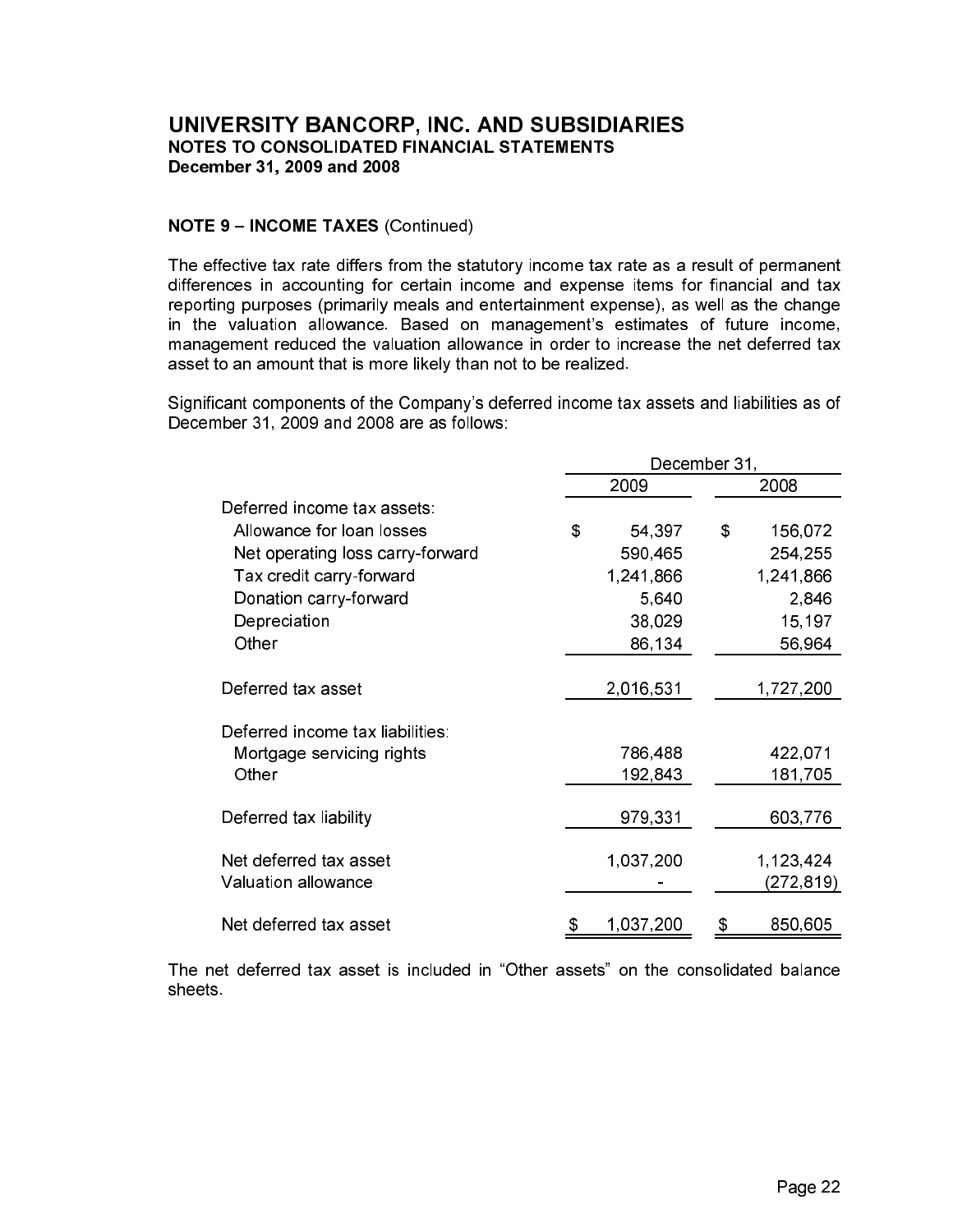#### **NOTE 9 - INCOME TAXES (Continued)**

The Company has the following unused net operating loss carry forwards and available credits as of December 31, 2009;

|                            |           | Date of        |  |  |
|----------------------------|-----------|----------------|--|--|
|                            | Amount    | expiration     |  |  |
|                            |           |                |  |  |
| Federal net operating loss | 1 736 663 | Beginning 2028 |  |  |
| Low income housing credits | 1,140,284 | Beginning 2011 |  |  |
| Minimum tax credits        | 101 582   | Beginning 2011 |  |  |

# **NOTE 10 - MANDATORILY REDEEMABLE PREFERRED STOCK**

As of December 31, 2009 and 2008, the Company had 500,000 shares of preferred stock authorized with a \$.001 par value per share. There were 80,612 and 55,091 shares of this preferred stock issued and outstanding as of December 31, 2009 and 2008, respectively. The shares have a \$10 per share liquidation value and accrue dividends quarterly at an annual rate of 9%. Additional shares of preferred stock are issued semi-annually for unpaid accrued dividends. The preferred stock is mandatorily redeemable by the Company no later than April 30, 2012 but no earlier than April 30, 2010, at \$10 per share plus all accrued and unpaid dividends through the redemption date

Through private placement transactions, the Company raised \$200,000 through the sale of 20,000 shares of its preferred stock in 2009 and \$13,000 through the sale of 13,000 shares in 2008. During 2009 and 2008, the Company declared preferred dividends of \$66,528 and \$48,570, respectively. As of December 31, 2009 and 2008, the Company had unpaid preferred dividends of \$36,573 and \$24,995, respectively, which are included in "Other liabilities" on the consolidated balance sheets. The amount the Company would be required to pay to redeem the stock at December 31, 2009 is \$806,120 plus accrued dividends of \$36,573.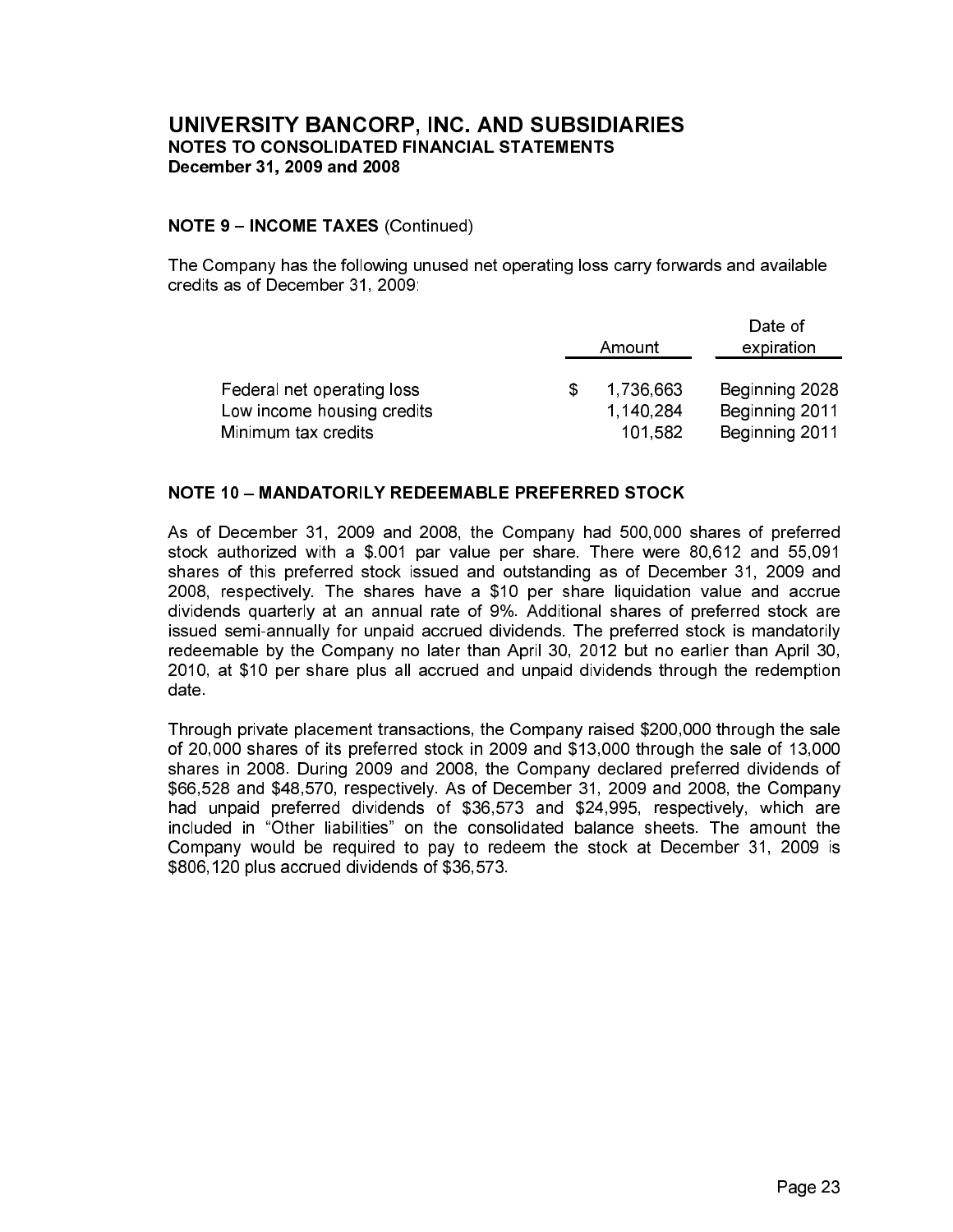#### **NOTE 11 - STOCK OPTIONS**

In 1995, the Company adopted a stock option and stock award plan ("the 1995 Stock Plan"), which provides for the grant of incentive stock options, as defined in Section 422(b) of the Internal Revenue Code of 1986, as amended, as well as the grant of nonqualified stock options and other stock awards. The plan provides for the grant to officers, directors and key employees of the Company, and independent contractors providing services to the Company, of options to purchase common stock and other awards of common stock. The exercise price of options granted under the plan shall be determined by the Board of Directors, or a compensation committee thereof. Options shall expire on the date specified by the Board of Directors or such committee, but not more than 10 years from the date of grant (or five years from the date of grant for incentive stock options if the grantee owned 10% of the Company's voting stock at the date of grant). The 1995 Stock Plan terminated on November 15, 2006; however, all outstanding options under the plan remain outstanding until expiration, exercise or forfeiture. Options continue to be granted outside of the 1995 Stock Plan.

The following tables summarize the activity relating to options to purchase the Company's common stock:

|                                                                                                                                 | Number<br>οf<br>Options                     | Weighted<br>Average<br>Exercise<br>Price |
|---------------------------------------------------------------------------------------------------------------------------------|---------------------------------------------|------------------------------------------|
| Outstanding at January 1, 2008<br>Granted - 2008<br>Exercised - 2008<br>Forfeited - 2008                                        | 348,026<br>25,000<br>(27, 500)<br>(17, 500) | \$<br>2 2 3<br>2.00<br>1.56<br>2.20      |
| Outstanding at December 31, 2008<br>Granted - 2009<br>Exercised - 2009<br>Forfeited - 2009                                      | 328,026<br>(36,000)                         | 1.83<br>185                              |
| Outstanding at December 31, 2009                                                                                                | 292,026                                     | \$<br>183                                |
| At December 31, 2009:<br>Number of options immediately exercisable<br>Weighted average exercise price of immediately            |                                             | 292,026                                  |
| exercisable options<br>Range of exercise price of options outstanding<br>Weighted average remaining life of options outstanding |                                             | \$1.83<br>$$100 - $250$<br>2.37 years    |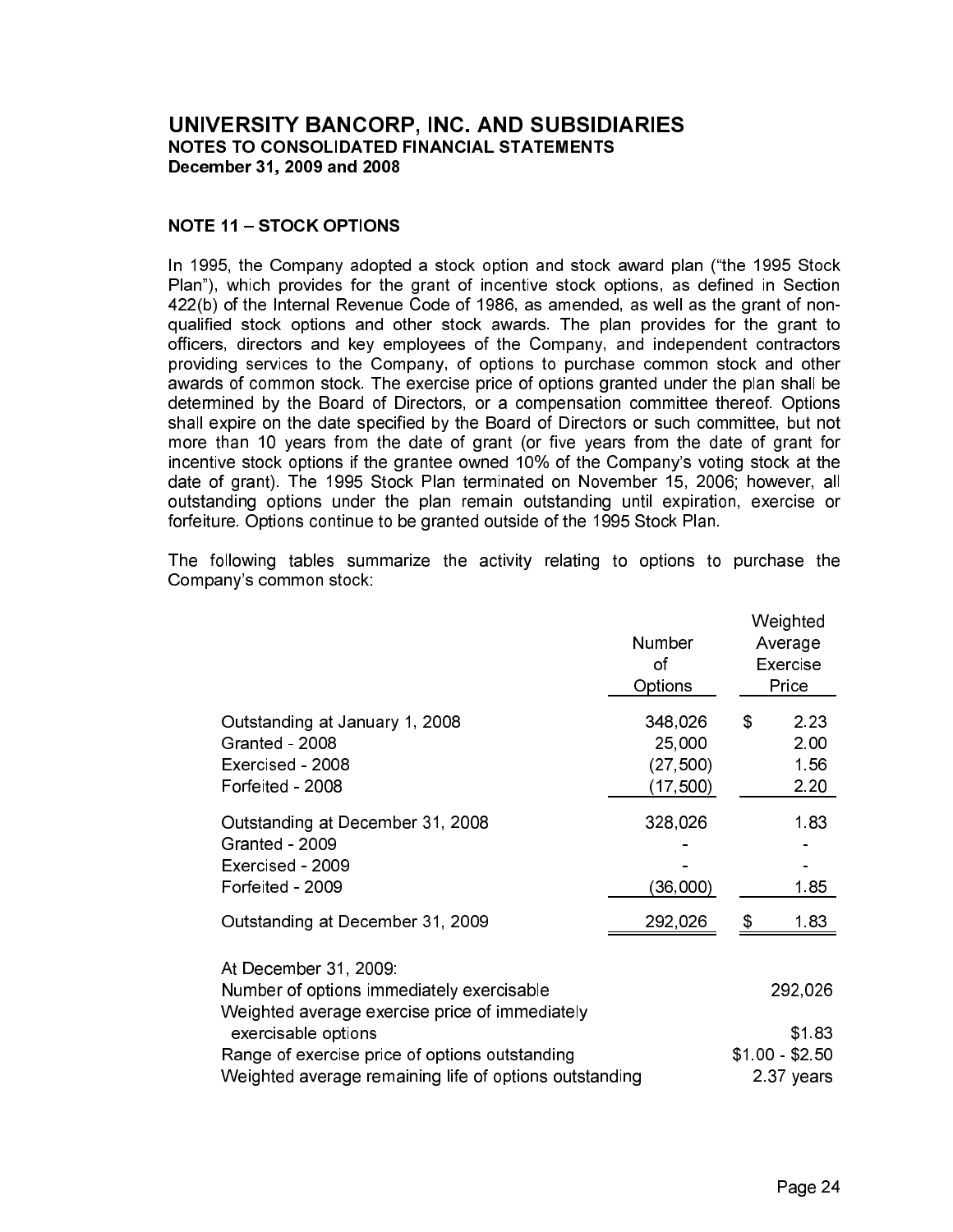#### **NOTE 11 - STOCK OPTIONS (Continued)**

As of December 31, 2009, all outstanding options were vested. During the years ended December 31, 2009 and 2008, the Company recognized \$-0- and \$7,526 in stock compensation, respectively. The value of the options was determined pursuant to the Black Scholes model at the date of issuance. As the options vested, the Company recognized compensation expense in earnings.

# **NOTE 12 - EMPLOYEE STOCK OWNERSHIP PLAN ("ESOP")**

The employees' allocation of ESOP assets is based on their current compensation, after one year of service and upon reaching the age of twenty-one. The annual contribution to the ESOP is at the discretion of the Board of Directors. Assets of the plan are comprised entirely of 62,349 shares of the Company's stock at December 31, 2009 and 2008, all of which were fully allocated at December 31, 2009. Upon retirement from the plan, participants can receive distributions of their allocated shares of the Company's stock. The assets of the ESOP are held in trust and were valued at approximately \$62,972, and \$118,463 at December 31, 2009 and 2008, respectively.

# **NOTE 13 - NONCONTROLLING INTEREST**

The Bank owns an 80% interest in the common stock of Midwest, with the remaining 20% owned by the President of Midwest. At December 31, 2009 and 2008, total equity of Midwest was \$5,655,663 and \$4,658,435 respectively, resulting in a \$1,131,133 and \$931,687 noncontrolling interest reflected on the Company's consolidated balance sheets, respectively. The results of Midwest's operations for the years ended December 31, 2009 and 2008 are included in the Company's consolidated statements of operations

Also, included in the consolidated financial statements are the results for UIFC. The Bank owns 80% of UIFC. An outside investor owns the remaining 20%. At December 31, 2009 and 2008, total equity of UIFC was \$34,652,927 and \$36,912,605, respectively, which includes \$10,000,000 in common stock and \$25,518,000 of preferred stock as of December 31, 2009. The noncontrolling interest at December 31, 2009 and 2008 was \$1,826,979 and \$1,831,121, respectively. The results of UIFC's operations for the years ended December 31, 2009 and 2008 are included in the Company's consolidated statements of operations.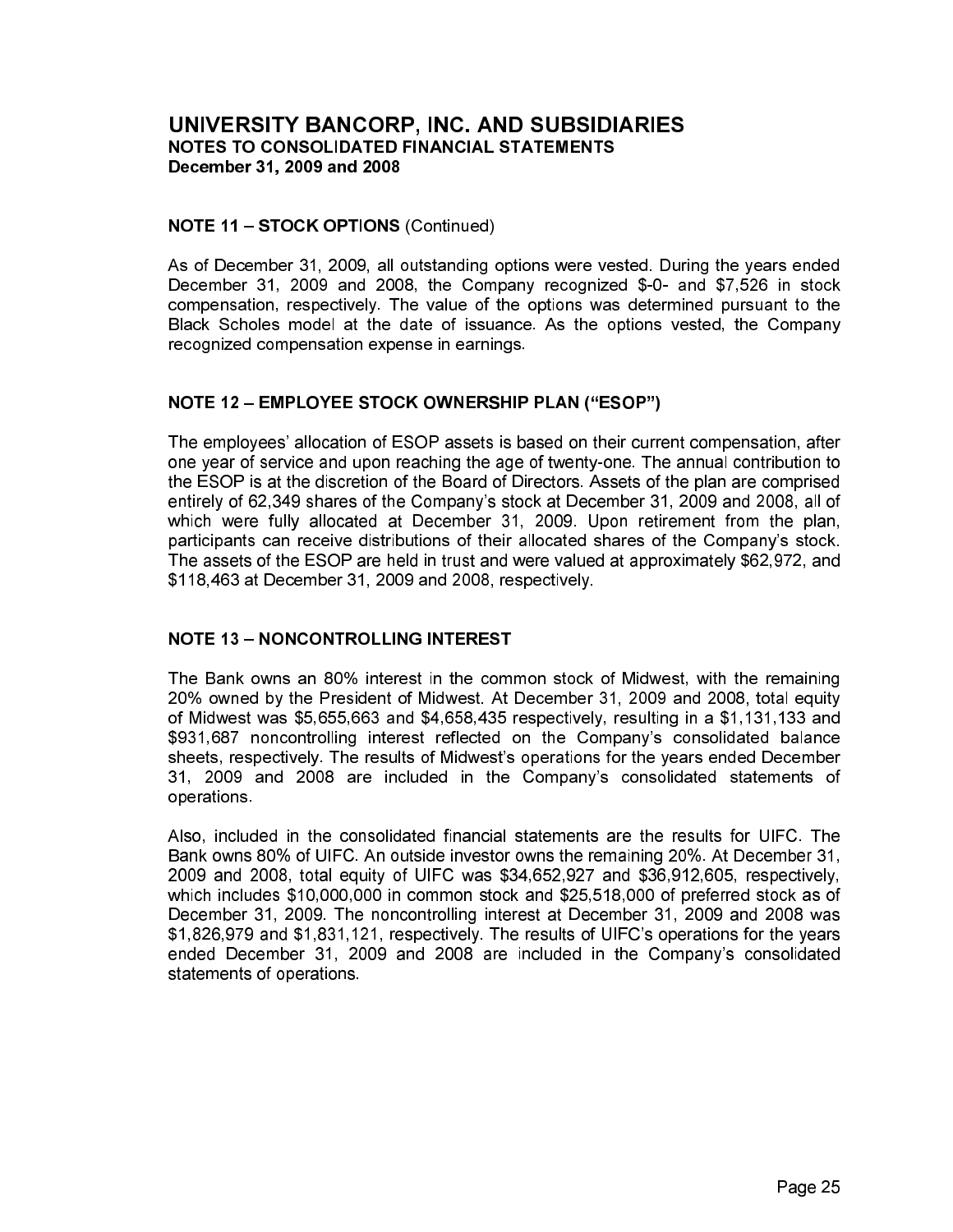#### **NOTE 13 - NONCONTROLLING INTEREST (Continued)**

Also, included in the consolidated financial statements are the results for ULG. The Bank owns 50.01% of ULG. Three investors, including the President and CEO of ULG, own the remaining 49.99%. The noncontrolling interest was to incur the first \$200,000 of start up losses, but would be the first to recoup the losses once income was earned. At December 31, 2009 and 2008, total members' equity of ULG was \$3,620,118 and \$360,476, respectively. At December 31, 2009 and 2008, the noncontrolling interest was \$1,809,697 and \$80,246, respectively. The results of ULG's operations for the year ended December 31, 2009 and the period from inception to December 31, 2008 are included in the Company's consolidated statements of operations

In accordance with ULG's operating agreement, ULG is to make annual distributions to its members to be used to pay the members' tax liability associated with the members' ownership in ULG. There were no distributions made to members during either the year ended December 31, 2009 or the period ended December 31, 2008. In early 2010, ULG made distributions totaling \$1,548,030, which was distributed based on each member's ownership interest in ULG

# **NOTE 14 - COMMITMENTS AND CONTINGENCIES**

The Bank is party to financial instruments with off-balance sheet risk in the normal course of business to meet the financing needs of its customers. These financial instruments include commitments to fund lines of credit and credit card limits. The Bank's exposure to credit loss in the event of non-performance is equal to or less than the contractual amount of these instruments. The Bank follows the same credit policy to make such commitments as that followed by loans recorded in the consolidated financial statements.

The following is a summary of commitments:

|                                                     | December 31                  |   |                        |  |  |  |  |  |
|-----------------------------------------------------|------------------------------|---|------------------------|--|--|--|--|--|
|                                                     | 2009                         |   | 2008                   |  |  |  |  |  |
| Unused lines of credit<br>Unused credit card limits | \$<br>2,686,000<br>1,113,000 | S | 2,378,000<br>1,268,000 |  |  |  |  |  |
|                                                     | 3 799 000                    |   | 3,646,000              |  |  |  |  |  |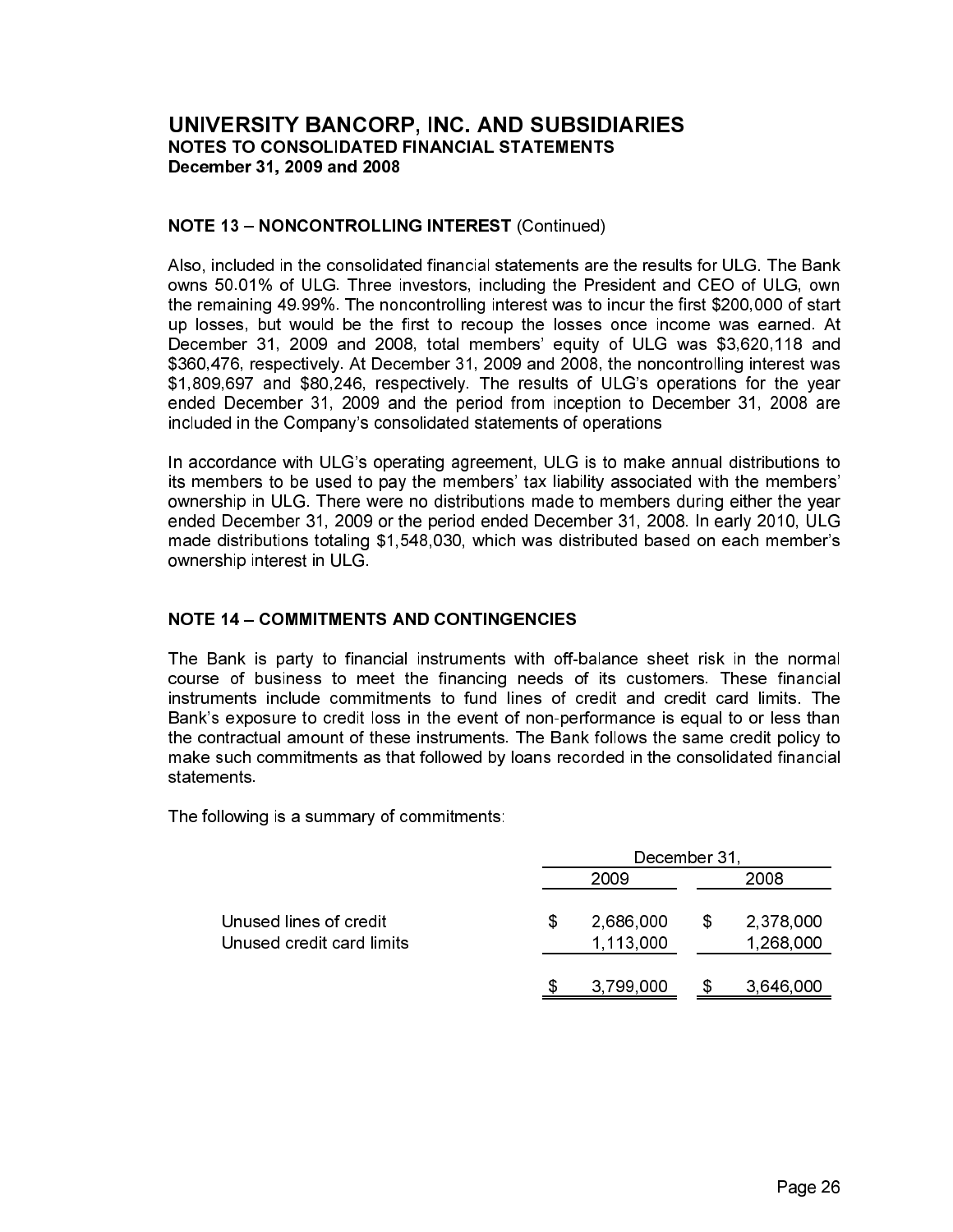#### **NOTE 15 - RELATED PARTY TRANSACTIONS**

The Bank had loans outstanding of \$25,674 and \$101,664 to related officers and directors at December 31, 2009 and 2008, respectively. The Bank also had a loan outstanding to a related party owned 33.33% by the Bank of \$40,495 and \$51,196 at December 31, 2009 and 2008, respectively. Available lines of credit to related parties at the December 31, 2009 and 2008, totaled \$60,000 and \$151,000, respectively. Related party loans were made in the normal course of business and were performing pursuant to terms at December 31, 2009 and 2008.

The Bank had demand deposits of \$663,359 and \$655,799 from directors, officers and their affiliates as of December 31, 2009 and 2008, respectively.

The Bank had a receivable from a related party as of December 31, 2009 and 2008 of \$-0- and \$311,888, respectively, related to the sale of investment securities as described in Note 3. This amount is included in "Accounts receivable".

#### **NOTE 16 - FEDERAL HOME LOAN BANK ADVANCES**

The Bank has a line of credit available from the FHLB in the amount of \$4,000,000 and \$25,000,000 as of December 31, 2009 and 2008, respectively. The advances on this line of credit as of December 31, 2009 and 2008 were \$-0- and \$12,011,678, respectively. The advances at December 31, 2008 had an interest rate of 0.65%. Borrowings are secured by the pledge of specific mortgage loans held for investment along with FHLB stock, trading securities, and available-for-sale securities. As of December 31, 2009 and 2008, the Bank had \$4,000,000 and \$12,988,322 of unutilized and available credit under the line of credit, respectively.

# **NOTE 17 - REGULATORY MATTERS**

#### **Dividend Restriction**

Banking regulations require the maintenance of certain capital levels and limits the amount of dividends that may be paid by a bank to a holding company or by a holding company to shareholders. Neither the Bank nor the Holding Company paid any dividends to common shareholders during 2009 or 2008.

The Bank was ordered not to declare or pay any dividend without the prior written consent of the Federal Deposit Insurance Corporation ("FDIC") and the State of Michigan Office of Financial and Insurance Regulation ("OFIR") in accordance with the Order issued as discussed in Note 21. As discussed in Note 21, the Order was lifted in 2010, but the Bank is still required to get written consent prior to declaring or paying any dividend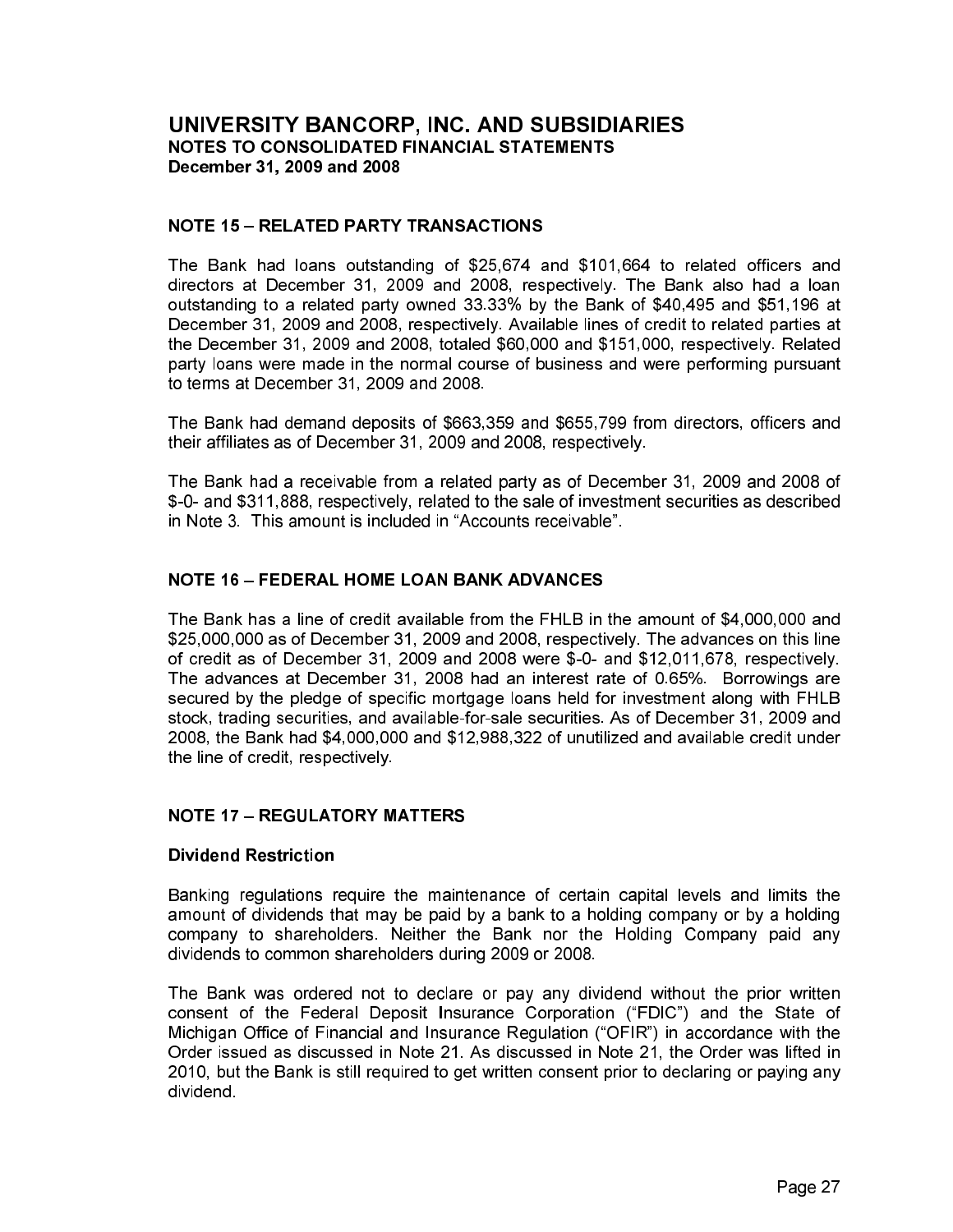#### **NOTE 17 - REGULATORY MATTERS (Continued)**

#### **Regulatory Capital Requirements**

The Bank is subject to various regulatory capital requirements administered by the federal banking agencies. Failure to meet minimum capital requirements can initiate certain mandatory and possibly additional, discretionary actions by regulators that, if undertaken, could have a direct material effect on the Company's consolidated financial statements. Under capital adequacy guidelines and the regulatory framework for prompt corrective action, the Bank must meet specific capital guidelines that involve quantitative measures of the Bank's assets, liabilities, and certain off-balance-sheet items as calculated under regulatory accounting practices. The Bank's capital amounts and classification are also subject to qualitative judgments by regulators about components, risk weightings, and other factors.

The Bank is also subject to prompt corrective action capital requirement regulations set forth by the FDIC. The FDIC requires the Bank to maintain a minimum of total capital and Tier 1 capital (as defined) to risk-weighted assets (as defined), and of Tier 1 capital (as defined) to average total assets (as defined). As of December 31, 2009 and 2008, respectively, the Bank met all capital adequacy requirements to which it is subject.

The Bank's required and actual ratios and amounts of Tier 1 leverage, Tier 1 riskweighted and total risk-weighted capital as of December 31 are as follows:

|                           |    |              |         | To Be Adequately         |        | To Be Well               |         |  |  |
|---------------------------|----|--------------|---------|--------------------------|--------|--------------------------|---------|--|--|
|                           |    |              |         | Capitalized Under        |        | Capitalized Under        |         |  |  |
|                           |    |              |         | <b>Prompt Corrective</b> |        | <b>Prompt Corrective</b> |         |  |  |
|                           |    | Actual       |         | <b>Action Provisions</b> |        | <b>Action Provisions</b> |         |  |  |
|                           |    | Amount       | Ratios  | Amount                   | Ratios |                          | Ratios  |  |  |
| As of December 31, 2009.  |    |              |         |                          |        |                          |         |  |  |
| Total capital             |    |              |         |                          |        |                          |         |  |  |
| (to risk-weighted assets) | \$ | 12, 172, 000 | 21 59%  | 7 329 000<br>\$          | 13.00% | 7 329 000<br>\$          | 13.00%  |  |  |
| Tier 1 capital            |    |              |         |                          |        |                          |         |  |  |
| (to risk-weighted assets) |    | 11,503,000   | 20.10%  | 2,255,000                | 4 00%  | 3,383,000                | 6.00%   |  |  |
| Tier 1 capital            |    |              |         |                          |        |                          |         |  |  |
| (to average assets)       |    | 11,503,000   | 9 2 1 % | 10,302,000               | 8.25%  | 10,302,000               | 8 2 5 % |  |  |
| As of December 31, 2008:  |    |              |         |                          |        |                          |         |  |  |
| Total capital             |    |              |         |                          |        |                          |         |  |  |
| (to risk-weighted assets) | S  | 9,267,000    | 13 39%  | 5 538 000<br>S.          | 8.00%  | 6,922,000<br>S.          | 10.00%  |  |  |
| Tier 1 capital            |    |              |         |                          |        |                          |         |  |  |
| (to risk-weighted assets) |    | 8,725,000    | 12.60%  | 2,769,000                | 4.00%  | 4 153,000                | 6.00%   |  |  |
| Tier 1 capital            |    |              |         |                          |        |                          |         |  |  |
| (to average assets)       |    | 8,725,000    | 778%    | 4,844,000                | 4 00%  | 5,605,000                | 5.00%   |  |  |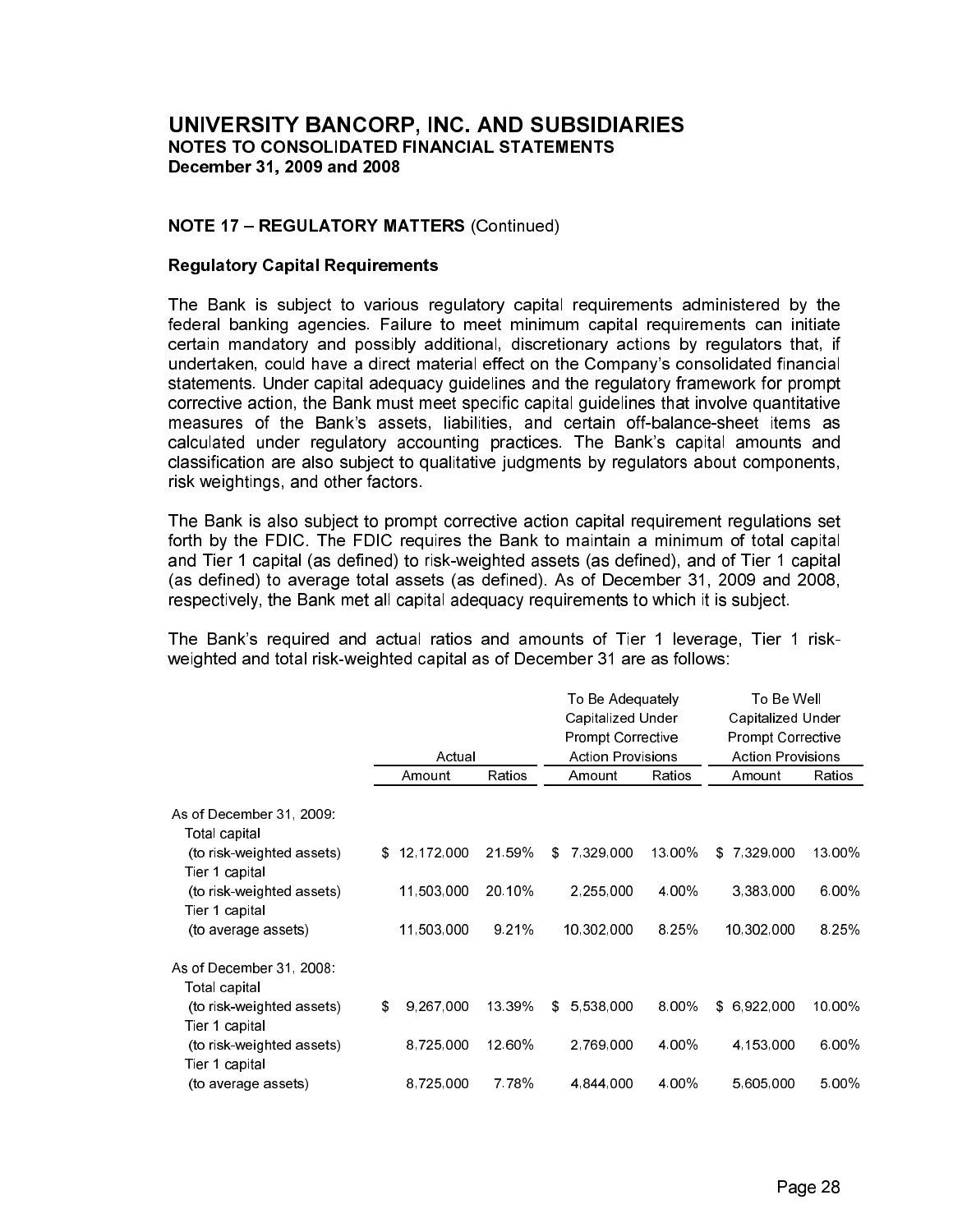#### **NOTE 17 - REGULATORY MATTERS (Continued)**

#### **Regulatory Capital Requirements (Continued)**

As a result of the order issued by the FDIC and the OFIR discussed in Note 21, the Bank was required to raise its capital ratios. The table above reflects those ratios required as of December 31, 2009. As discussed in Note 21, the order was lifted in 2010, but the Company is still required to maintain the capital ratios as shown in the table above.

#### **NOTE 18 - FAIR VALUE MEASUREMENTS**

The ASC standards regarding fair value enhance previous guidance for measuring assets and liabilities using fair value. The standards provide a single definition of fair value, together with a framework for measuring it, and require additional disclosure about the use of fair value to measure assets and liabilities. The standard also emphasizes that fair value is a market-based measurement, not an entity-specific measurement, and sets out a fair value hierarchy with the highest priority being quoted prices in active markets

The fair value standards define fair value as the price that would be received to sell an asset or paid to transfer a liability in an orderly transaction between market participants. A fair value measurement assumes that the transaction to sell the asset or transfer the liability occurs in the principal market for the asset or liability or, in the absence of a principal market, the most advantageous market for the asset or liability. The price in the principal (or most advantageous) market used to measure the fair value of the asset or liability shall not be adjusted for transaction costs. An orderly transaction is a transaction that assumes exposure to the market for a period prior to the measurement date to allow for marketing activities that are usual and customary for transactions involving such assets and liabilities; it is not a forced transaction. Market participants are buyers and sellers in the principal market that are (i) independent, (ii) knowledgeable, (iii) able to transact and (iv) willing to transact.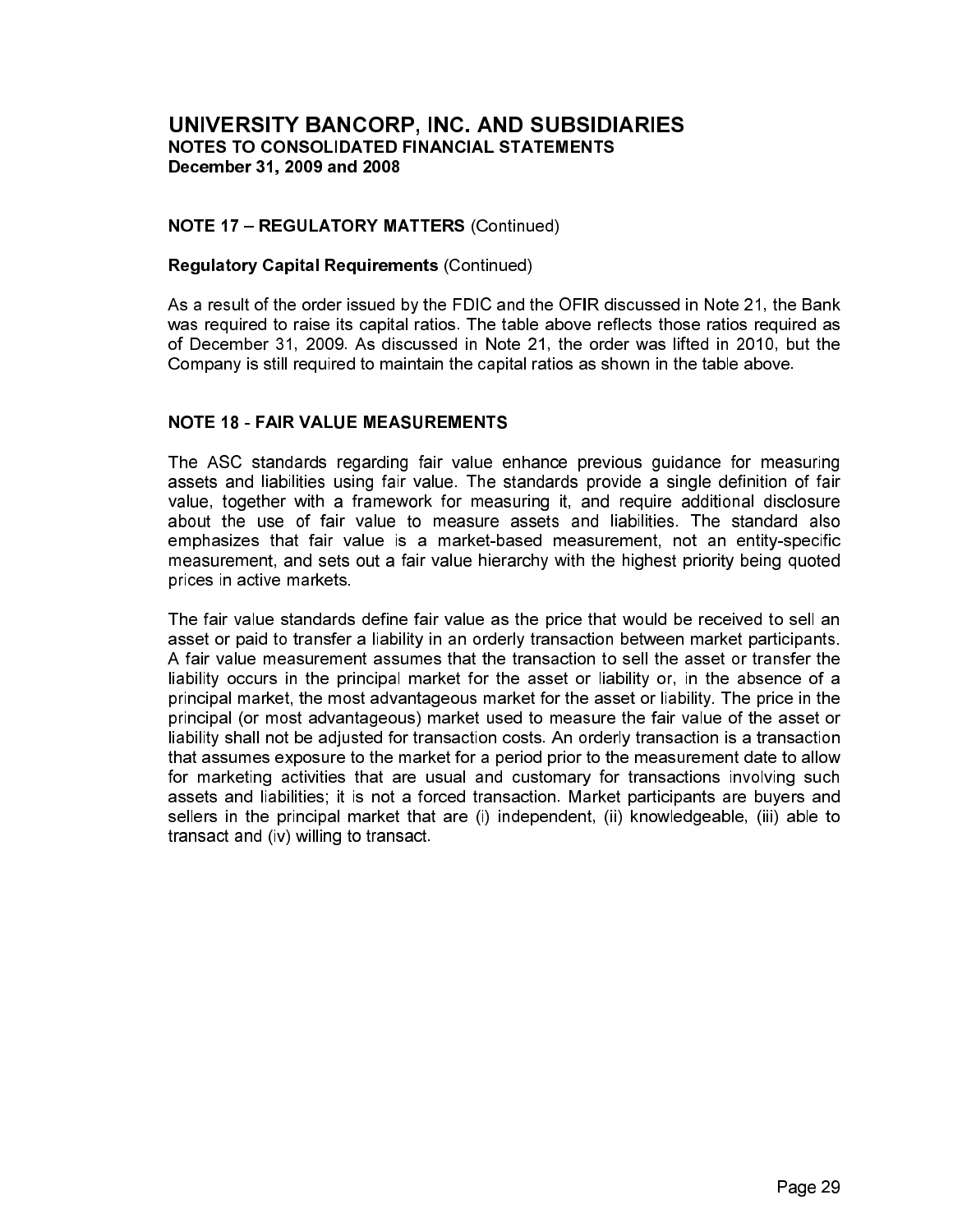#### **NOTE 18 - FAIR VALUE MEASUREMENTS (Continued)**

The fair value standards require the use of valuation techniques that are consistent with the market approach, the income approach and/or the cost approach. The market approach uses prices and other relevant information generated by market transactions involving identical or comparable assets and liabilities. The income approach uses valuation techniques to convert future amounts, such as cash flows or earnings, to a single present amount on a discounted basis. The cost approach is based on the amount that currently would be required to replace the service capacity of an asset (replacement cost). Valuation techniques should be consistently applied. Inputs to valuation techniques refer to the assumptions that market participants would use in pricing the asset or liability. Inputs may be observable, meaning those that reflect the assumptions market participants would use in pricing the asset or liability developed based on market data obtained from independent sources, or unobservable, meaning those that reflect the reporting entity's own assumptions about the assumptions market participants would use in pricing the asset or liability developed based on the best information available in the circumstances. In that regard, the standards establish a fair value hierarchy for valuation inputs that gives the highest priority to guoted prices in active markets for identical assets or liabilities and the lowest priority to unobservable inputs. Determining which hierarchical level an asset or liability falls within requires significant judgment. The Company's management evaluates its hierarchy disclosures. Hierarchical levels, as defined by the standards and directly related to the amount of subjectivity associated with the inputs to fair valuation of these assets and liabilities are as follows:

Level 1: Quoted prices in active markets for identical assets or liabilities.

Level 2: Observable inputs other than Level 1 prices such as quoted prices for similar assets or liabilities; quoted prices in markets that are not active; or other inputs that are observable or can be corroborated by observable market data for substantially the full term of the assets or liabilities.

Level 3: Unobservable inputs that are supported by little or no market activity and are significant to the fair value of the assets or liabilities.

Because valuation methodologies require the use of subjective assumptions, changes in these assumptions can materially affect fair value. Furthermore, the reported fair value amounts have not been comprehensively revalued since the presentation dates, and therefore, estimates of fair value after the balance sheet date may differ significantly from the amounts presented herein. A description of the valuation methodologies used by the Company for instruments measured at fair value, as well as the general classification of such instruments pursuant to the valuation hierarchy, is set forth below.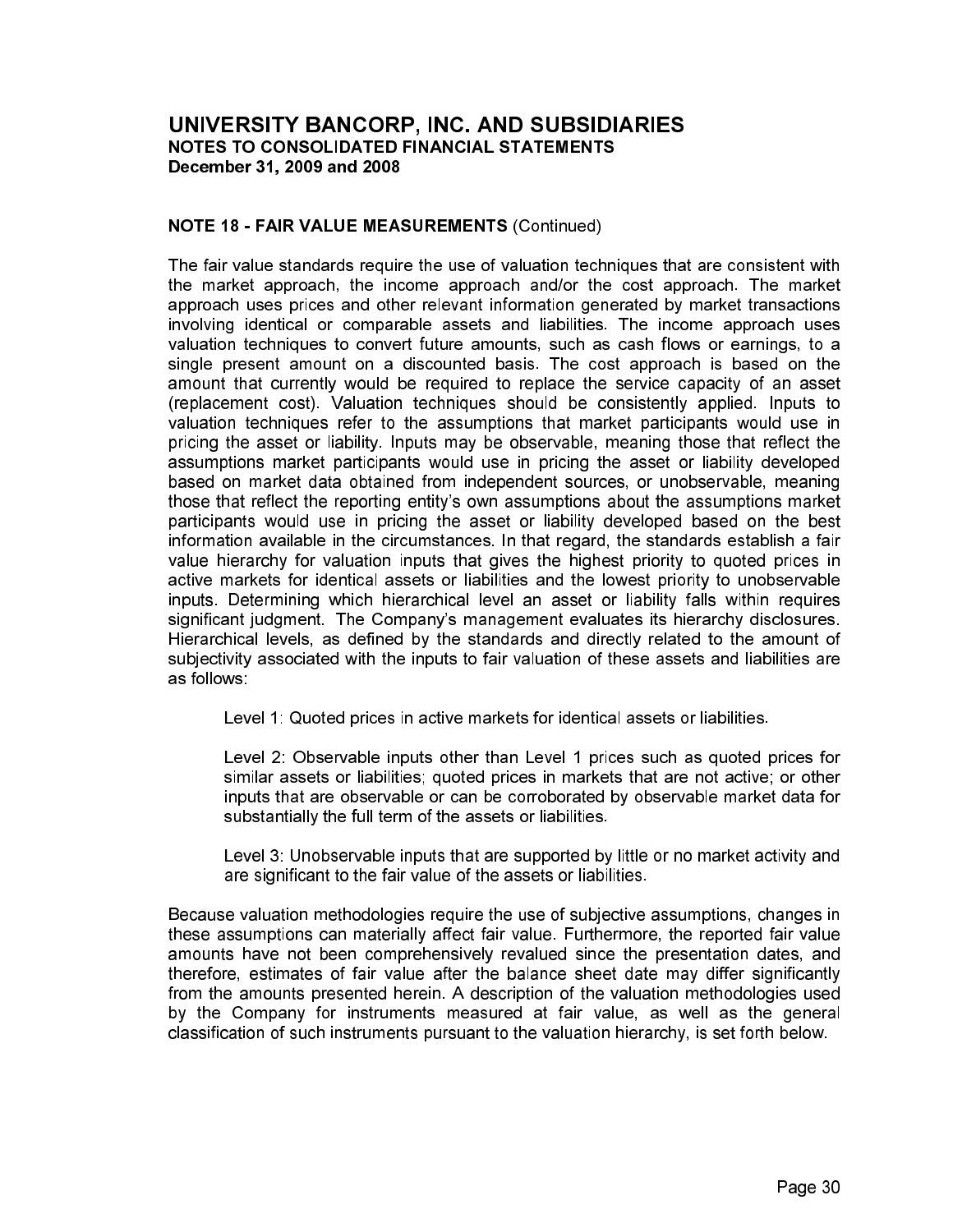#### **NOTE 18 - FAIR VALUE MEASUREMENTS (Continued)**

The Company had no assets or liabilities that are measured at fair value on a nonrecurring basis as of December 31, 2009 and 2008. Financial assets and financial liabilities measured at fair value on a recurring basis include the following:

**Trading and Available-for-Sale Securities** 

The fair value of the securities represents the amount the Company would realize upon sale of the mortgage backed securities currently in the portfolio. The Company receives current market values from The Federal Home Loan Bank on a monthly basis as part of its collateral positions. The securities are then marked to market every month based on these values. These securities are considered to be level 2 assets in the valuation hierarchy. Net unrealized gains and losses on available-for-sale securities are included in other comprehensive income. Net unrealized gains and losses on trading securities are included in earnings

#### Loans Held for Sale - ULG

The Company elected to account for ULG's loans held for sale at fair value under the ASC standards that permit the Company to choose to measure eligible items at fair value at specified election dates. Unrealized gains and losses on items for which the fair value measurement option has been elected are reported in earnings at each subsequent reporting date. The fair value option (i) may be applied instrument by instrument, with certain exceptions, thus the Company may record identical financial assets and liabilities at fair value or by another measurement basis permitted under GAAP, (ii) is irrevocable (unless a new election date occurs) and (iii) is applied only to entire instruments and not to portions of instruments.

Loans held for sale are recorded at fair value based on quoted market prices, where available, or are determined by discounting cash flows using interest rates approximating the Company's current origination rates for similar loans and adjusted to reflect the inherent credit risk. In most situations, these loans are locked into buckets to be sold under forward loan sales commitments (as discussed below), in which case the fair value of these loans held for sale are approximated by the value to be received soon thereafter under the forward sales commitments. Loans held for sale by ULG are considered to be level 2 assets in the valuation hierarchy. Net changes in the fair value of the Company's loans held for sale are included in earnings. The net gain on change in fair value of loans held for sale at December 31, 2009 and 2008 was \$186,674 and \$634,155, respectively, which is included in "Other income" in the consolidated statements of operations.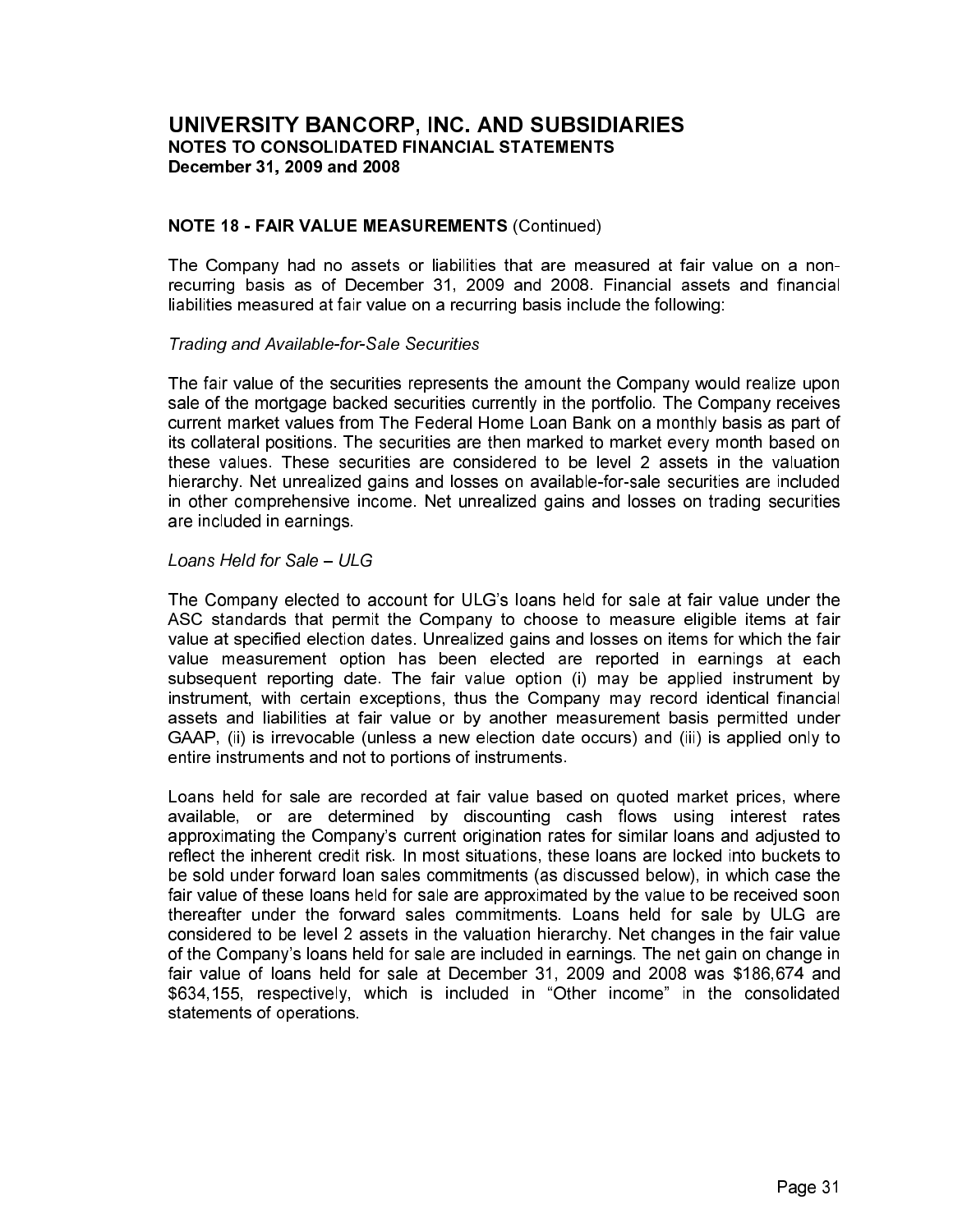#### **NOTE 18 - FAIR VALUE MEASUREMENTS (Continued)**

#### Derivatives - Interest Rate Lock Commitments and Forward Commitments

ULG enters into IRLCs in connection with its mortgage banking activities to fund mortgage loans at specified times in the future. IRLCs that relate to the origination of mortgage loans that will be held for sale are considered derivative instruments as discussed in Note 1. As such, in accordance with ASC standards for derivative instruments, these IRLCs are recorded at fair value with changes in fair value recorded in earnings

The Company estimates the fair value of an IRLC subsequent to inception of the commitment. In estimating the fair value of an IRLC, the Company assigns a probability to the loan commitment based on an expectation that it will be exercised and the loan will be funded. The fair value of IRLCs, while based on interest rates observable in the market, is highly dependent on the ultimate closing of the loans. These "pull-through" rates are based on ULG's historical data and reflect an estimate of the likelihood that a commitment will ultimately result in a closed loan. Also, the fair value of these commitments is derived from the fair value of the related mortgage loans which is based on unobservable data. Because these inputs are not transparent in market trades, IRLCs are considered to be level 3 assets or liabilities in the valuation hierarchy. Changes in the fair value of the IRLCs are recognized based on interest rate changes, changes in the probability that the commitment will be exercised, and the passage of time. Changes from the expected future cash flows related to the customer relationship or loan servicing are excluded from the valuation of IRLCs.

Outstanding IRLCs expose ULG to the risk that the price of the loans underlying the commitments might decline from inception of the interest rate lock to the funding of the loan. To protect against this risk, ULG utilizes forward loan sales commitments to economically hedge the risk of potential changes in the value of the loans that would result from the commitments. These forward sales commitments are considered derivative instruments as discussed in Note 1, and hence are valued at fair value with changes in fair value recorded in earnings.

The fair value of forward sales commitments is based primarily on the fluctuation of interest rates between the date on which the particular forward sales commitment was entered into and year end. Forward commitments are considered to be level 3 assets or liabilities in the valuation hierarchy.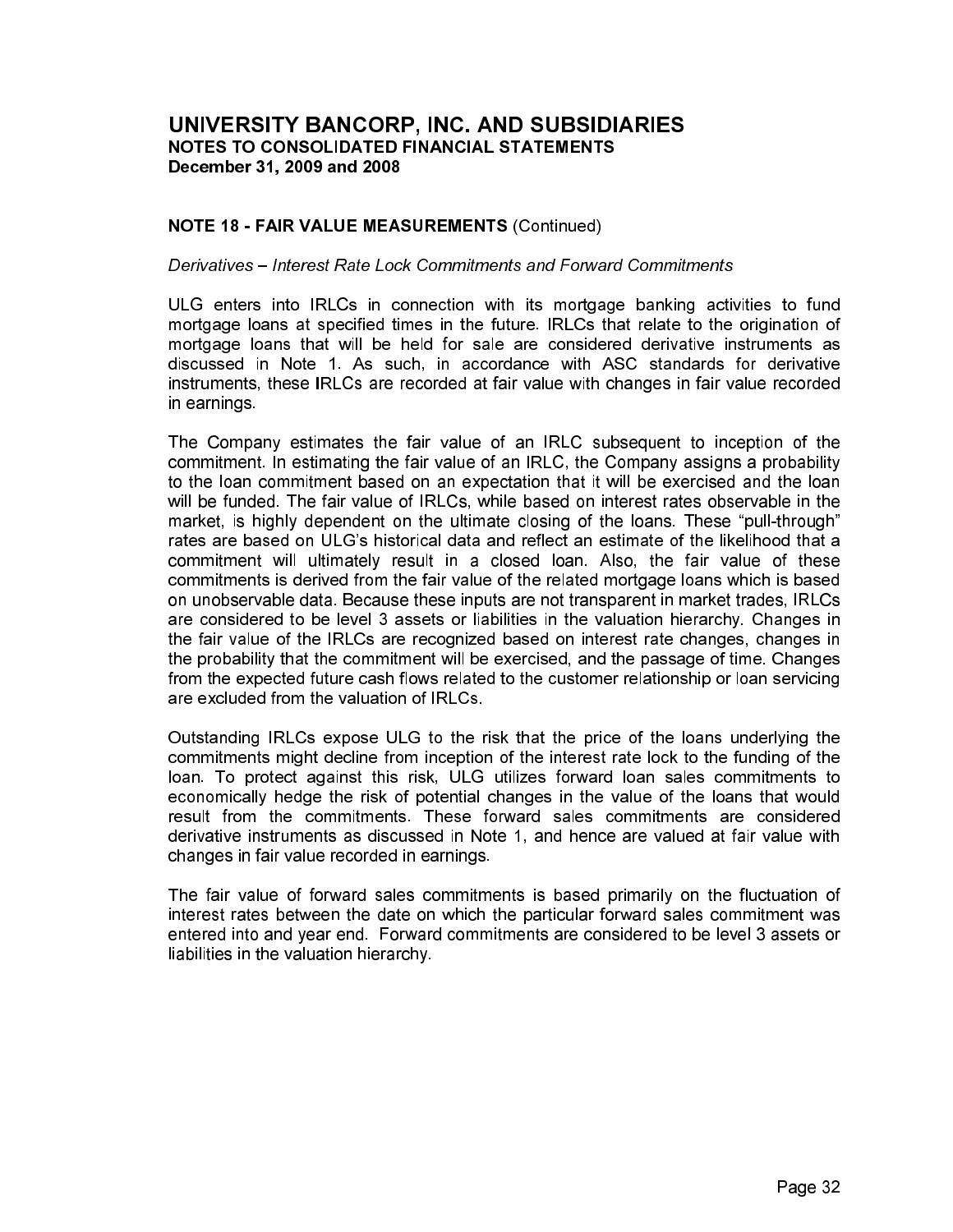#### **NOTE 18 - FAIR VALUE MEASUREMENTS (Continued)**

#### **Mortgage Servicing Rights**

The Company accounts for MSRs at fair value in accordance with the ASC standards for servicing rights as discussed in Note 1. The fair value of MSRs represents the amount that the Company would receive upon the sale of the MSRs. The Company receives an independent valuation of its MSRs on a quarterly basis. The fair value of MSRs is determined by projecting cash flows which are then discounted to estimate an expected fair value. The fair value of MSRs is impacted by a variety of factors, including prepayment assumptions, discount rates, delinguency rates, contractual specified servicing fees and underlying portfolio characteristics. Because these inputs are not transparent in market trades, MSRs are considered to be level 3 assets in the valuation hierarchy. Net changes in fair value of MSRs are included in earnings.

The following tables summarize financial assets and liabilities measured at fair value on a recurring basis as of December 31, 2009 and 2008, segregated by the level of the valuation inputs within the fair value hierarchy utilized to measure fair value:

|                                                | <b>Quoted Prices In</b><br>Active Markets for<br><b>Identical Assets</b><br>(Level 1) | Significant Other<br>Observable<br>Inputs<br>(Level 2) |              |   | Significant<br>Unobservable<br>Inputs<br>(Level 3) |  |  |  |
|------------------------------------------------|---------------------------------------------------------------------------------------|--------------------------------------------------------|--------------|---|----------------------------------------------------|--|--|--|
| December 31, 2009                              |                                                                                       |                                                        |              |   |                                                    |  |  |  |
| Assets:                                        |                                                                                       |                                                        |              |   |                                                    |  |  |  |
| Trading and available-for-sale<br>securities   | \$                                                                                    | \$                                                     | 2,070,143 \$ |   |                                                    |  |  |  |
| Loans held for sale - ULG                      |                                                                                       |                                                        | 19,360,521   |   |                                                    |  |  |  |
| Mortgage servicing rights                      |                                                                                       |                                                        |              |   | 2,465,243                                          |  |  |  |
| Forward sales commitments                      |                                                                                       |                                                        |              |   | 115,442                                            |  |  |  |
| Total assets at fair value                     |                                                                                       | S                                                      | 21,430,664   |   | \$2,580,685                                        |  |  |  |
|                                                |                                                                                       |                                                        |              |   |                                                    |  |  |  |
| Liabilities:<br>Interest rate lock commitments | \$                                                                                    |                                                        |              | S | 14,905                                             |  |  |  |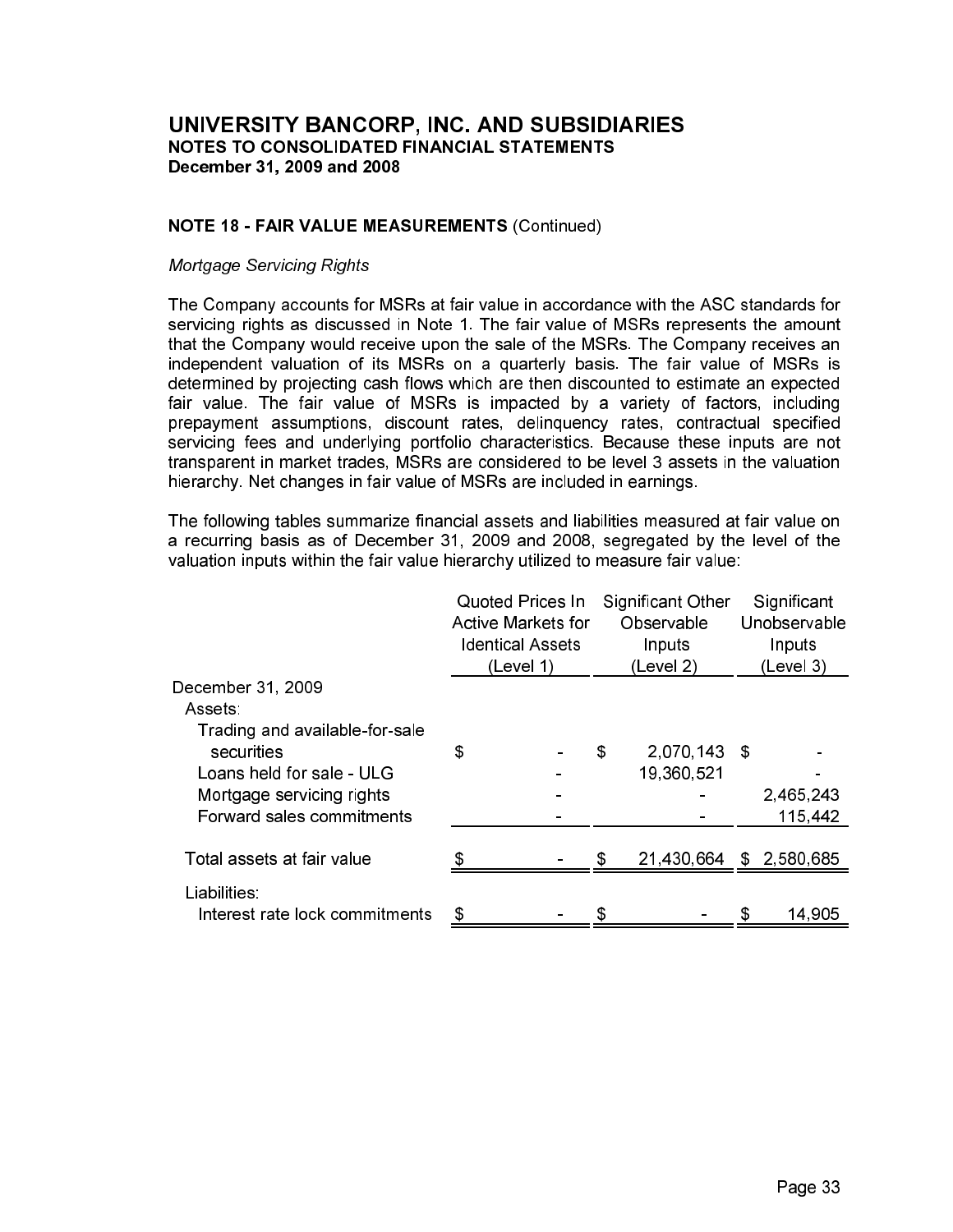# **NOTE 18 - FAIR VALUE MEASUREMENTS (Continued)**

|                                | Quoted Prices In<br><b>Active Markets for</b><br><b>Identical Assets</b><br>(Level 1) | Significant<br>Unobservable<br>Inputs<br>(Level 3) |   |             |  |
|--------------------------------|---------------------------------------------------------------------------------------|----------------------------------------------------|---|-------------|--|
| December 31, 2008              |                                                                                       |                                                    |   |             |  |
| Assets:                        |                                                                                       |                                                    |   |             |  |
| Trading and available-for-sale |                                                                                       |                                                    |   |             |  |
| securities                     | \$                                                                                    | \$<br>25,569,996 \$                                |   |             |  |
| Loans held for sale - ULG      |                                                                                       | 29 947 608                                         |   |             |  |
| Mortgage servicing rights      |                                                                                       |                                                    |   | 1,241,384   |  |
| Interest rate lock commitments |                                                                                       |                                                    |   | 768,582     |  |
| Forward sales commitments      |                                                                                       |                                                    |   | 14,100      |  |
|                                |                                                                                       |                                                    |   |             |  |
| Total assets at fair value     |                                                                                       | \$<br>55,517,604                                   |   | \$2,024,066 |  |
| Liabilities:                   |                                                                                       |                                                    |   |             |  |
| Forward sales commitments      | \$                                                                                    | \$                                                 | S | 571816      |  |

The table below includes a roll forward of the fair value of financial instruments that are classified by the Company within level 3 of the valuation hierarchy:

|                               | Mortgage<br>Servicing<br>Rights | Forward<br>Sales<br>Commitments |            |
|-------------------------------|---------------------------------|---------------------------------|------------|
|                               |                                 |                                 |            |
| Fair value at January 1, 2008 | \$1,402,444                     | \$                              | \$         |
| Purchases, sales, issuances,  |                                 |                                 |            |
| settlements, net              | 601,796                         |                                 |            |
| Net gains (losses)            | (762,856)                       | 768,582                         | (557,716)  |
|                               |                                 |                                 |            |
| Fair value December 31, 2008  | 1,241,384                       | 768,582                         | (557, 716) |
| Purchases, sales, issuances,  |                                 |                                 |            |
| settlements, net              | 1,136,412                       | (768, 582)                      | 557,716    |
| Net gains (losses)            | 87,447                          | (14, 905)                       | 115,442    |
|                               |                                 |                                 |            |
| Fair value December 31, 2009  | \$2,465,243                     | \$<br>(14,905)                  | 115,442    |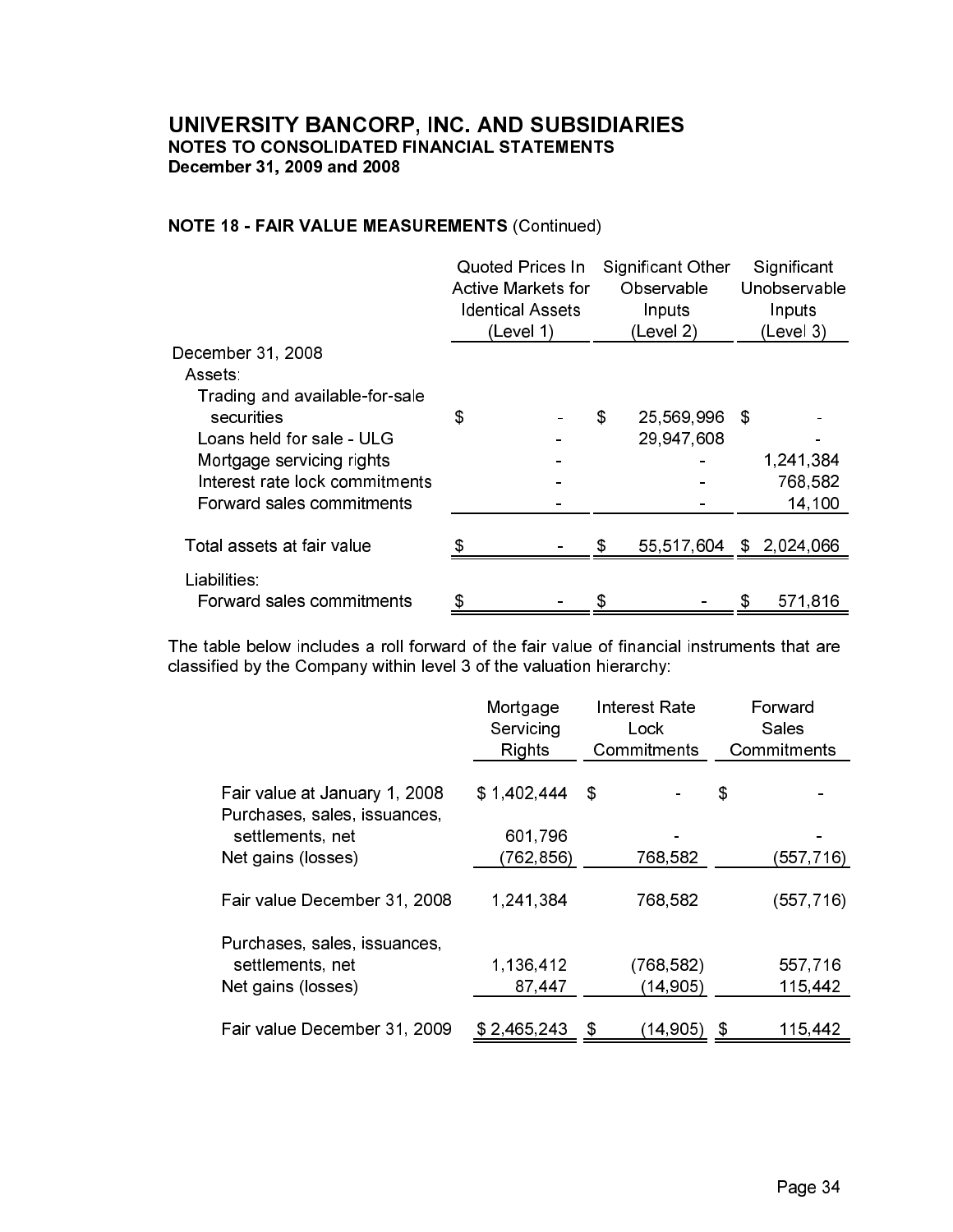#### **NOTE 18 - FAIR VALUE MEASUREMENTS (Continued)**

Other ASC standards require disclosure of the fair value of financial assets and financial liabilities, including those financial assets and financial liabilities that are not measured and reported at fair value on a recurring basis or non-recurring basis. The methodologies for estimating the fair value of financial assets and financial liabilities that are measured at fair value on a recurring or non-recurring basis are discussed above. The estimated fair value approximates carrying value for cash and cash equivalents, Federal Home Loan Bank stock, and Federal Home Loan Bank advances. The methodologies for other financial assets and financial liabilities are discussed below.

#### Loans and Financings Held for Sale, At Lower of Cost or Market and Loans and Financings, Net

The fair value of fixed-rate loans is estimated by discounting the future cash flows for each loan category using the current rates at which similar loans would be made to borrowers with similar credit ratings and for the same remaining maturities. The fair value of adjustable-rate loans are assumed to approximate their carrying amount.

#### Deposits

The fair value of demand deposits and savings accounts is the amount payable on demand at the reporting date. The fair value of time deposits is estimated by discounting the future cash flows using the market rates offered for similar deposits with the same remaining maturities.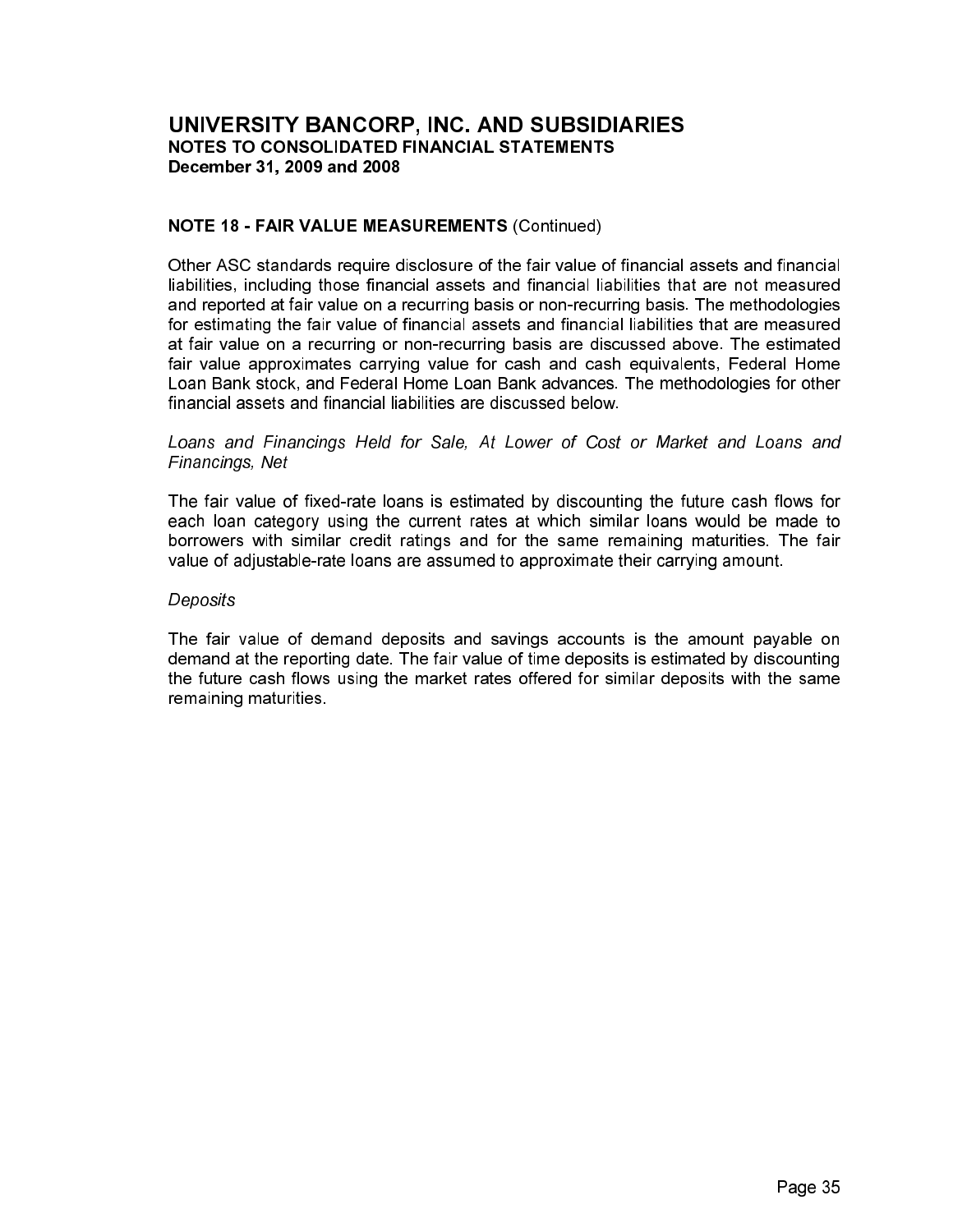# **NOTE 18 - FAIR VALUE MEASUREMENTS (Continued)**

The estimated fair values of financial instruments as of December 31, 2009 and 2008 are as follows (in thousands):

|                                    | December 31, |          |            |           |    |          |      |            |  |
|------------------------------------|--------------|----------|------------|-----------|----|----------|------|------------|--|
|                                    |              |          | 2009       |           |    |          | 2008 |            |  |
|                                    |              | Carrying |            | Estimated |    | Carrying |      | Estimated  |  |
|                                    |              | Amount   | Fair Value |           |    | Amount   |      | Fair Value |  |
| Significant financial assets:      |              |          |            |           |    |          |      |            |  |
| Cash and due from banks            | \$           | 40,690   | \$         | 40,690    | \$ | 4 5 9 8  | \$   | 4,598      |  |
| Trading securities                 |              | 1513     |            | 1,513     |    | 4,917    |      | 4 9 1 7    |  |
| Securities available-for-sale      |              | 557      |            | 557       |    | 20,653   |      | 20,653     |  |
| Federal Home Loan Bank stock       |              | 1,325    |            | 1,325     |    | 1,325    |      | 1,325      |  |
| Loans and financings, held for     |              |          |            |           |    |          |      |            |  |
| sale, at lower of cost or market   |              | 3,110    |            | 3,110     |    | 996      |      | 996        |  |
| Loans and financings, held for     |              |          |            |           |    |          |      |            |  |
| sale, at fair value                |              | 19,361   |            | 19,361    |    | 29,948   |      | 29,948     |  |
| Loans and financings, net          |              | 58,355   |            | 59,738    |    | 58,408   |      | 58,505     |  |
| Mortgage servicing rights          |              | 2,465    |            | 2,465     |    | 1,241    |      | 1,241      |  |
| Derivatives                        |              | 115      |            | 115       |    | 769      |      | 769        |  |
| Significant financial liabilities: |              |          |            |           |    |          |      |            |  |
| Deposits:                          |              |          |            |           |    |          |      |            |  |
| Demand - non-interest bearing      | \$           | 80,766   | \$         | 80,766    | \$ | 45,832   | \$   | 45,832     |  |
| Demand - interest bearing          |              |          |            |           |    |          |      |            |  |
| and profit sharing                 |              | 23,215   |            | 23,215    |    | 26,472   |      | 26,472     |  |
| Savings                            |              | 309      |            | 309       |    | 242      |      | 242        |  |
| Time                               |              | 13,745   |            | 14,244    |    | 31 4 48  |      | 31 4 31    |  |
| Derivatives                        |              | 15       |            | 15        |    | 558      |      | 558        |  |
| Federal Home Loan Bank             |              |          |            |           |    |          |      |            |  |
| advances                           |              |          |            |           |    | 12,012   |      | 12,012     |  |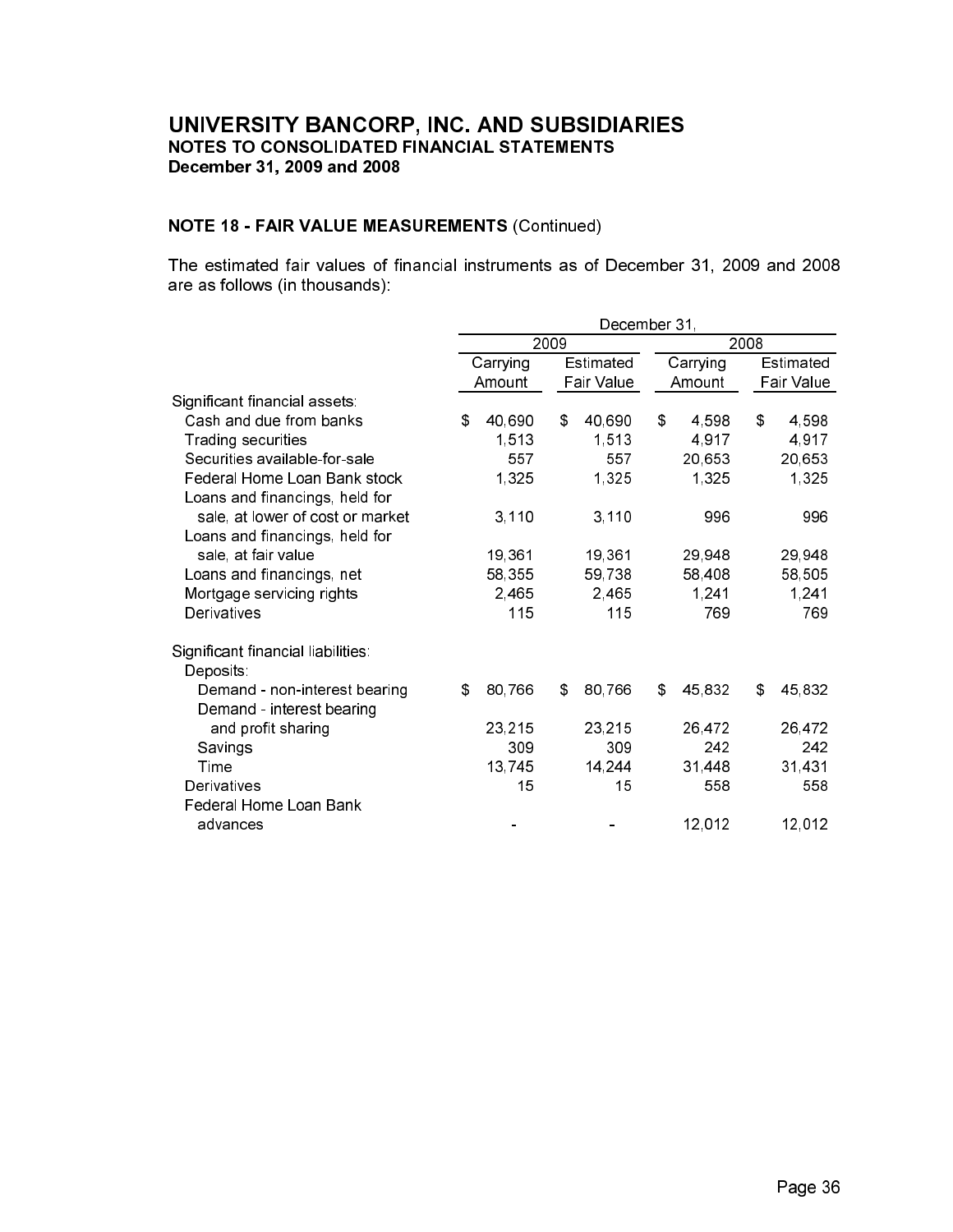#### **NOTE 19 - SEGMENT REPORTING**

The Company's operations include four primary segments: retail banking (the Bank), retail mortgage banking (Midwest), mortgage banking (ULG), and the holding company, as discussed in Note 1. The Company's four reportable segments are strategic business units that are separately managed as they offer different products and services and have different marketing strategies. In addition, the Bank, Midwest and ULG each service a different customer base.

The segment financial information provided below has been derived from the internal profitability reporting system used by management to monitor and manage the financial performance of the Company. The accounting policies of the segments are the same as those described in the summary of significant accounting policies. The Company evaluates segment performance based on profit or loss before income taxes, not including nonrecurring gains and losses. Certain indirect expenses have been allocated based on actual volume measurements and other criteria, as appropriate. The Company accounts for transactions between segments at current market prices. Information about reportable segments as of and for the years ended December 31, 2009 and 2008 is as follows (in thousands):

|                                     | The Bank      |    | Midwest | <b>ULG</b>   |    | Holding<br>Company | Consolidating<br><b>Entries</b> |     | Total   |
|-------------------------------------|---------------|----|---------|--------------|----|--------------------|---------------------------------|-----|---------|
| Interest and financing income       | \$<br>4.644   | S. | 102     | \$<br>1.032  | \$ |                    | \$<br>(591)                     | -\$ | 5.187   |
| Net gain on sale of mortgage loans  | 974           |    | 373     | 6.165        |    |                    |                                 |     | 7512    |
| Other non-interest income           | 4.242         |    | 6.559   | 1.682        |    | 17                 | (3.384)                         |     | 9.116   |
| Interest and profit sharing expense | 977           |    | 11      | 587          |    |                    | (590)                           |     | 985     |
| Provision for loan losses           | 1.024         |    | 270     |              |    |                    |                                 |     | 1,294   |
| Salaries and benefits               | 3.113         |    | 3.088   | 3.243        |    |                    |                                 |     | 9.444   |
| Occupancy                           | 394           |    | 186     | 142          |    |                    |                                 |     | 722     |
| Other operating expenses            | 3,845         |    | 1,941   | 1,648        |    | 16                 | (512)                           |     | 6,938   |
| Income (loss) before tax expense    | 507           |    | 1.538   | 3.259        |    |                    | (2, 873)                        |     | 2432    |
| Income tax expense (benefit)        | (187)         |    | 541     |              |    |                    | (541)                           |     | (187)   |
| Net income (loss)                   | 694           |    | 997     | 3.259        |    |                    | (2.332)                         |     | 2,619   |
| Net income (loss) attributable to   |               |    |         |              |    |                    |                                 |     |         |
| noncontrolling interests            |               |    |         |              |    |                    | 1.925                           |     | 1.925   |
| Segment profit (loss)               | 694           | \$ | 997     | \$<br>3.259  | \$ |                    | \$<br>(4, 257)                  | \$  | 694     |
| Segment assets                      | \$<br>135.417 | \$ | 7,858   | \$<br>22.706 | S  | 7.093              | \$<br>(38, 659)                 | S   | 134,415 |
| Capital expenditures                | 165           |    | 266     | 54           |    |                    |                                 |     | 485     |
| Depreciation and amortization       | 262           |    | 127     | 46           |    |                    |                                 |     | 435     |

2009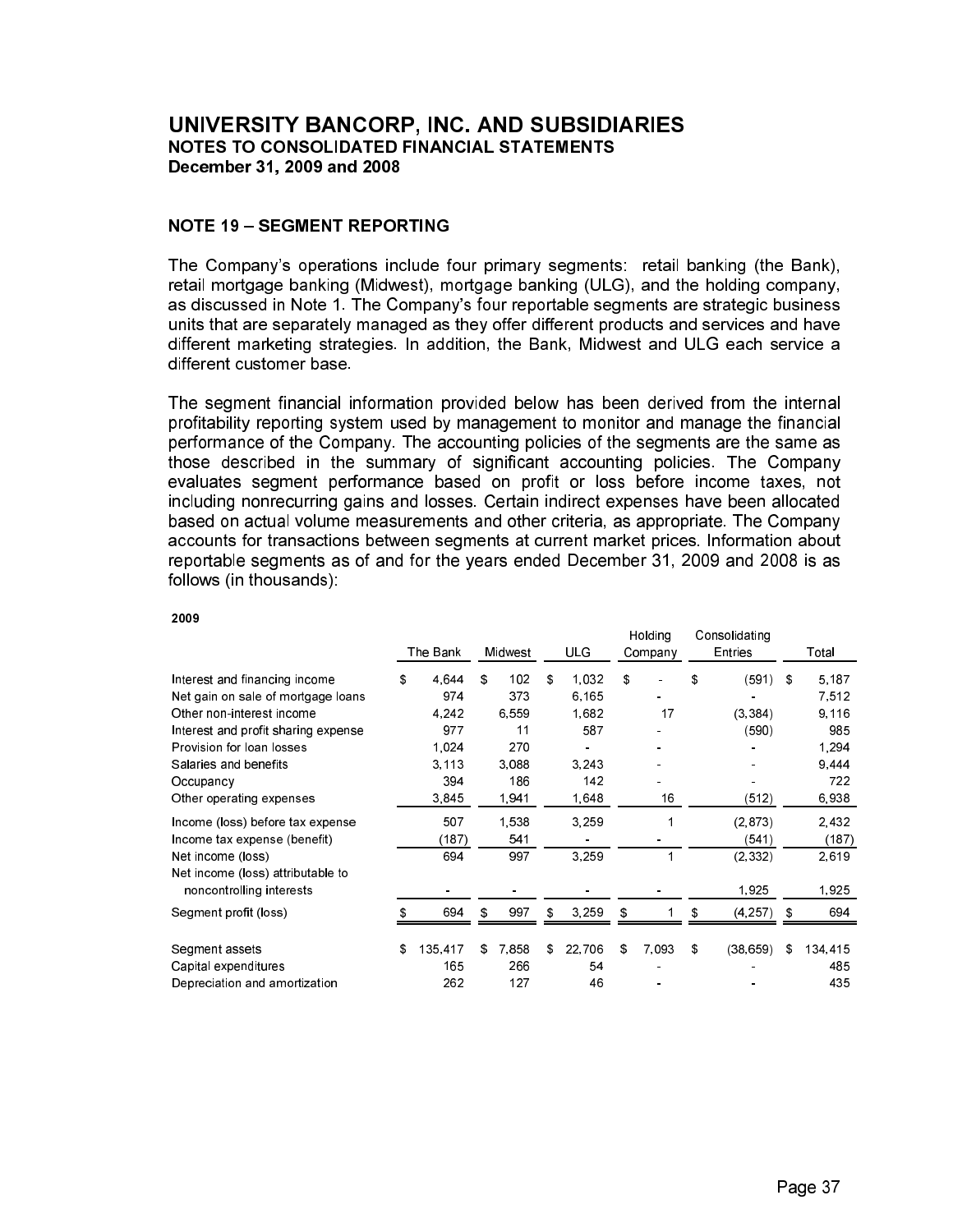# **NOTE 19 - SEGMENT REPORTING (Continued)**

| 2008                                | The Bank      | Midwest     | <b>ULG</b>   | Holding<br>Company | Consolidating<br>Entries |     | Total   |
|-------------------------------------|---------------|-------------|--------------|--------------------|--------------------------|-----|---------|
| Interest and financing income       | \$<br>5710    | \$<br>73    | \$<br>346    | \$                 | \$<br>(107)              | -\$ | 6.022   |
| Net gain on sale of mortgage loans  | 326           | 136         | 269          |                    |                          |     | 731     |
| Other non-interest income           | 668           | 4.881       | 1,387        |                    | (818)                    |     | 6.118   |
| Interest and profit sharing expense | 2,130         | 8           | 99           |                    | (753)                    |     | 1,484   |
| Provision for loan losses           | 998           |             |              |                    |                          |     | 998     |
| Salaries and benefits               | 2.547         | 2.531       | 1.553        |                    |                          |     | 6.631   |
| Occupancy                           | 398           | 187         | 58           |                    |                          |     | 643     |
| Other operating expenses            | 1,971         | 1,388       | 732          | 66                 | (172)                    |     | 3,985   |
| Income (loss) before tax expense    | (1, 340)      | 976         | (440)        | (66)               |                          |     | (870)   |
| Income tax expense (benefit)        | (543)         | 301         |              |                    | (399)                    |     | (641)   |
| Net income (loss)                   | (797)         | 675         | (440)        | (66)               | 399                      |     | (229)   |
| Net income (loss) attributable to   |               |             |              |                    |                          |     |         |
| noncontrolling interests            |               |             |              |                    | (264)                    |     | (264)   |
| Segment profit (loss)               | (797)         | \$<br>675   | \$<br>(440)  | \$<br>(66)         | \$<br>663                | \$  | 35      |
| Segment assets                      | \$<br>127,402 | \$<br>5.851 | \$<br>30.689 | \$<br>6.077        | \$<br>(40.167)           | \$  | 129.852 |
| Capital expenditures                | 379           | 105         | 102          |                    |                          |     | 586     |
| Depreciation and amortization       | 229           | 127         | 22           |                    |                          |     | 378     |

# NOTE 20 - PARENT COMPANY ONLY CONDENSED FINANCIAL INFORMATION

# **CONDENSED BALANCE SHEETS**

|                                                                                | December 31, |                         |      |                             |  |  |
|--------------------------------------------------------------------------------|--------------|-------------------------|------|-----------------------------|--|--|
|                                                                                |              | 2009                    | 2008 |                             |  |  |
| <b>ASSETS</b>                                                                  |              |                         |      |                             |  |  |
| Cash and cash equivalents<br>Investment in University Bank<br>Other assets     | \$           | 578<br>7,039,329<br>699 | \$   | 6,908<br>6,092,903<br>5,590 |  |  |
| Total assets                                                                   |              | 7,040,606               | \$   | 6,105,401                   |  |  |
| <b>LIABILITIES AND EQUITY</b>                                                  |              |                         |      |                             |  |  |
| Accounts payable and other liabilities<br>Preferred stock subject to mandatory | \$           | 57,089                  | \$   | 40,995                      |  |  |
| redemption                                                                     |              | 806,120                 |      | 551,170                     |  |  |
| Total liabilities                                                              |              | 863,209                 |      | 592,165                     |  |  |
| Total equity                                                                   |              | 6,177,397               |      | 5,513,236                   |  |  |
| Total liabilities and equity                                                   |              | 7,040,606               |      | 6,105,401                   |  |  |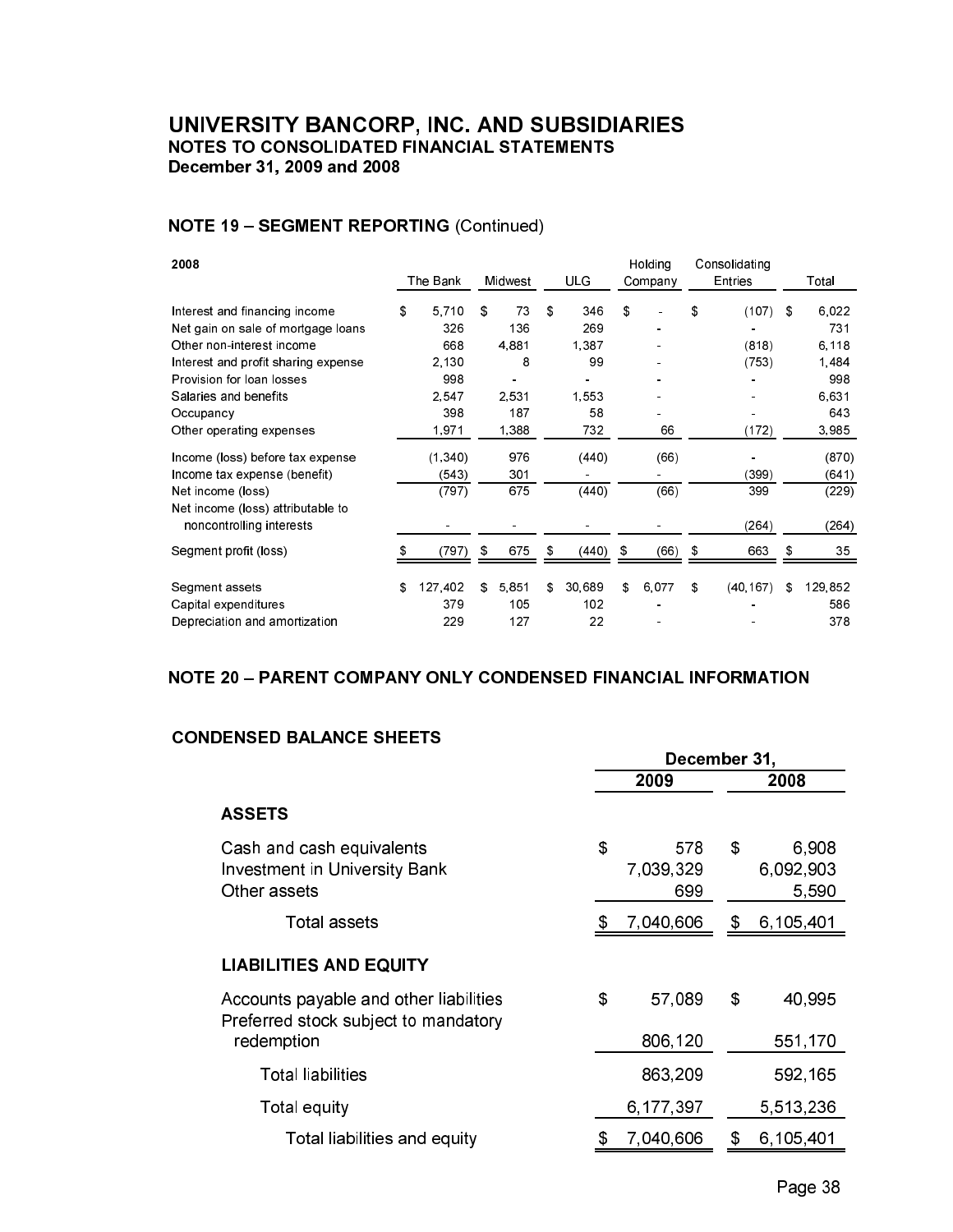# NOTE 20 - PARENT COMPANY ONLY CONDENSED FINANCIAL INFORMATION (Continued)

# **CONDENSED STATEMENTS OF OPERATIONS**

|                                                                                             | December 31, |                  |    |                                    |  |
|---------------------------------------------------------------------------------------------|--------------|------------------|----|------------------------------------|--|
|                                                                                             |              | 2009             |    | 2008                               |  |
| <b>OTHER INCOME</b>                                                                         |              |                  |    |                                    |  |
| Interest and dividend income<br>Other                                                       | \$           | 14<br>17,396     | \$ | 53                                 |  |
| Total other income                                                                          |              | 17,410           |    | 53                                 |  |
| <b>EXPENSES</b>                                                                             |              |                  |    |                                    |  |
| Stock compensation<br>Public listing<br>Professional fees<br>Other miscellaneous            |              | 8,798<br>6,998   |    | 6,819<br>42,484<br>14,279<br>2,554 |  |
| Total expenses                                                                              |              | 15,796           |    | 66,136                             |  |
| Net income (loss) before income taxes<br>and net income of subsidiary<br>Income tax expense |              | 1,614            |    | (66, 083)                          |  |
| Net income (loss) before net income<br>of subsidiary<br>Net income of subsidiary            |              | 1,614<br>691,903 |    | (66, 083)<br>100,822               |  |
| Net income                                                                                  | \$           | 693,517          | \$ | 34,739                             |  |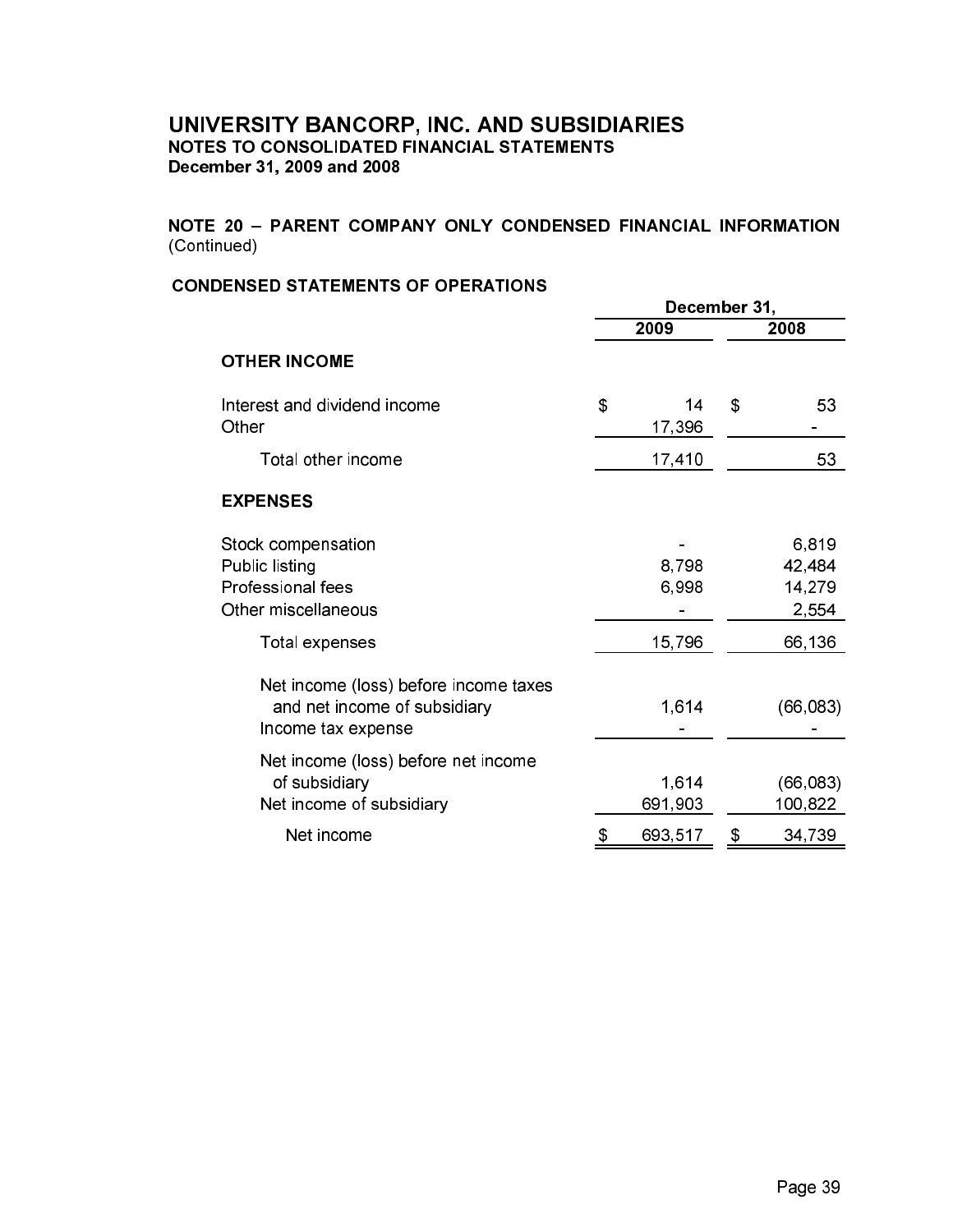# NOTE 20 - PARENT COMPANY ONLY CONDENSED FINANCIAL INFORMATION (Continued)

# **CONDENSED STATEMENTS OF CASH FLOWS**

|                                                                                                   | December 31, |            |    |           |
|---------------------------------------------------------------------------------------------------|--------------|------------|----|-----------|
|                                                                                                   |              | 2009       |    | 2008      |
| <b>OPERATING ACTIVITIES</b>                                                                       |              |            |    |           |
| Net income<br>Adjustments to reconcile net income to net<br>cash flows from operating activities: | \$           | 693,517    | \$ | 34,739    |
| Stock awards<br>Net change in:                                                                    |              |            |    | 6,819     |
| Other assets                                                                                      |              | 4,891      |    | (4, 891)  |
| <b>Other liabilities</b>                                                                          |              | 53,693     |    | 43,570    |
| Investment in subsidiary                                                                          |              | (691,903)  |    | (100,822) |
| Net cash provided by (used in)                                                                    |              |            |    |           |
| operating activities                                                                              |              | 60,198     |    | (20, 585) |
| <b>INVESTING ACTIVITIES - additional</b>                                                          |              |            |    |           |
| investment in University Bank                                                                     |              | (200, 000) |    |           |
| <b>FINANCING ACTIVITIES</b>                                                                       |              |            |    |           |
| Dividends on preferred stock                                                                      |              | (66, 528)  |    | (48, 570) |
| Exercise of stock options                                                                         |              |            |    | 43.251    |
| Issuance of preferred stock                                                                       |              | 200,000    |    | 13,000    |
| Net cash provided by financing<br>activities                                                      |              | 133,472    |    | 7,681     |
|                                                                                                   |              |            |    |           |
| <b>NET CHANGE IN CASH</b>                                                                         |              | (6, 330)   |    | (12, 904) |
| <b>Cash and Cash Equivalents, Beginning</b>                                                       |              | 6,908      |    | 19,812    |
| <b>Cash and Cash Equivalents, Ending</b>                                                          | \$           | 578        | \$ | 6,908     |
| SUPPLEMENTAL DISCLOSURE OF                                                                        |              |            |    |           |
| <b>NON-CASH TRANSACTIONS:</b>                                                                     |              |            |    |           |
| Accrued dividends on preferred stock converted                                                    |              |            |    |           |
| to additional shares of preferred stock                                                           | \$           | 54,950     | \$ | 45,673    |